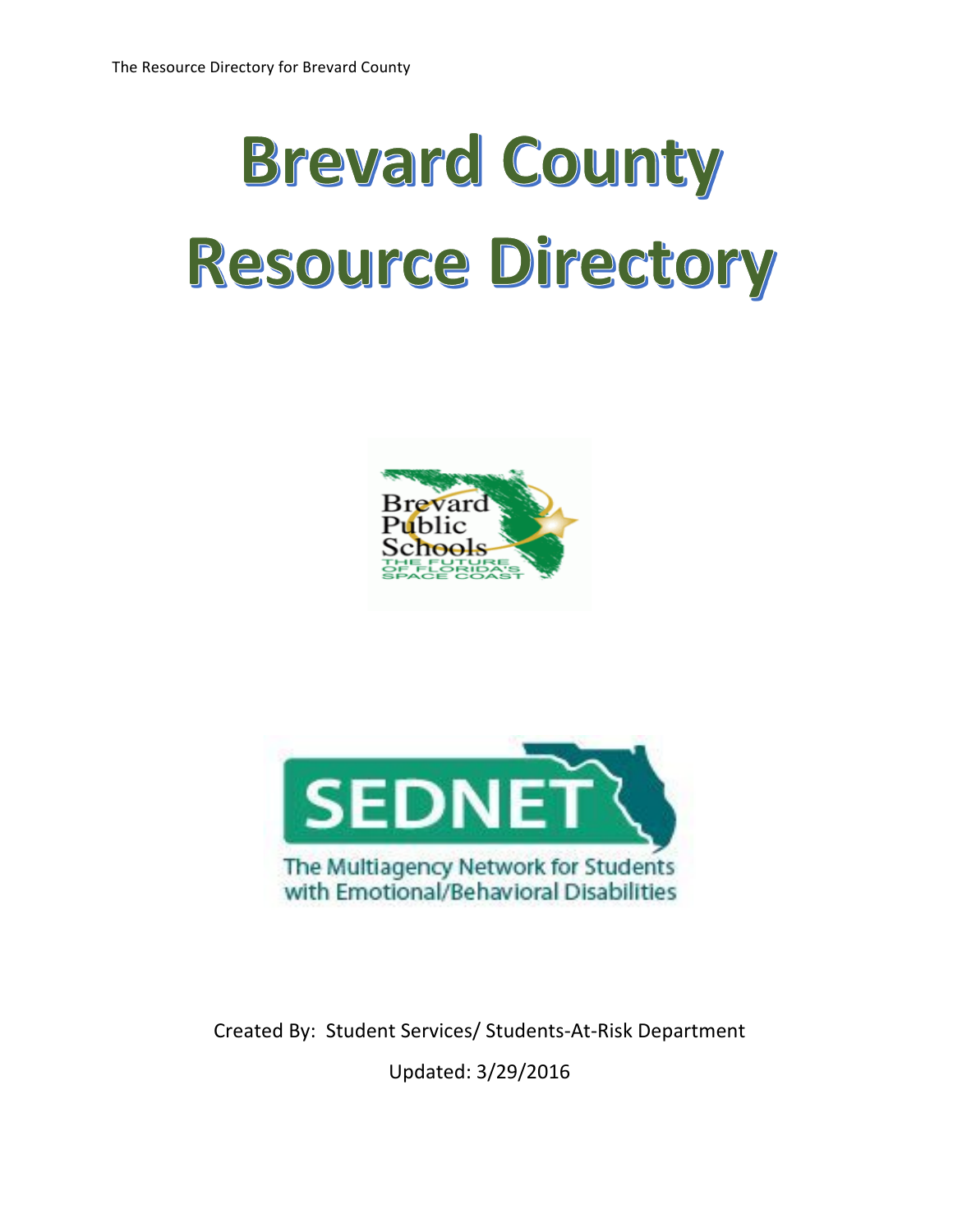Created by:

Michelle Bayer Foster Care Guidance Counselor Students-at-Risk 321- 242-6450 x5904 © 321-735-2348 Bayer.michelle@brevardschools.org

Lisa Emerick-Parker Child Find Specialist Florida Diagnostic and Learning Resource Services 321-633-1000 ext. 555 Emerick-Parker.Lisa@Brevardschools.org

> Paula Ferrell Project Manager, SEDNET 7B Brevard and Seminole 321 - 633-1000 ext. 321 Ferrell.paula@brevardschools.org

Stacey Jackson Resource Teacher, Certified School Counselors Student Services 321 - 633-1000 ext.272 Jackson.Stacey@brevardschools.org

> Janean Knight Project Manager, SEDNET 7B Brevard and Seminole 321 - 633-1000 ext. 525 Knight.Janean@brevardschools.org

Sally Shinn, Ed. D. Homeless Liaison Students at Risk 321-633-1000 X 366 shinn.sally@brevardschools.org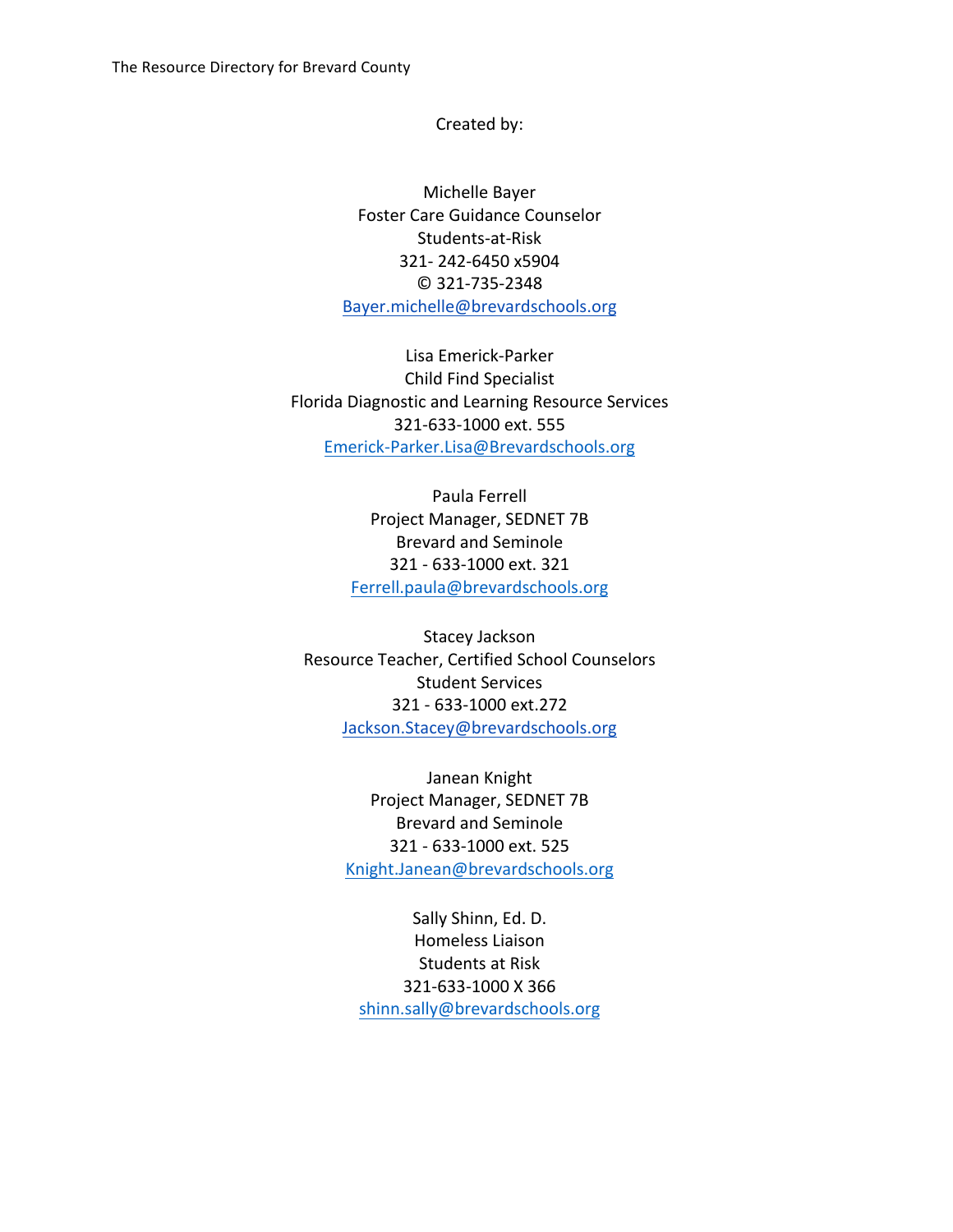#### Table of Contents:

| 1.  | Children 0-5                            | $\overline{2}$ |
|-----|-----------------------------------------|----------------|
| 2.  | Children - School Age - Young Adult     | 3              |
| 3.  | Domestic Violence & Sexual Assault      | 8              |
| 4.  | <b>Elderly Services</b>                 | 9              |
| 5.  | Employment                              | 9              |
| 6.  | <b>Family Support</b>                   | 11             |
| 7.  | Food, Clothing, & Personal Care Items   | 12             |
| 8.  | Homeless Help - Men                     | 15             |
| 9.  | Homeless Help - Women & Children        | 16             |
| 10. | Hotlines                                | 18             |
| 11. | Housing                                 | 20             |
| 12. | <b>Job Clubs</b>                        | 21             |
| 13. | Medical, Dental, & Eye                  | 21             |
| 14. | <b>Mental Health</b>                    | 25             |
| 15. | Pet Food Pantry                         | 31             |
| 16. | Rent - Utilities - Deposit              | 31             |
| 17. | Safe Place & Runaway - Teens & Children | 33             |
| 18. | Shelters for All                        | 34             |
| 19. | Substance Abuse & Rehabilitation        | 35             |
| 20. | <b>Suicide Prevention</b>               | 37             |
| 21. | <b>Support Groups</b>                   | 37             |
| 22. | Transportation                          | 41             |
| 23. | <b>Veteran Services</b>                 | 41             |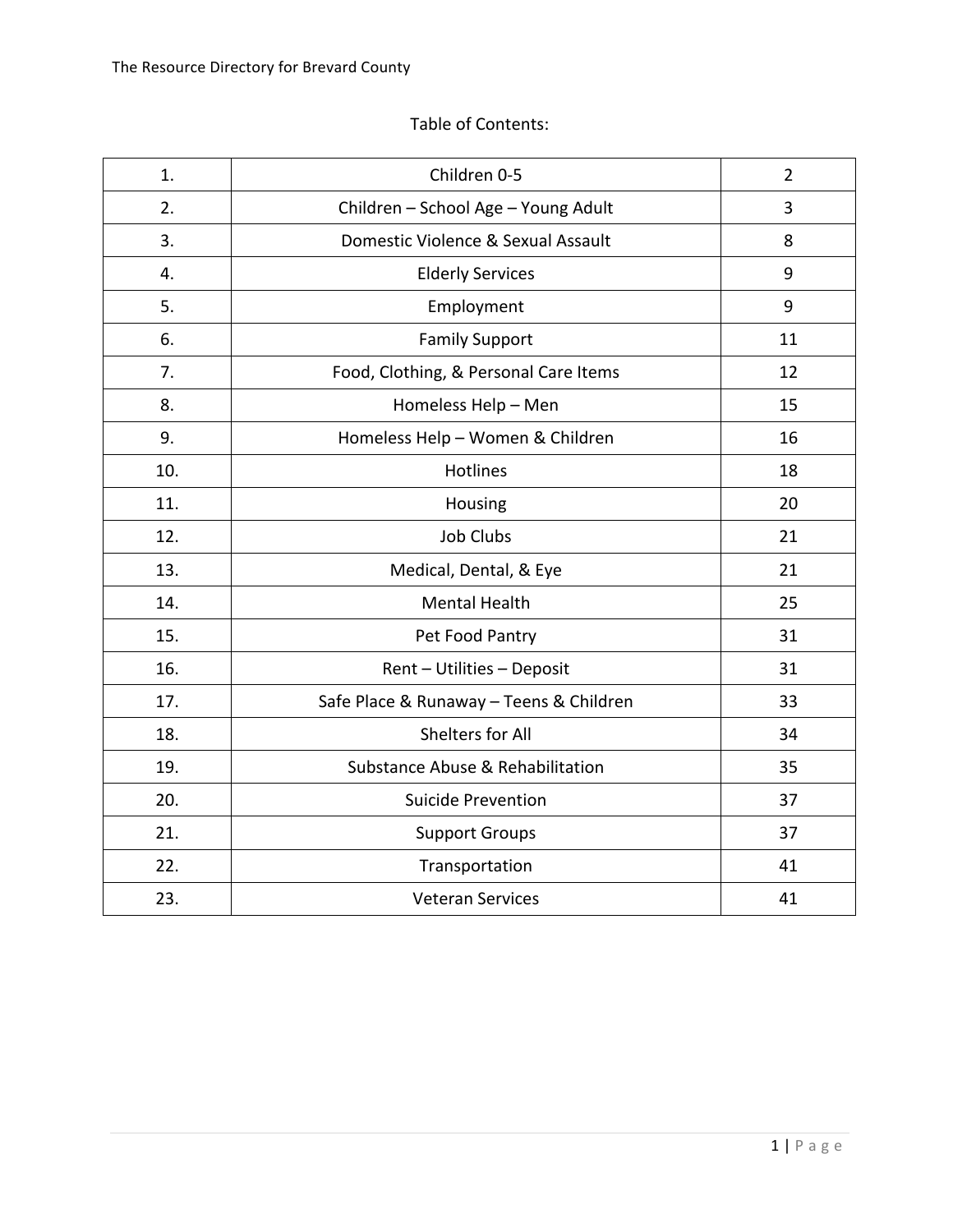# Children 0-5 Years

#### **Brevard Health Department- Women, Infants and Children** 321-639-5793

(North, Central, South locations)

The purpose of this program is to provide nutrition education, breastfeeding support and healthy foods to pregnant, breastfeeding and postpartum women, infants and children to age 5.

#### **Child Find** 321-633-1000 ext. 552

Pod 4- 2700 Judge Fran Jamieson Way, Viera 32940

Conducts free developmental screenings for 3-5 year olds in the areas of communication, motor development, vision, hearing, and school readiness skills in order to offer therapy and/or programs though the Brevard Public Schools.

#### **Early Learning Coalition**

North 321-264-4091 Central 321-637-1800 South 321-752-3290 Offers financial assistance for childcare, supports voluntary pre-care programs, and coordinates referrals on childcare providers.

years) with delays or a condition likely to result in a developmental delay.

**Early Steps** 321-634-3688 An early intervention system that offers services to eligible infants and toddlers (birth-3

**Head Start** 321-617-7786 ext. 220

1225 Clearlake Road, Cocoa, FL 32922

A free, high quality preschool program through the Brevard Public Schools for children who are 3 or 4 years old on or before September 1 and are eligible based on the federal poverty income guidelines. Head Start promotes school readiness by enhancing the social and cognitive development of children through the provision of educational, health, nutritional, social and other services to enrolled children and families.

Hours: Monday-Friday 7:00 a.m.-3:30 p.m.

#### **Healthy Start Coalition of Brevard** 321-634-6101

642 Eyster Blvd., Rockledge, FL 32955

Responsible for planning and funding of maternal and child health services. Contracts with community organizations for the provision of services to pregnant women and their children.

Hours: Monday-Friday 8:00 a.m.-5:00 p.m.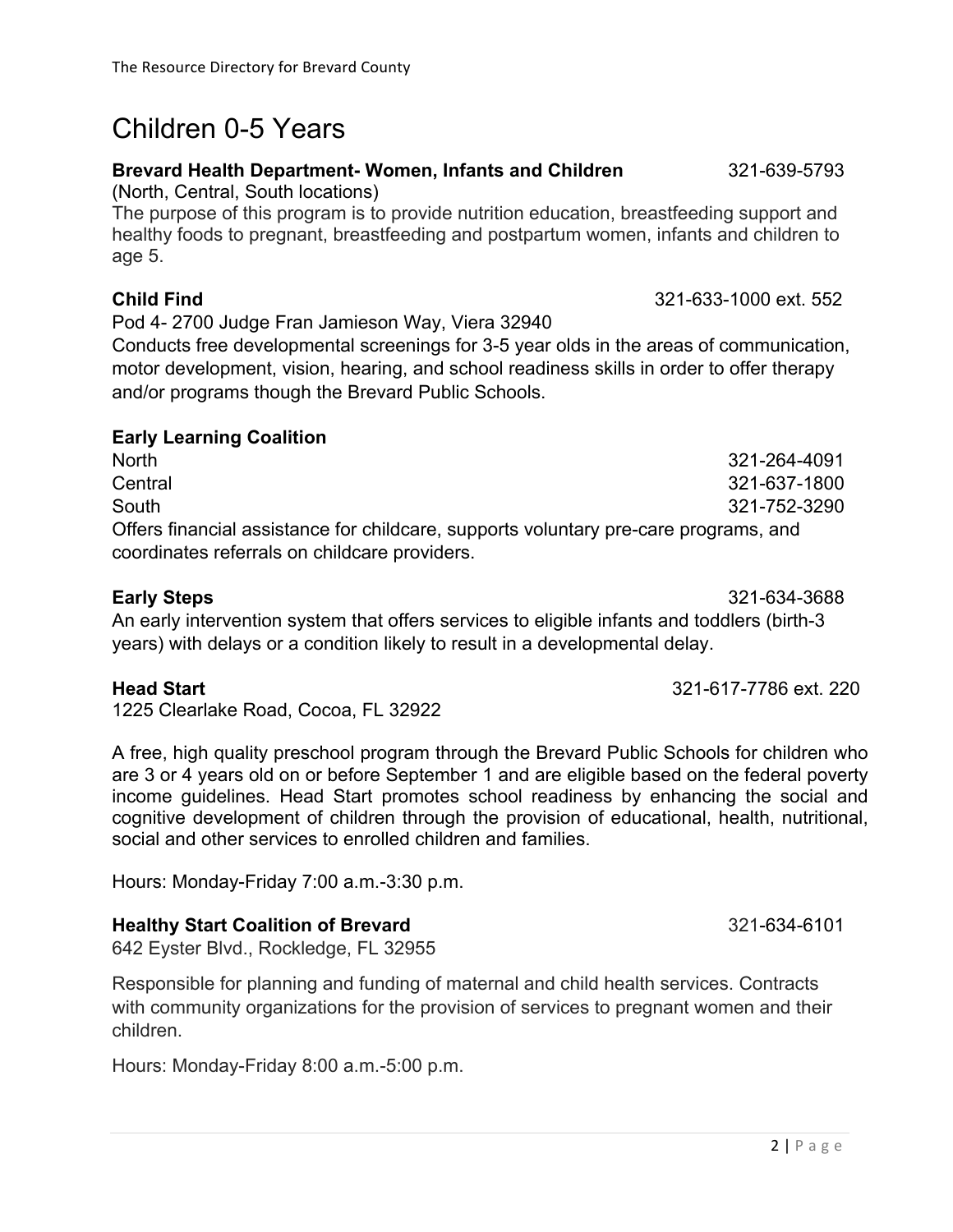#### **PSA Kids Medical Club** 321-253-2000

2210 Sarno Road, Melbourne, FL 32935 Pediatric Day Treatment Center providing daycare for medically fragile children.

Hours: Monday-Friday 7am-5: 30pm http://www.psahealthcare.com

# Children – School Age – Young Adult

#### **Adolescent Anger Management Course (Salvation Army)** 321-631-2766 PO Box 1540, Cocoa, FL 32922-1540

An 8-week anger management course for adolescents ages 13-17.

#### **AmeriCorps** 800-942-2677

1201 New York Avenue, NW, DC 20525 AmeriCorps members train volunteers, tutor and mentor at risk youth, build housing, clean rivers and streams, help seniors live independently, provide emergency and long term assistance to victims of natural disasters and meet other community needs.

Hours: 8:30am-8:00pm, seven days a week

#### www.americorps.org

#### **Big Brothers Big Sisters of Central Florida** 407-478-2996

807 South Orlando Avenue, Suite L, Winter Park, FL 32789 Central Florida's premiere mentoring agency. Provides adult role-models for youth in Central Florida through professionally supported one-to-one mentoring relationships serving Brevard, Orange, Osceola, Seminole, & Lake Counties

Hours: Monday-Friday 8:30am-5pm

#### **Boys & Girls Club of America**

After-school activities, before and after school care, summer camps and youth development. They have an activity room, drug/alcohol/tobacco prevention, after school homework tutoring with mentors and staff and arts, life skill, culture and health awareness.

3 Locations:

*Cocoa* 321-301-4483 814 Dixon Boulevard, Cocoa, FL 32922

Hours: Monday-Friday 2:30pm-9:00pm

*Melbourne* 321-242-0041 1824 Temple Terrace, Melbourne, FL 32901

School Year: Monday-Friday 3pm-7pm; Summer and Holidays 8:30am-6pm

 $3 | P \text{age}$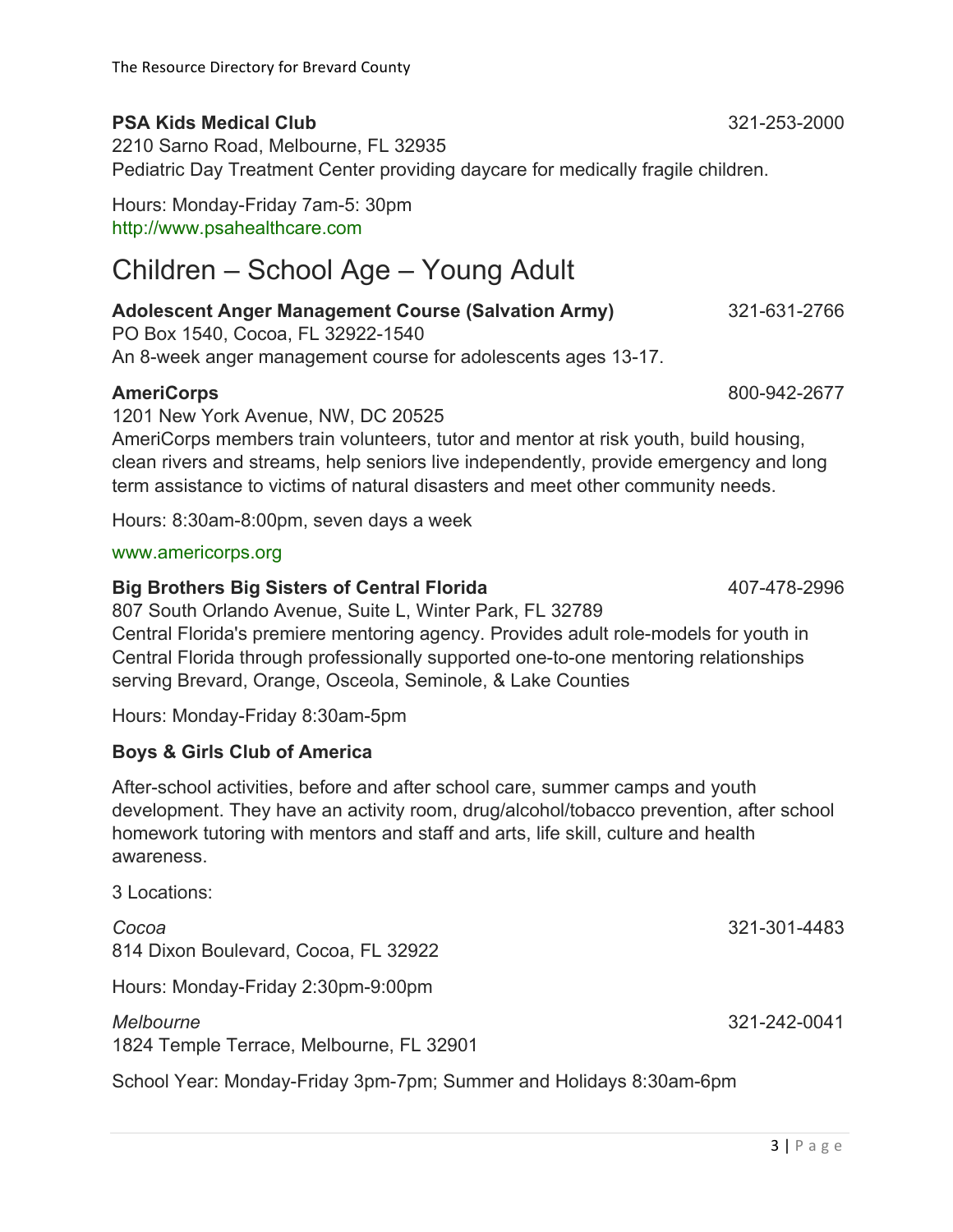*Titusville* 321-264-9811

2477 Harry T. Moore Avenue, Mims, FL 32754

The Resource Directory for Brevard County

School Days/Monday-Friday 2:30pm-8pm No School/8am-6pm

#### http://www.bgccf.org

**Brevard County Co-op Ext. Service -Youth Leadership** 321-633-1702 3695 Lake Drive, Cocoa, FL 32926 Provides youth leadership program for adolescents that include class projects. Payment plans and tuition assistance available.

Hours: Monday-Friday 8am-5pm

**City of Palm Bay - Parks and Recreation Department** 321-952-8912 1150 DeGroodt Road SW, Palm Bay, FL 32909 Park Facilities, Rentals, Ball Fields, Community Center, and Special events.

Admin: 8:30am-5:00pm, Monday-Friday (hours vary by park or facility)

#### **Crosswinds Project Safe Place** 321-452-0800 ext. 130

1407 Dixon Boulevard, Cocoa, FL 32922

It provides access to immediate help and supportive resources for young people in crisis through network sites sustained by qualified agencies, trained volunteers, and businesses. Youth can access help through any of the 100 businesses and community centers, which have a yellow safe place sign. Any youth in crisis situation, such as abuse, threatened by violent peers, riding with an unsafe or drunk driver, runaway, homeless, or simply alone and scared can enter a designated Safe Place location and get immediate help from Crosswinds.

Hours: Monday-Friday 8am-5pm

http://www.crosswindsyouthservices.org-

#### **4-H Program – 3 Locations**

3695 Lake Drive, Cocoa, FL 32926

Information, education and classes concerning 4-H leadership, citizenship and youth development for children ages 6 to 18.

#### *Melbourne* 321-952-4536

1455 Treeland Boulevard SE, Palm Bay, FL 32909 Agricultural information, animal service, forestry service, Home Economics, horticulture, soil conservation.

*Cocoa* 321-633-1702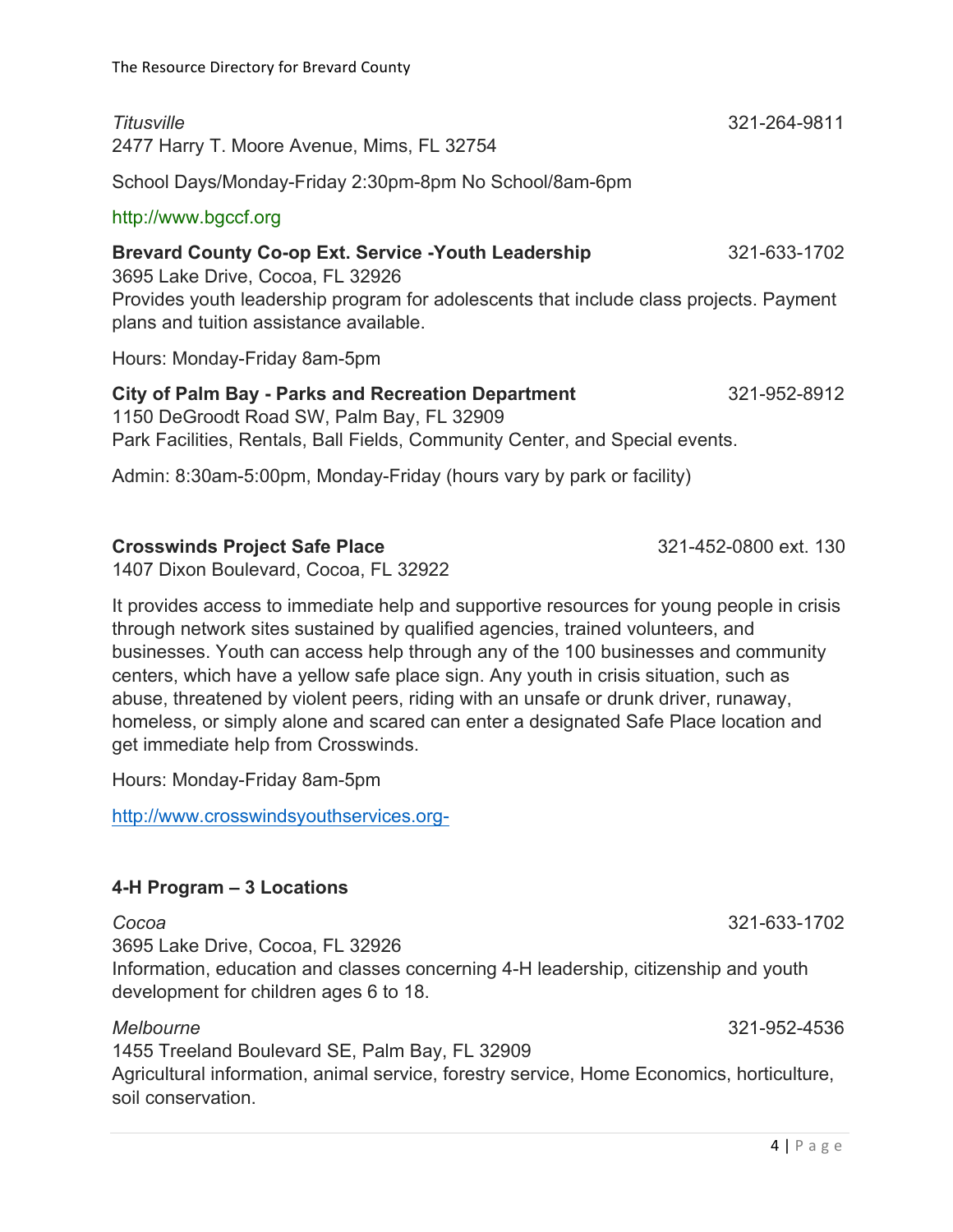700 South Park Avenue, Titusville, FL 32780 Agricultural information, animal service, forestry service, Home Economics, horticulture, soil conservation.

#### http://www.national4-hheadquarters.gov

Hours: Monday-Friday 8am-5pm

#### **Gibson Gymnasium and Field** 321-633-2046

835 Sycamore Street, Titusville, FL 32780

Located off U.S. Hwy 1 just northwest of Titusville High School, this 8-acre community park includes a gymnasium and lighted football field. The gymnasium serves year-round as a site for youth and adult basketball, indoor active games and drop-in recreation. The outdoor field is home for the North Brevard Bears Youth Football & Cheerleading Club.

Hours: Monday-Friday 9am-5pm http://www.brevardparks.com

#### **Hidden Potentials** 321-267-6318

5650 South Washington Avenue Titusville, FL 32780

Tutoring for special needs and regular education for children. Tutoring covers the areas of academics, language, self-help, social and play skills. One-on-one sessions are conducted in the home or school of the child. Exceptional education children include, but are not limited to: autism, learning disabilities, pervasive developmental disorder (PDD), cerebral palsy and ADD/ADHD. Regular education children are those who are in regular education classrooms at school but are having difficulty in one or more areas. Caregiving for children and adults through Medicaid waiver program and private pay. Companion services, small errands run and shopping will be provided. Parenting classes are also available.

Hours: Monday-Saturday 8am-5pm

#### http://www.hpotentials.com

#### **Junior Achievement of the Space Coast** 321-751-4024

2287 West Eau Gallie Boulevard, Melbourne, FL 3293

Economic education. Purpose statement: Junior achievement educates and inspires young people to value free enterprise, business economics to improve quality of their lives.

Hours: Monday-Friday 8am-5pm

#### http://www.jaecf.org

*Titusville* 321-264-5289

 $5$ | Page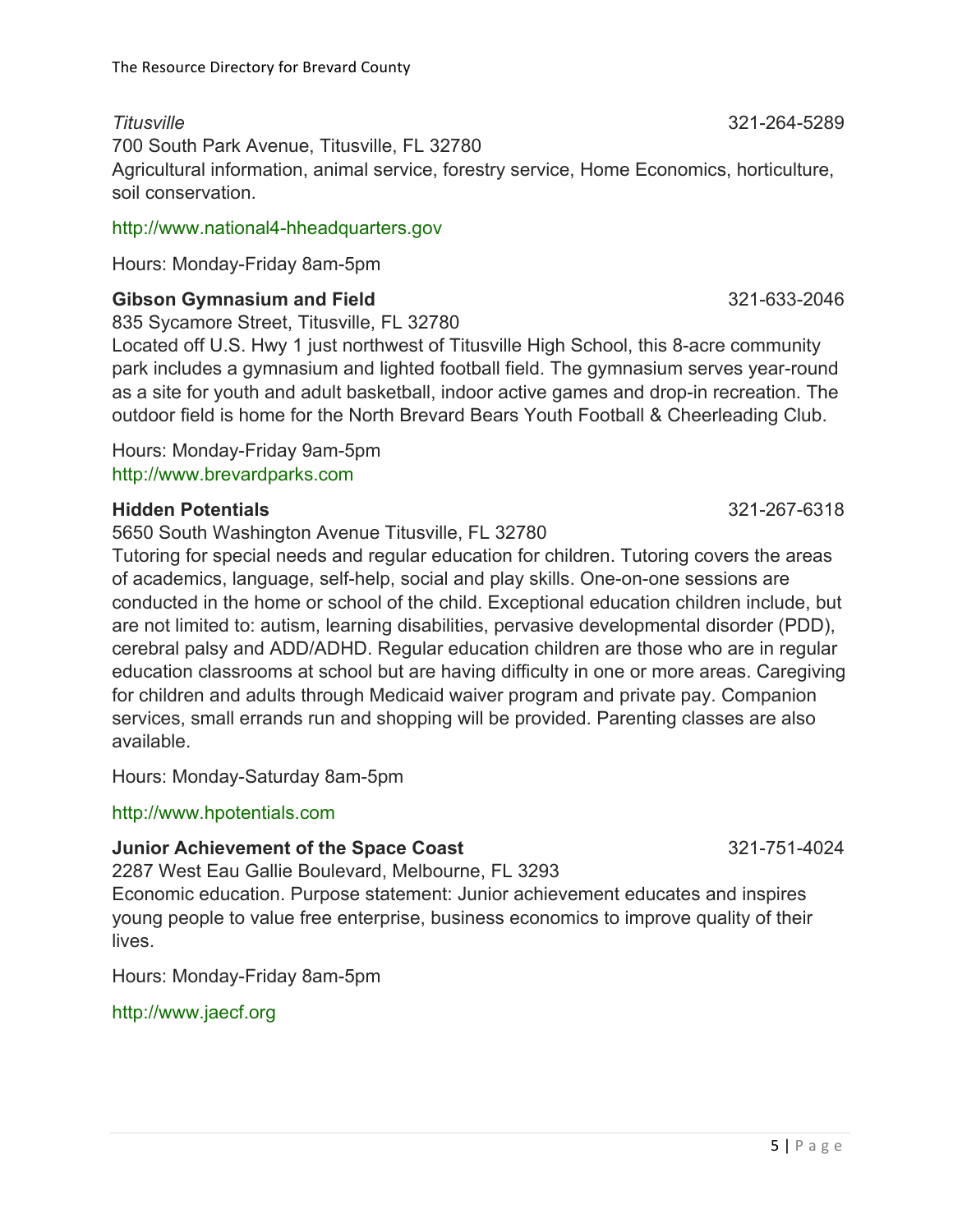#### **Parks and Recreation**

Parks and recreation operations for activities, facilities, programs and events in Brevard

| <b>Parks and Recreation-Brevard County</b><br>2725 Judge Fran Jamieson Way, Building B, Viera, FL 32940<br>http://www.brevardparks.com                                                                             | 321-633-2046 |
|--------------------------------------------------------------------------------------------------------------------------------------------------------------------------------------------------------------------|--------------|
| <b>Parks and Recreation-Central Area Operations</b><br>3 Orange Street, Cocoa, FL 32922                                                                                                                            | 321-633-1874 |
| <b>Parks and Recreation-Merritt Island/Beaches Operations</b><br>950 Kiwanis Island Park Road, Merritt Island, FL 32952                                                                                            | 321-455-1314 |
| <b>Parks and Recreation-North Area Operations</b><br>475 N. Williams Avenue, Titusville, FL 32796                                                                                                                  | 321-264-5105 |
| <b>Parks and Recreation-South Area Operations</b><br>51 S. Nieman Avenue, Suite 210, Melbourne, FL 32935                                                                                                           | 321-952-4650 |
| <b>Patrick AFB Youth Programs</b><br>65 Carolina Street, Satellite Beach, FL 32937<br>For military family youth a comprehensive, self-directed school age youth programs                                           | 321-494-4747 |
| including before and after school, holiday, and summer day camp. Team sports,<br>instructional classes, tutoring, & homework assistance.<br>Hours: Monday-Friday 6:30am-7pm; may vary<br>الممركم والمستحدث والمللط |              |

http://www.pafb.af.mil

#### **Transition Programs – Brevard Public Schools** 321- 633-1000 ext. 520

2700 Judge Fan Jamieson Way, Melbourne FL 32935

- *Brevard Learners Achieving Successful Transition (BLAST***) -**Serves students age 18-22 with disabilities and who have met High School graduation requirements. BLAST focuses on Independent Living, Vocational/Employment, Personal/Social and Leisure/Recreation. There are four BLAST sites throughout the county. Students may apply for LEAP while in BLAST.
- *LEAP* is a community-based non-paid training program for young adults with disabilities who are 18-22. Students learn employment and social skills at locations throughout the county including: Wuesthoff and Parrish Hospitals, Goodwill, Roses Retail, Brevard County School Board Building, Publix, The Children's Center, and Brevard County Natural Resources. Students must meet program requirements to participate.
- *Project SEARCH* is an intensive vocational training and employment program for young adults 18-22 with disabilities. Project SEARCH is a collaborative employment program between Brevard Public Schools, Bridges, Vocational Rehabilitation, Agency for Persons with Disabilities, and Health First Hospitals.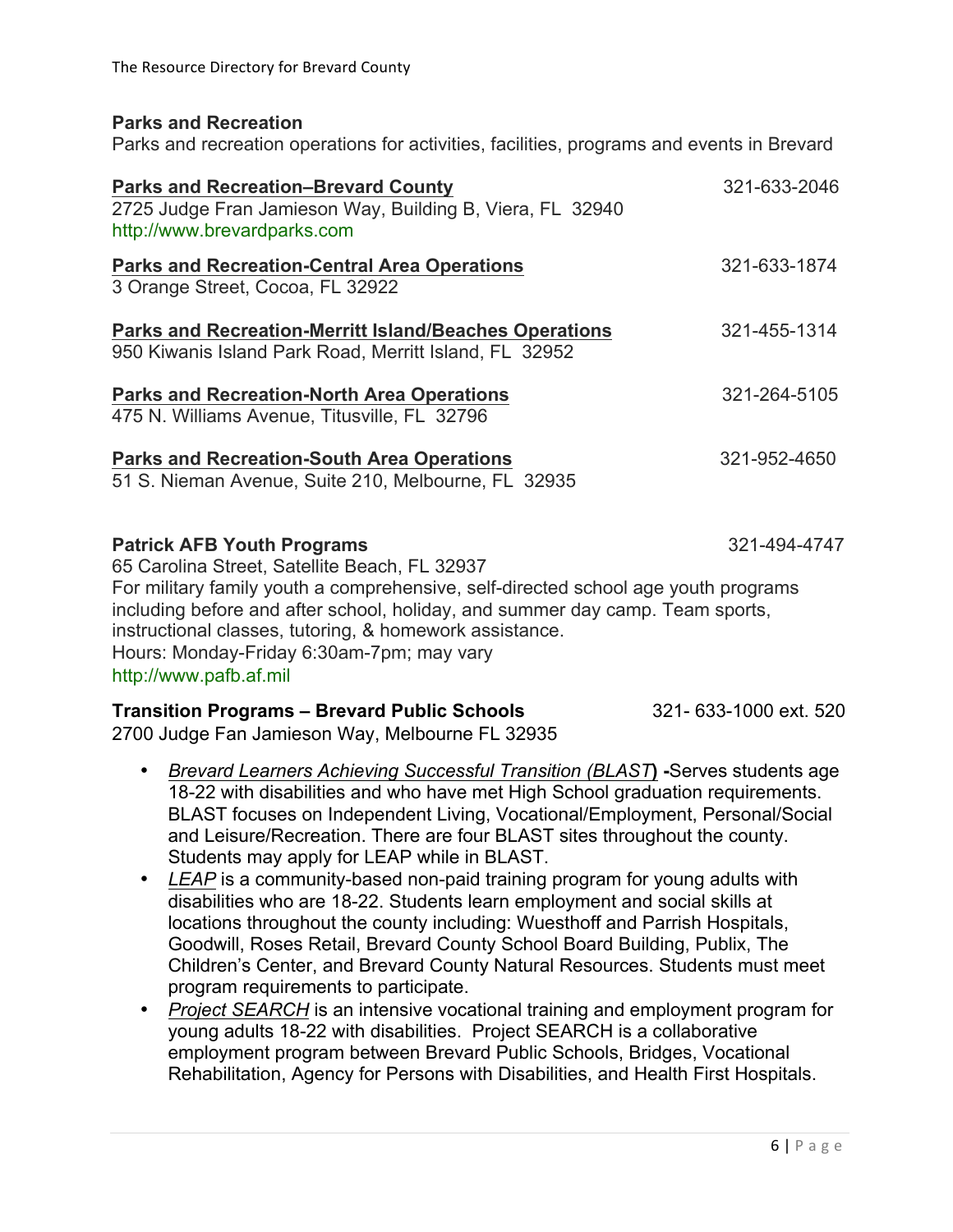Students rotate through various departments every nine weeks for a broad work experience with support from job coaches and a transition teacher.

### **University Boxing Club** 321-723-8704

1415 University Boulevard, Melbourne, FL 32901 Focus on personal dignity, self-esteem and confidence of youth, through the sport of competitive boxing.

Hours varies, call for information.

### **YMCA of Brevard County, North 1998 1998 1998 1999 10:321-267-8924**

2100 South Park Avenue, Titusville, FL 32780 Fitness center and youth sports facility. Summer day camp for kids age 5-14.

Hours: Monday-Friday 9am-8pm

### **YMCA of Brevard County- Central 321-433-7770**

1519 Clearlake Road, Cocoa, FL 32922

The YMCA has a wide variety of member and youth programs consisting of Personal Trainers, Aerobic and cycling classes, Child Development, Teen Center activities, Karate, new Cybex cardio and weight equipment, and water fitness classes for all ages.

Hours: Monday-Thursday- 5:30am-8: 30pm/Friday 5; 30am-8pm/Saturday8am-4pm http://www.ymcacentralflorida.com

### **YMCA of Brevard County- South** 321-259-2929

6300 North Wickham Road, Suite 114, Melbourne, FL 32940 Suntree YMCA offers a variety of fitness and youth opportunities for a growing community. From personal attention on the Wellness Floor from qualified Personal Trainers and Exercise Specialists, to state of the art cardiovascular and Cybex strength training equipment, to popular land and water aerobics class and Zumba, two convenient Child Development hours staffed by devoted care-givers.

Hours: Monday-Friday 5:30am-9pm/Saturday 8am-4pm/Sunday 11am-4pm

### **Youth Midnight Basketball** 321-255-4608

1551 Highland Avenue Melbourne, FL 32935

Youth Midnight Basketball sessions at the Eau Gallie Civic Center. The program is sponsored by the Center for Drug Free Living and the City of Melbourne.

Hours: Saturday's 9pm-Midnight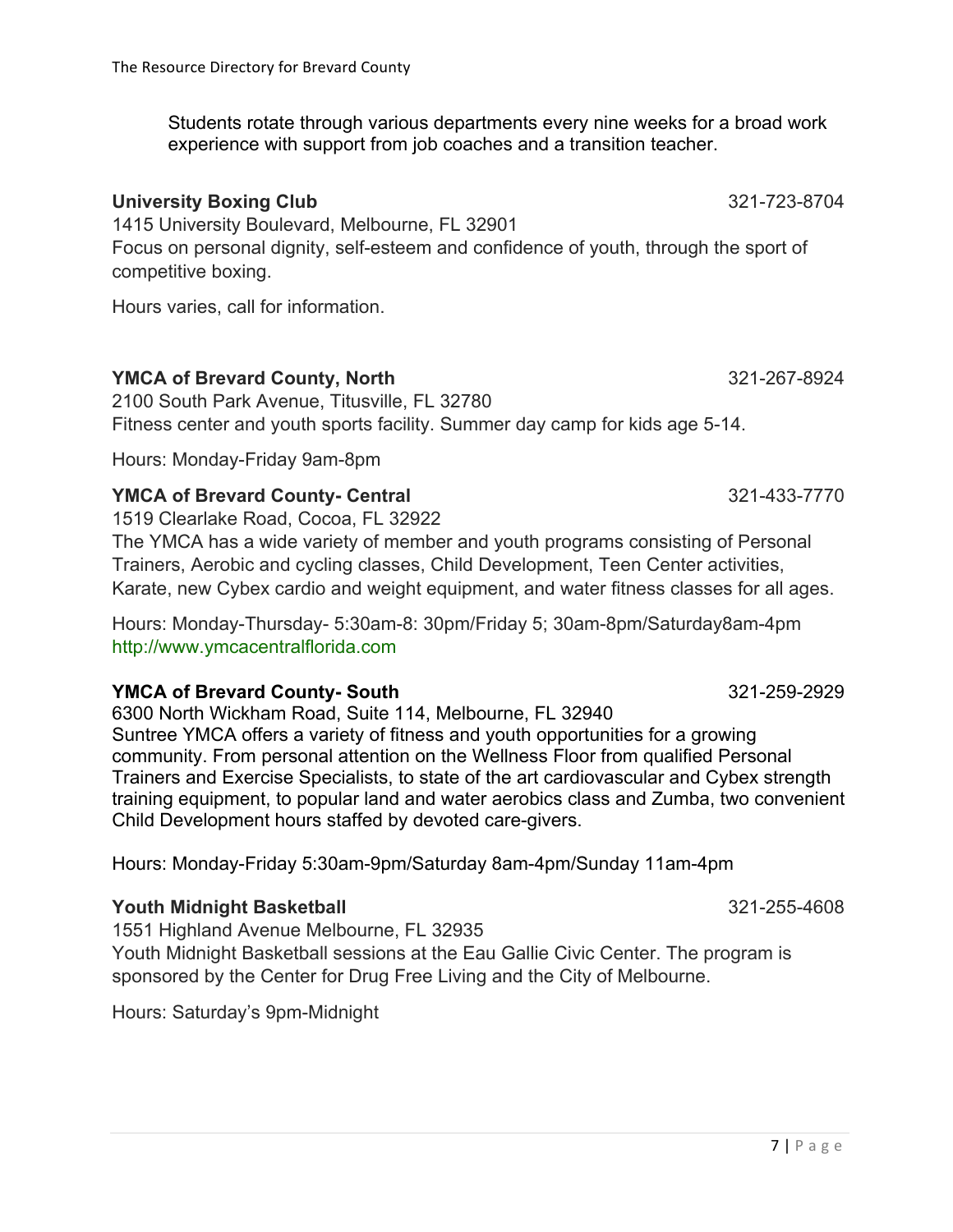# Domestic Violence & Sexual Assault

| <b>National Domestic Violence Hotline (NDVH)</b><br>Provides crisis intervention, safety information, and referrals.<br>Hours: 24 hours / 7 days a week.                                                                                                                                                                                                                                              | 800-799-SAFE (7233) |
|-------------------------------------------------------------------------------------------------------------------------------------------------------------------------------------------------------------------------------------------------------------------------------------------------------------------------------------------------------------------------------------------------------|---------------------|
| <b>Brevard Child Protection Team</b>                                                                                                                                                                                                                                                                                                                                                                  | 407-259-1883        |
| <b>Palm Bay Police Victim Advocate</b>                                                                                                                                                                                                                                                                                                                                                                | 321-953-8980        |
| <b>State Attorney Victim Services</b>                                                                                                                                                                                                                                                                                                                                                                 | 321-617-7555        |
| <b>US Attorney Victim/Witness Services</b>                                                                                                                                                                                                                                                                                                                                                            | 813-274-6000        |
| 321-269-3110<br><b>Salvation Army</b><br>Confidential Shelter & Domestic Violence Program. While at the shelter, women and<br>their families are provided with basic needs and a full continuum of services. Offers free<br>shelter, safety planning assistance, counseling, advocacy, victim compensation filing<br>assistance. Services offered without regard to age, gender, or religious beliefs |                     |

#### **Serene Harbor** 321-726-8282

Confidential Shelter. While at the shelter, women and their families are provided with basic needs and a full continuum of services.

| <b>Sexual Assault Victim Services (SAVS)</b>              |              |
|-----------------------------------------------------------|--------------|
| 24-hour Rape Hotline:                                     | 321-784-HELP |
| (4357)                                                    |              |
| General Info:                                             | 321-617-7533 |
| (Regular Business Hours)                                  |              |
| <b>Brevard-Seminole Counties</b>                          |              |
| savsinc.com, tandersen@sa18.state.fl.us (Teresa Andersen) |              |

Free, confidential support & advocacy services to sexual assault victims & loved ones. Rape crisis center, staffed with nurse examiners and advocates, is readily available at any time. Advocates can provide support throughout the sexual assault forensic examination, and accompany victims to interviews with police and courtroom appearances. Operates in cooperation with State Attorney's Office.

#### **Women's Center, South** 321-242-3110

1425 Aurora Road, Melbourne, FL 32935 Aid, victim services, counseling.

Hours: Monday - Friday from 9 am - 4:30 pm. womenscenterinbrevard.org, info@womenscenterinbrevard.org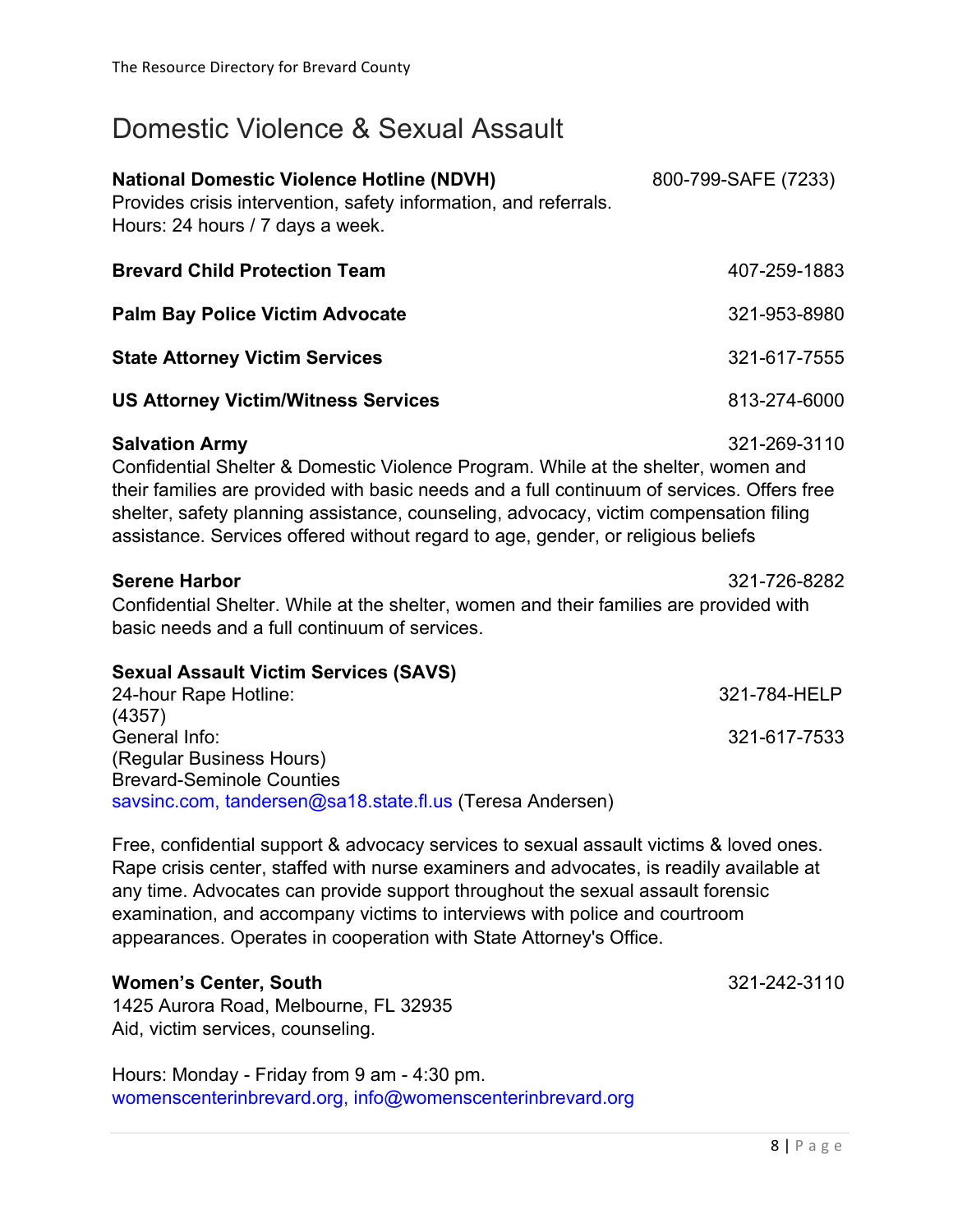#### **Women's Center, North** 321-607-6811

Domestic Violence Shelter for victims of domestic violence and their families. Counseling, information and referrals for various women's issues including divorce, spouse abuse, self-esteem, codependency, incest survivors and eating disorders. Free individual counseling for victims of crime: violent crimes, sexual assault, and domestic violence. Educational activities, workshops and classes. Ongoing support groups on domestic violence, incest survivors, and sexual assault survivors.

www.womenscenterinbrevard.org**-**

| <b>Western Judicial Services</b>       | 800-750-0223 / 321-868-4066 |
|----------------------------------------|-----------------------------|
| Domestic Violence Intervention Program |                             |
| Cocoa                                  | 321-631-6976                |
| Melbourne                              | 321-752-7557                |
|                                        |                             |

Provides services for Personal improvement programs for offenders. westernjudicial.com ,lois.milliken@westernjudicial.com –

# Elderly Services

| <b>Aging Matters</b>                       | 321-639-8770 |
|--------------------------------------------|--------------|
| <b>Alzheimer's Foundation</b>              | 321-253-4430 |
| <b>Florida Department of Elder Affairs</b> | 800-963-5337 |
| <b>Senior Care of Brevard</b>              | 321-631-9014 |

## Employment

### **AARP Senior Employment Program** 321-956-1444 17 Hibiscus Boulevard, Melbourne, FL 32901 (Located above the South Brevard Sharing Center) Free work search help and training for people over 55.

Hours: Open Monday - Friday from 8 am - 4 pm.

#### **CareerSource Brevard** 321-504-7600

3 Locations (Toll Free in Brevard) Free job search services: computer, fax, copy, phone; File for unemployment benefits. Use website for lots of resources, including free workshops.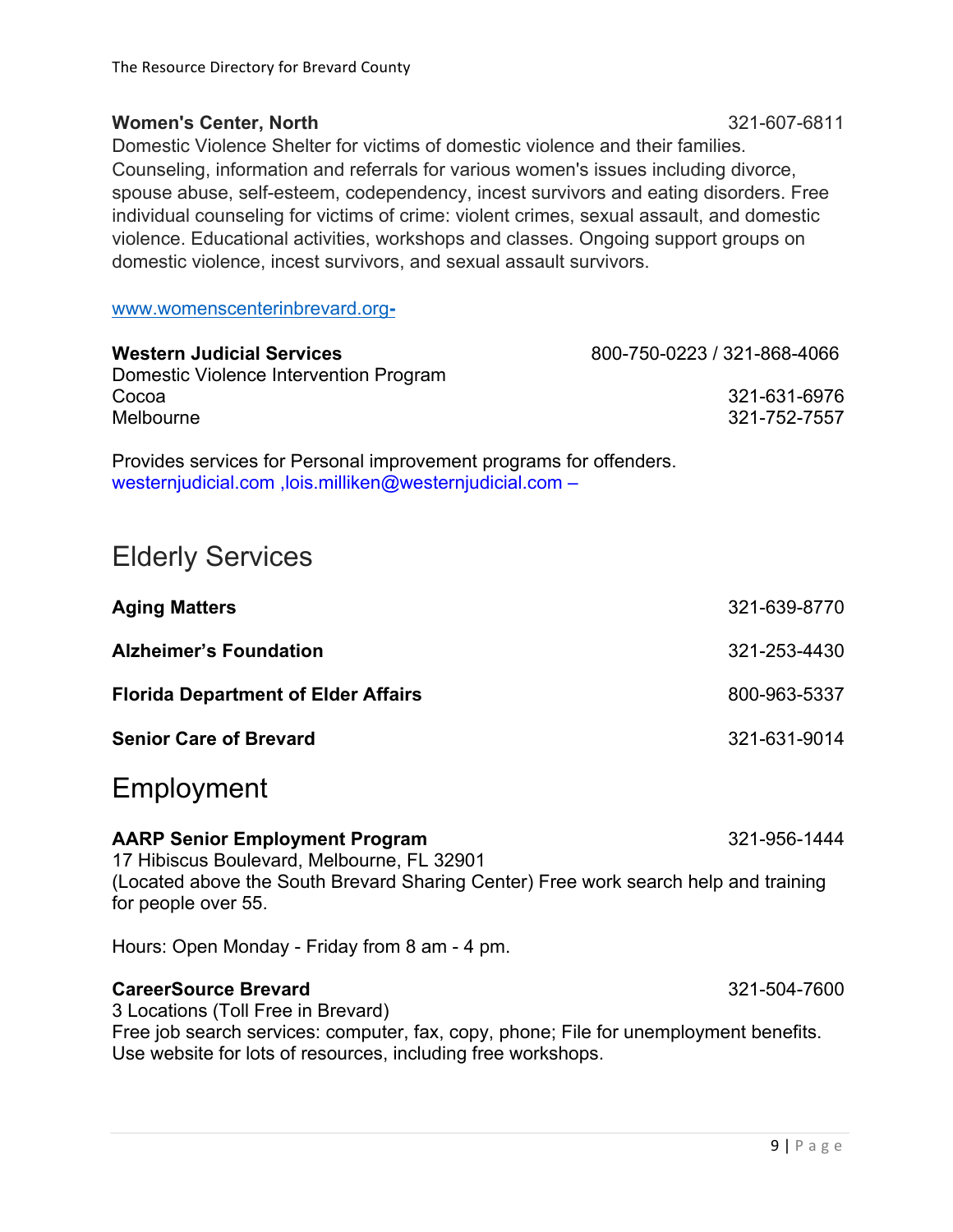| South Brevard<br>5275 S. Babcock Street NE, Suite 8B, Palm Bay, FL 32905                                                                                                                                                                                                                                                                                                                                                                                                               | 321-394-0701 |  |
|----------------------------------------------------------------------------------------------------------------------------------------------------------------------------------------------------------------------------------------------------------------------------------------------------------------------------------------------------------------------------------------------------------------------------------------------------------------------------------------|--------------|--|
| <b>North Brevard</b><br>3880 S. Washington Avenue, Suite 214, Titusville, FL 32796                                                                                                                                                                                                                                                                                                                                                                                                     | 321-394-0703 |  |
| <b>Central Brevard</b><br>295 Barnes Boulevard, Rockledge, FL 32955<br>careersourcebrevard.com                                                                                                                                                                                                                                                                                                                                                                                         | 321-504-7600 |  |
| <b>Goodwill Self-Sufficiency Job Center</b><br>2245 Coastal Lane, West Melbourne, FL 32904                                                                                                                                                                                                                                                                                                                                                                                             | 321-953-8188 |  |
| 4851 US Highway 1, Rockledge, FL 32955                                                                                                                                                                                                                                                                                                                                                                                                                                                 | 321-890-1676 |  |
| Walk-in registration, bring photo ID. No children allowed. Job search skills classes,<br>computer skills classes, resume and faxing services, computer access, answering<br>service, phone service for job search and community information.                                                                                                                                                                                                                                           |              |  |
| Hours: Open Mon. / Wed. /Fri. from 9 am - 5 pm: Tue. / Thu. From 9 am - 6 pm.                                                                                                                                                                                                                                                                                                                                                                                                          |              |  |
| 321-394-0599<br>Job Corps, Inc.<br>295 Barnes Blvd, Rockledge, Fl. 32955 (CareerSource Rockledge Center)<br>Residential job training and GED programs for low income young persons ages 16-24.<br>Has a scholarship program, provides medical care, clothing money, bi-weekly spending<br>money and savings set aside for each person enrolled. Must follow the training program<br>as based on Federal guidelines. (Other locations in Titusville and Palm Bay. Call for<br>details.) |              |  |
| http://www.hbi.org/jobcorps                                                                                                                                                                                                                                                                                                                                                                                                                                                            |              |  |
| <b>Vocational Rehabilitation</b><br>Works with people who have physical or mental disabilities to prepare for, gain or retain<br>employment.                                                                                                                                                                                                                                                                                                                                           |              |  |
| Palm Bay (Unit 13B)<br>1049 Eber Boulevard, Suite 101, Melbourne, FL 32904<br>Hours: Open Monday - Friday from 8 am - 5 pm                                                                                                                                                                                                                                                                                                                                                             | 321-984-4869 |  |
| Cocoa (Unit 13A)<br>1970 Michigan Avenue, Building A1, Cocoa, FL 32922<br>Hours: Open Monday - Friday from 8 am - 5 pm                                                                                                                                                                                                                                                                                                                                                                 | 321-690-3280 |  |
| Titusville (Unit 13AA)<br>815 S. Washington Avenue, Suite 102, Titusville, FL 32780<br>Hours: Open Monday - Friday from 8 am - 5 pm.                                                                                                                                                                                                                                                                                                                                                   | 321-383-2775 |  |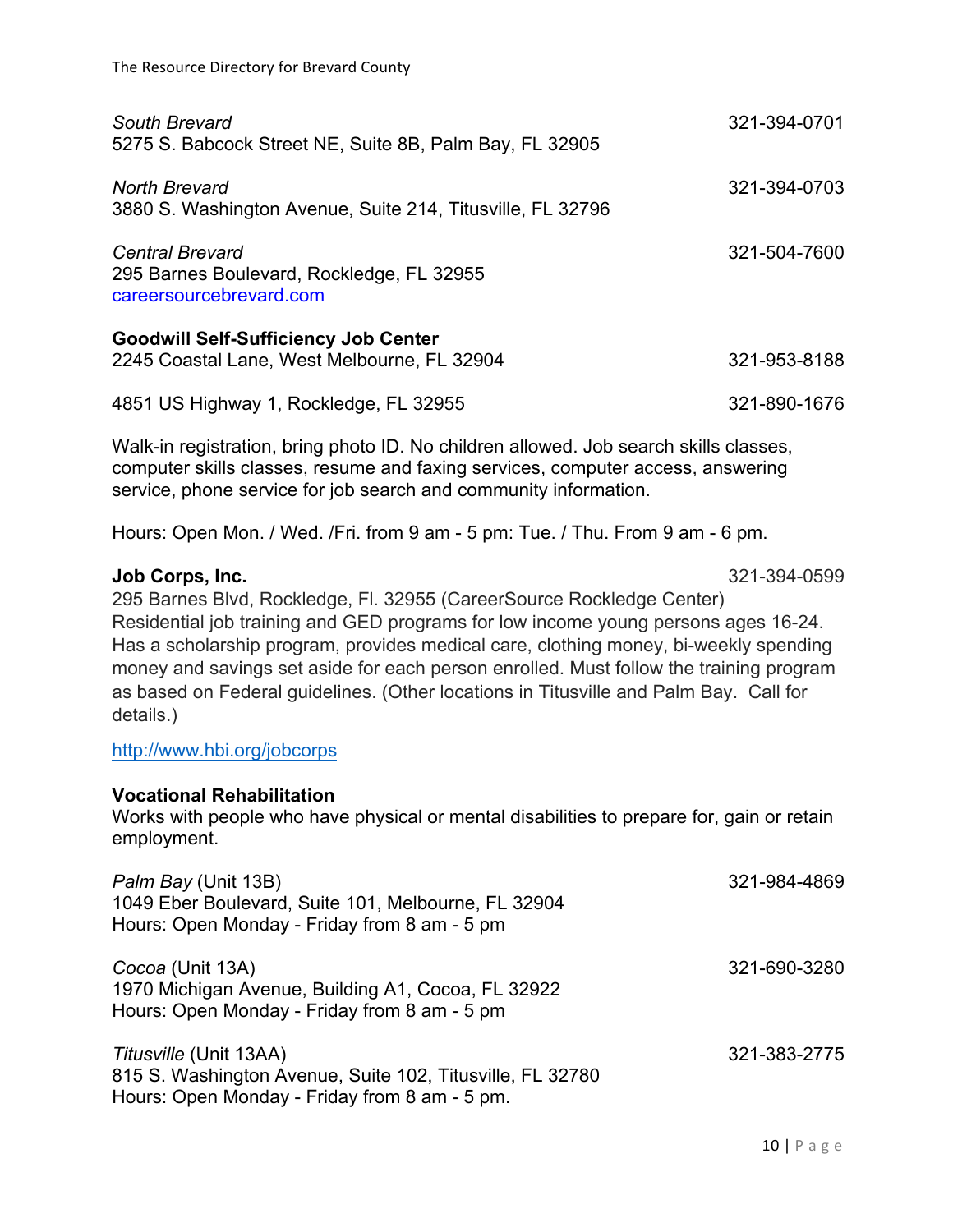# Family Support

#### **Brevard C.A.R.E.S**

Rockledge, FL 32955

Brevard CARES offers a full-array of support services and wraparound-family team conferencing to families experiencing stressors that often lead to abuse and neglect. Success of this program is due to the proactive participation of the families in need. These families openly engage in this strength-based program, thus building upon the successes and skills within their family unit.

*Central/North* 321-632-2737 *South* 321-752-3226

Hours: Monday-Friday 8am-5pm http://www.brevardcares.org-

#### **Brevard C.A.R.E.S. Mobile Response Team** 321-213-0315

Available 24/7 for families or children experiencing crisis situations which may include mental health issues, behavioral problems, domestic violence, death of parent or child and a host of other family crisis concerns. Members are generally deployed within fifteen minutes of a call to an unknown, high-stress and emotionally charged situation but it may take up to an hour to respond depending on the location. Call 911 if the crisis is a suicide or homicide threat.

#### **Family Liaison Project (FLP)** 321-242-6430

The liaison help parents negotiate the Individual Educational Plan process with 1 on 1 preparation and help parents understand and take a proactive role as part of the educational planning team. FLP provides training for parents, caregivers and professionals of children with disabilities.

#### www.familyliaisonproject.com

#### **Grandparents Raising Grandchildren** 321-727-3947

123 Barton Boulevard, Suite 102, Rockledge, FL 32955

Local support group where grandparents that are caregivers to their grandchildren can find support, parenting questions, legal and financial challenges, advocacy and provides seminars on crucial issues that involve the grandparents/grandchildren.

#### **Links of Hope** 321-690-0080

1535 North Cogswell Street, Suite C-20, Rockledge, FL 32955 Provides classes at nine area churches in Brevard County for Parenting, Anger Management, G.E.D., E.S.O.L., case management & counseling.

Hours: Monday-Friday 9am-4pm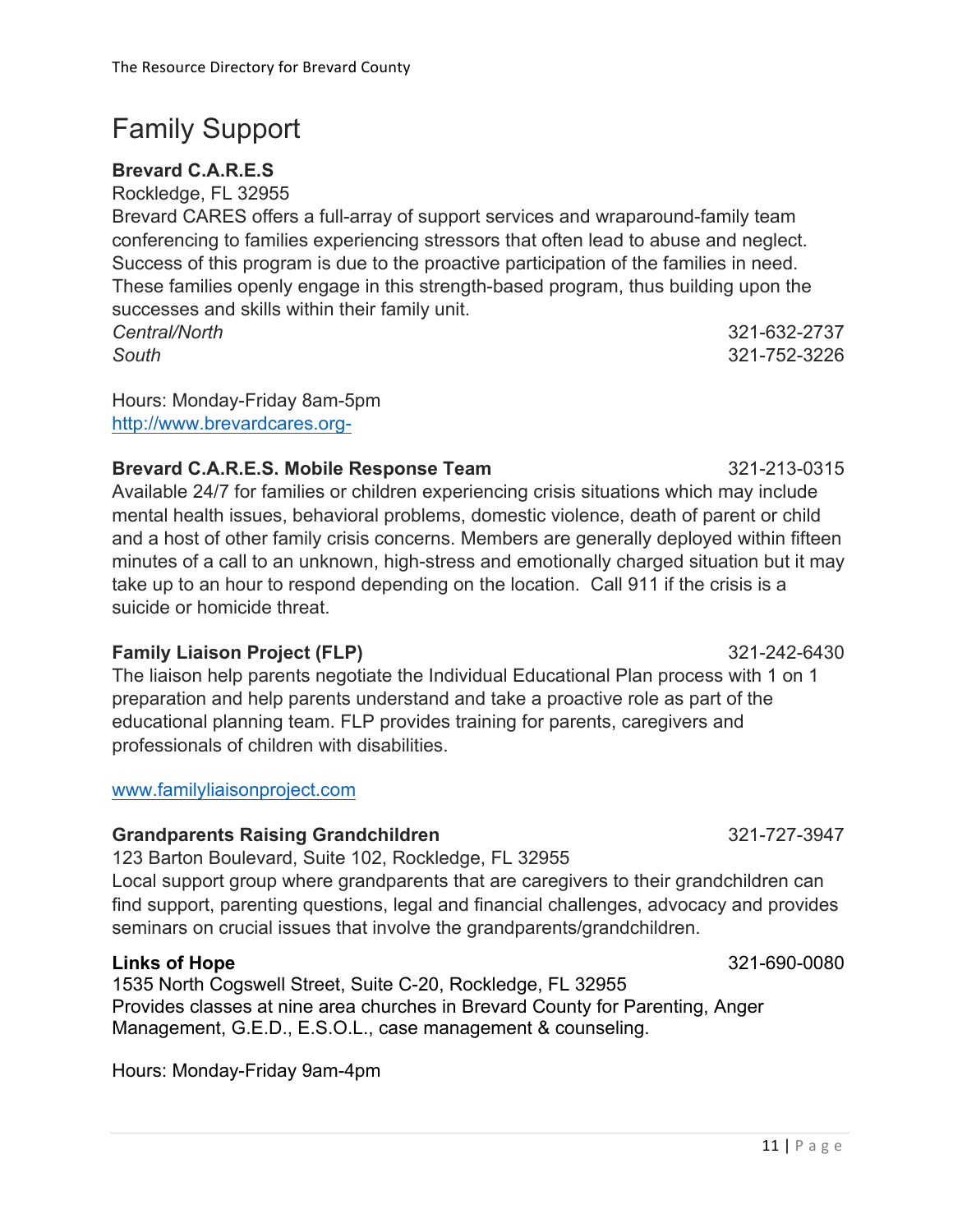#### **New Hope for Kids** 407-599-0909

900 North Maitland Avenue, Maitland, FL 32751 A program that grants wishes to children who have been diagnosed with a life threatening illness. Also provides a family support group to help ease the day-to-day burdens of having to deal with such illnesses.

Hours: Monday-Friday 9am-5pm http://www.newhopeorlando.org

#### **Yellow Umbrella**

| Cocoa                                               | 321-433-3570 |
|-----------------------------------------------------|--------------|
| 705 Blake Avenue, Cocoa, FL 32922                   |              |
| Palm Bay                                            | 321-723-2927 |
| 4680 Lipscomb Street, Suite 10H, Palm Bay, FL 32905 |              |

Non-profit organization that provides classes on Parent education, anger management, family violence prevention and divorce. Please call for details.

Hours: Monday-Friday 8am-5pm http://www.yellowumbrella.org

# Food, Clothing, & Personal Care Items

**Ascension Social Concerns** (Ascension Catholic Church) 321-259-5685 1238 Aurora Road, Melbourne, FL 32935 Covers Melbourne Area. Helps with food, rent, utilities, medication, gas, etc. Next to Ascension Thrift Store.

Hours: Open Monday - Friday from 9 am - 11 am www.ascensioncatholic.net/Social-Concerns

#### **Catholic Charities of Central Florida- North Brevard** 321-338-2986

5145 N. Cocoa Boulevard, Cocoa, FL 32927 Besides food this pantry also has baby & adult diapers, baby food/formula, and toiletries. Can provide vouchers for clothing from other resources. SNAP/Medicaid/TANF help (by appointment only). Note that only the North Brevard (Cocoa) location has a Food Pantry.

Food Pantry open Mon. — Fri. from 9:00 am — 11:30 am cflcc.org/Brevard

#### **CenterPointe Church** 321-723-1216

891 Coply Street SE, Palm Bay, FL 32909 Food only cpchurch.net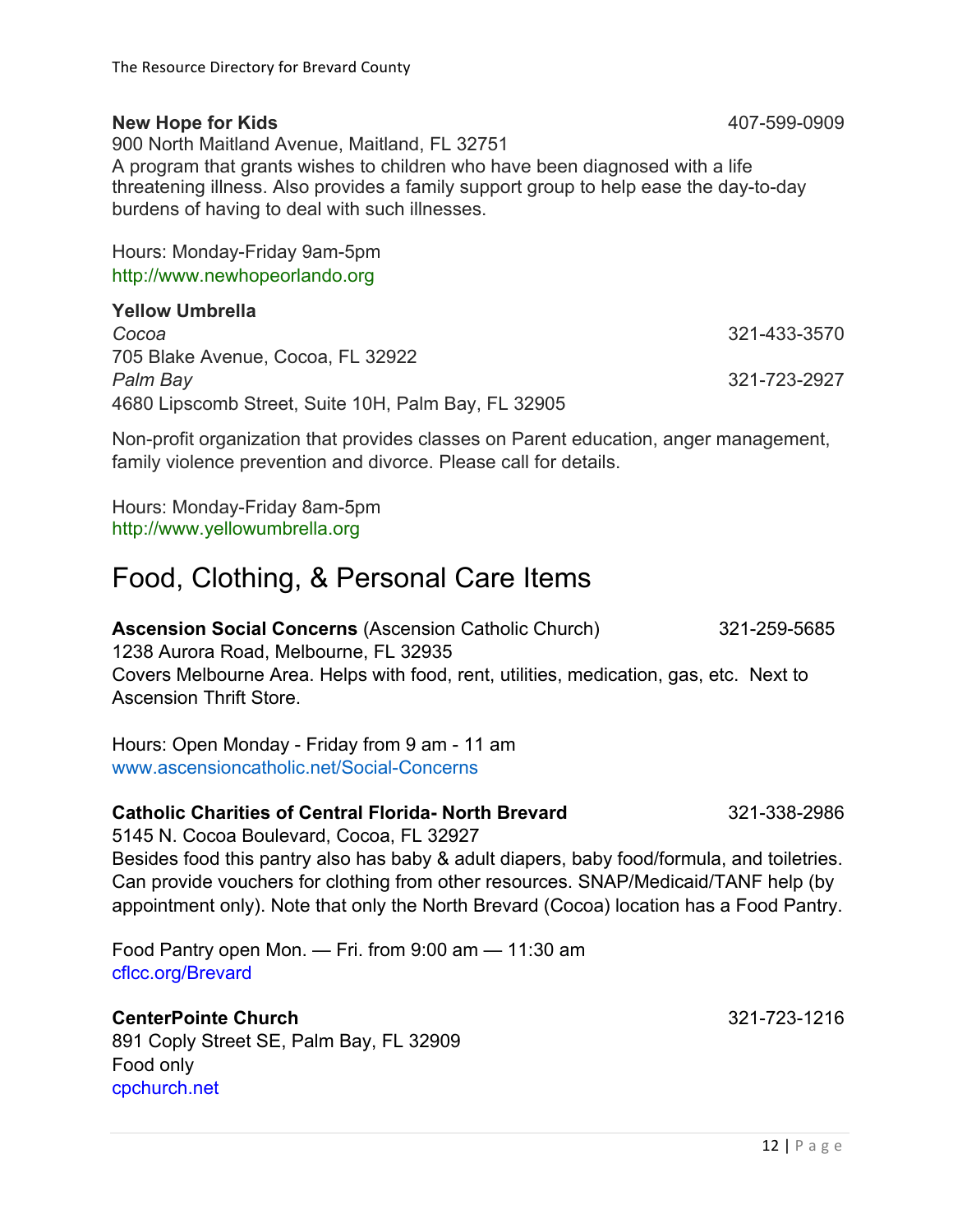#### **Church On The Rock** 321-724-5433

4028 S. Babcock Street, Melbourne, FL 32901 Food only

www.rockmelbourne.com

Food Only

**Daily Bread** 321-723-1060

815 E. Fee Avenue, Melbourne, FL 32901 Free, hot mid-day meal, showers, laundry and mail service.

Hours: Open 7 days per week, 365 days per year, 7:30 am - 2:30 pm dailybreadinc.org dailybread@dailybreadinc.org-

| <b>East Coast Christian Center</b>                 | 321-452-1060 (Church) |
|----------------------------------------------------|-----------------------|
| 670 N. Courtenay Parkway, Merritt Island, FL 32953 | 321-454-4171 (Pantry) |

**Food Stamps** 866-762-2237 Local community partner agencies help the Department of Children and Families (DCF) provide access to public assistance services. For locations where you may apply for Food Stamps, WIC, Cash, or Medicaid, visit: dcf.state.fl.us/access/CPSLookup/search.aspx

SNAP, WIC, EBT Cash Assistance, Medicaid, found at www.myflorida.com/accessflorida/

#### **Grace Fellowship** 321-636-3051

3420 Murrell Road, Rockledge, FL 32955 Provides clothing and food.

Hours: Open Monday from 9 am - 10:30 am

#### **Grace United Methodist Church** 321-452-2420

65 Needle Boulevard, Merritt Island, FL 32953

Pantry Hours (Food only): Merritt Island Residents: Thursdays from 9 am - Noon & 1 pm - 3:30 pm (Merritt Island Residency & ID Required). Government Food: 1st Thursday of month from 9 am until food runs out. No ID needed. gracemethodistmi.com

#### **His Place Ministries** 321-674-9009

1824 S. Harbor City Boulevard, Melbourne, FL 32901

 $13$  | Page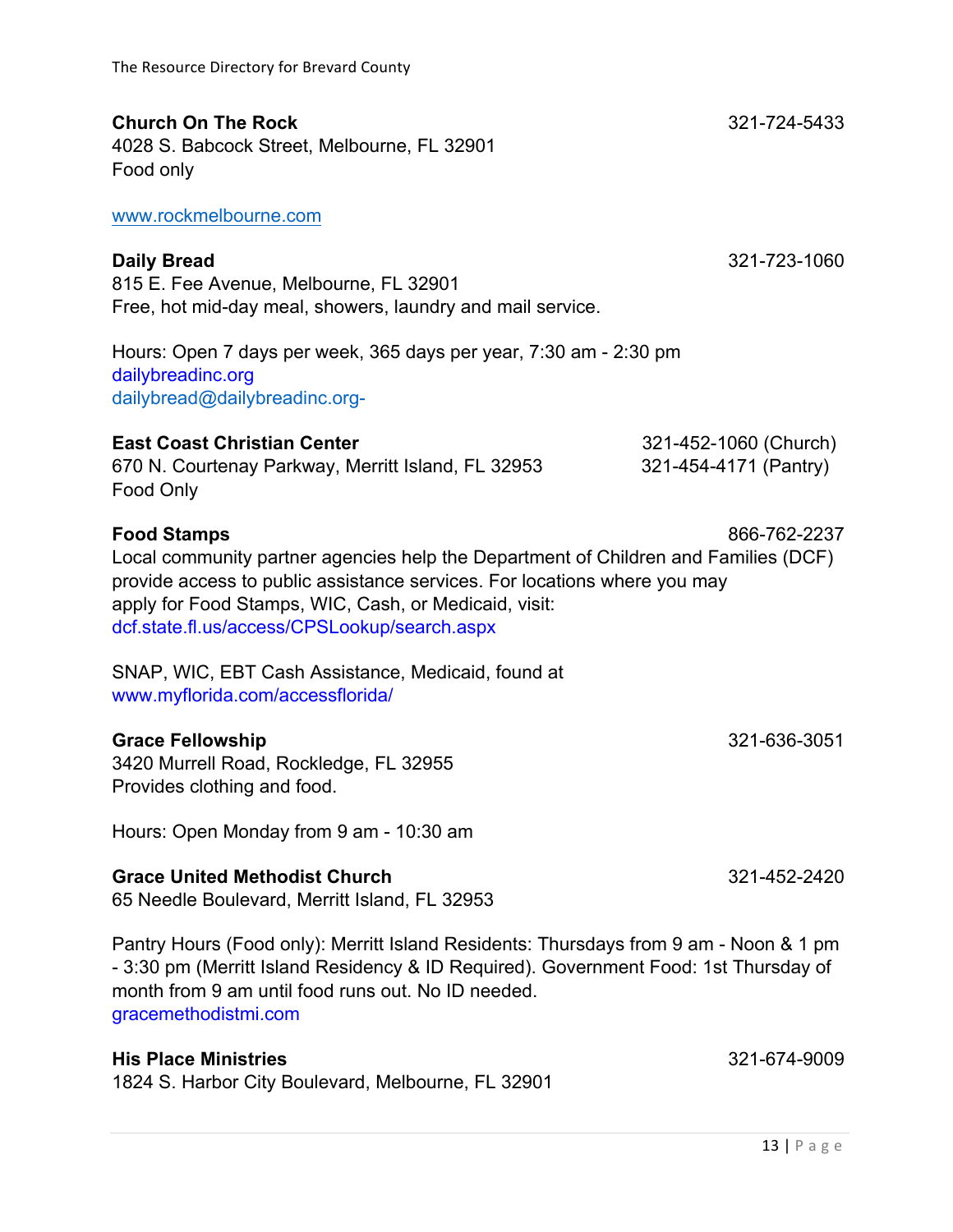| <b>House of Hope Food &amp; Clothing Ministry</b><br>330 Magnolia Avenue, Merritt Island, FL 32952 - (West of First Baptist Merritt Island, at<br>Courtenay Parkway & SR-520)                                                                                                                | 321-453-0318 |
|----------------------------------------------------------------------------------------------------------------------------------------------------------------------------------------------------------------------------------------------------------------------------------------------|--------------|
| Hours: Open Mondays (including holidays/bad weather) from 6:30 am - 10:30 am.<br>Everyone registered by 10:30 am can make selections, all others get pre-made bag of<br>groceries. Clothing, bikes, showers, and other services also provided.<br>houseofhope-mi.com, fbcmi.online@yahoo.com |              |
| <b>Meals on Wheels</b><br>3600 W. King Street, Cocoa, FL 32926                                                                                                                                                                                                                               | 321-639-8770 |
| Community Services Council of Brevard sponsored no cost or low-cost home delivered<br>meals for the elderly and homebound.<br>agingmattersbrevard.org/service/meals-on-wheels                                                                                                                |              |
| <b>People of Destiny Christian Fellowship</b><br>1619 Ferndale Avenue, Melbourne, FL 32935<br>Food Only                                                                                                                                                                                      | 321-259-2024 |
| Hours: Open Thursday - Friday from 10 am - Noon                                                                                                                                                                                                                                              |              |
| <b>Sharing Center of Central Brevard</b><br>113 Aurora Street, Cocoa, FL 32922                                                                                                                                                                                                               | 321-631-0306 |
| Hours: Open Monday - Friday from 9 am - 3 pm<br>sharingcenter.org                                                                                                                                                                                                                            |              |
| <b>South Brevard Sharing Center - Palm Bay</b><br>2881 Palm Bay Road NE, Palm Bay, FL 32905<br>Food only at this location.                                                                                                                                                                   | 321-676-2965 |
| Hours: Open Tuesday - Thursday from 9:30 am - 2:30 pm<br>mysbsc.org.                                                                                                                                                                                                                         |              |
| <b>South Brevard Sharing Center- Melbourne</b><br>17 E. Hibiscus Boulevard, Melbourne, FL 32901                                                                                                                                                                                              | 321-727-8581 |
| Hours: Open Monday - Friday from 9:30 am - 1 pm<br>mysbsc.org                                                                                                                                                                                                                                |              |
| <b>Salvation Army- North / Central Brevard</b><br>919 W. Peachtree Street, Cocoa, FL 32922<br>www.salvationarmyflorida.org/ncbrevard/                                                                                                                                                        | 321-632-6060 |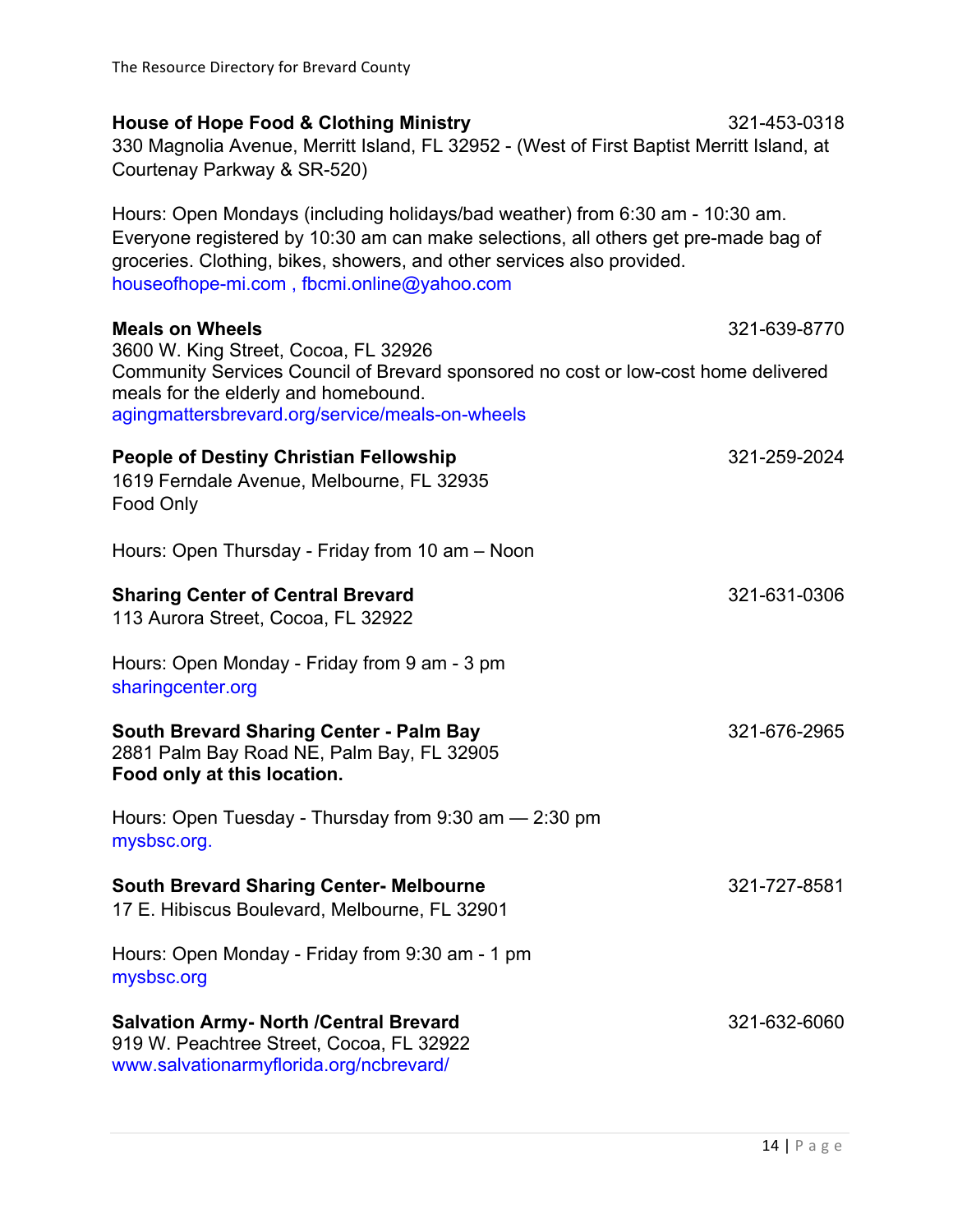| <b>Salvation Army - Melbourne</b><br>1080 S. Hickory Street, Melbourne, FL 32901<br>Call for list of required documents.                                                                                                                                                                                                                                                                                                                                                                                                                                      | 321-724-0494 |
|---------------------------------------------------------------------------------------------------------------------------------------------------------------------------------------------------------------------------------------------------------------------------------------------------------------------------------------------------------------------------------------------------------------------------------------------------------------------------------------------------------------------------------------------------------------|--------------|
| Hours: Open Monday - Friday from 9AM-Noon and 1PM-4PM<br>www.salvationarmyflorida.org/melbourne                                                                                                                                                                                                                                                                                                                                                                                                                                                               |              |
| <b>St. Vincent de Paul Society</b><br><b>Church of Our Savior</b><br>5301 N. Atlantic Avenue, Cocoa Beach, FL 32931                                                                                                                                                                                                                                                                                                                                                                                                                                           | 321-799-3677 |
| Covers Cape Canaveral, Cocoa, and Cocoa Beach down to Patrick AFB.<br><b>Divine Mercy</b><br>1940 Courtenay Parkway, Merritt Island, FL 32953                                                                                                                                                                                                                                                                                                                                                                                                                 | 321-459-2060 |
| <b>Our Lady of Grace</b><br>300 Malabar Road SE, Palm Bay, FL 32909 (Church)<br>315 Battersea Avenue SE, Palm Bay, FL 32909 (SVDPS)<br>Covers half of Palm Bay - West of Emerson Drive.                                                                                                                                                                                                                                                                                                                                                                       | 321-725-6866 |
| St. Joseph's<br>2824 Palm Bay Road, Palm Bay, FL 32905<br>Covers half of Palm Bay - East of Emerson Drive to US-1.                                                                                                                                                                                                                                                                                                                                                                                                                                            | 321-768-7882 |
| <b>Holy Name of Jesus</b><br>3050 N. Highway A1A, Indialantic, FL 32903<br>Covers beach side from Cocoa Beach to Sebastian Inlet.                                                                                                                                                                                                                                                                                                                                                                                                                             | 321-773-1630 |
| Homeless Help – Men                                                                                                                                                                                                                                                                                                                                                                                                                                                                                                                                           |              |
| <b>CITA Mission (Christ Is The Answer)</b><br>2330 Johnny Ellison Drive, Melbourne, FL 32901<br>Men only. Registration is from 3 pm - 6:30 pm daily on first-come, first-served basis.<br>Homeless/Transient – Can stay up to 3 consecutive days, once per month. During those<br>3 days, men are given the opportunity to join one of these 12-week programs:<br>Overcomers – Drug, alcohol, or whatever you need to overcome. Achievers – Work<br>program designed to discover if a person really is ready for the work force.<br>www.citarescuemission.org | 321-725-5160 |
| <b>Daily Bread</b><br>815 E. Fee Avenue, Melbourne, FL 32901<br>Free, hot mid-day meal, showers, laundry and mail service.                                                                                                                                                                                                                                                                                                                                                                                                                                    | 321-723-1060 |
| Hours: Open 7 days per week, 365 days per year, 7:30 am - 2:30 pm.                                                                                                                                                                                                                                                                                                                                                                                                                                                                                            |              |

dailybreadinc.org, dailybread@dailybreadinc.org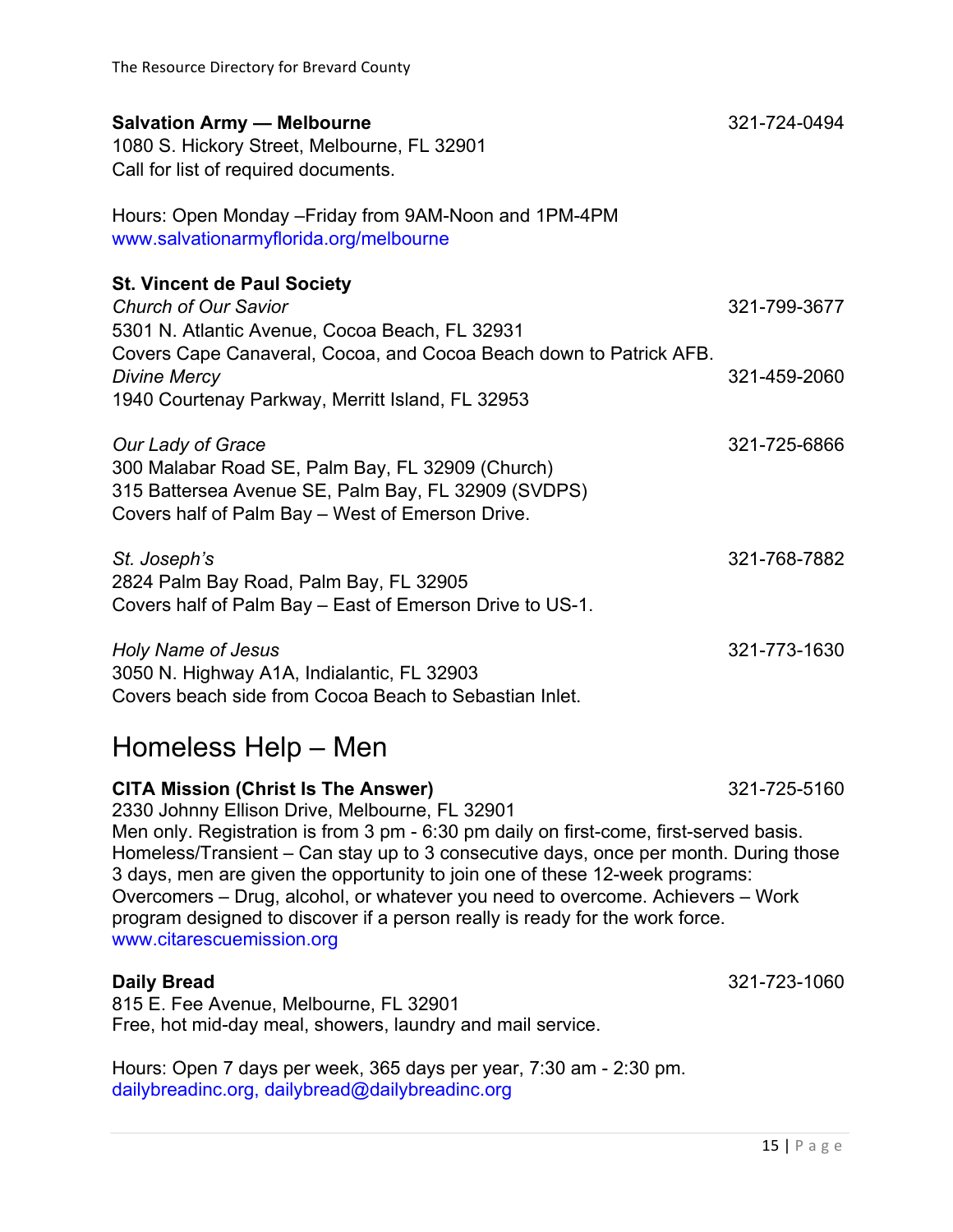**His Place Ministries & Restoration House** 321-674-9009 1824 S. Harbor City Boulevard, Melbourne, FL 32901 Free, 6-month residential drug/alcohol recovery program, for men 21 and older. tbmhisplace@yahoo.com **National Veterans Homeless Support** 888-787-6847 7075 N. Cocoa Boulevard, Suite 700, Port St. John, FL 32927 Call main number to be connected to help where you are. www.nvhs.us **Our Lady of Grace Catholic Church** 321-725-6866 300 Malabar Road SE, Palm Bay, FL 32909 Soup kitchen/hot meal.

Hours: Every Friday at 11:30 am

| <b>PATH Program through Circles of Care</b> |  |
|---------------------------------------------|--|
|---------------------------------------------|--|

**PATH Program through Circles of Care** 321-914-4820 x4723 (cell) 321-446-4453

(**PATH- Projects for Assistance in Transition from Homelessness)** Provides services to people who are experiencing mental illness and/or substance abuse disorders, and are experiencing homelessness or risk of homelessness. The PATH program involves a wide network of state and local agencies that contribute comprehensive communitybased services for people who are homeless and have a serious mental illness.

# Homeless Help – Women & Children

#### **Brevard Rescue Mission** 321-480-9100

P.O. Box 204, Cocoa, FL 32923 For women that are homeless or in danger of becoming homeless. Must have minor children. Residential program; not a shelter.

Hours: Open Monday - Friday from 9 am - 5 pm, and Saturday from 9 am - Noon. brevardrescuemission.org

#### **Crosswinds Youth Services** 321-452-0800

1407 Dixon Boulevard, Cocoa, FL 32922 Housing and supportive services for homeless young adults age 16-21 years of age. Youth can reside in program up to 24 months.

#### Hours: Shelter available 24/7

www.crosswindsyouthservices.org, info@crosswindsyouthservices.org

(24-Hour Voicemail)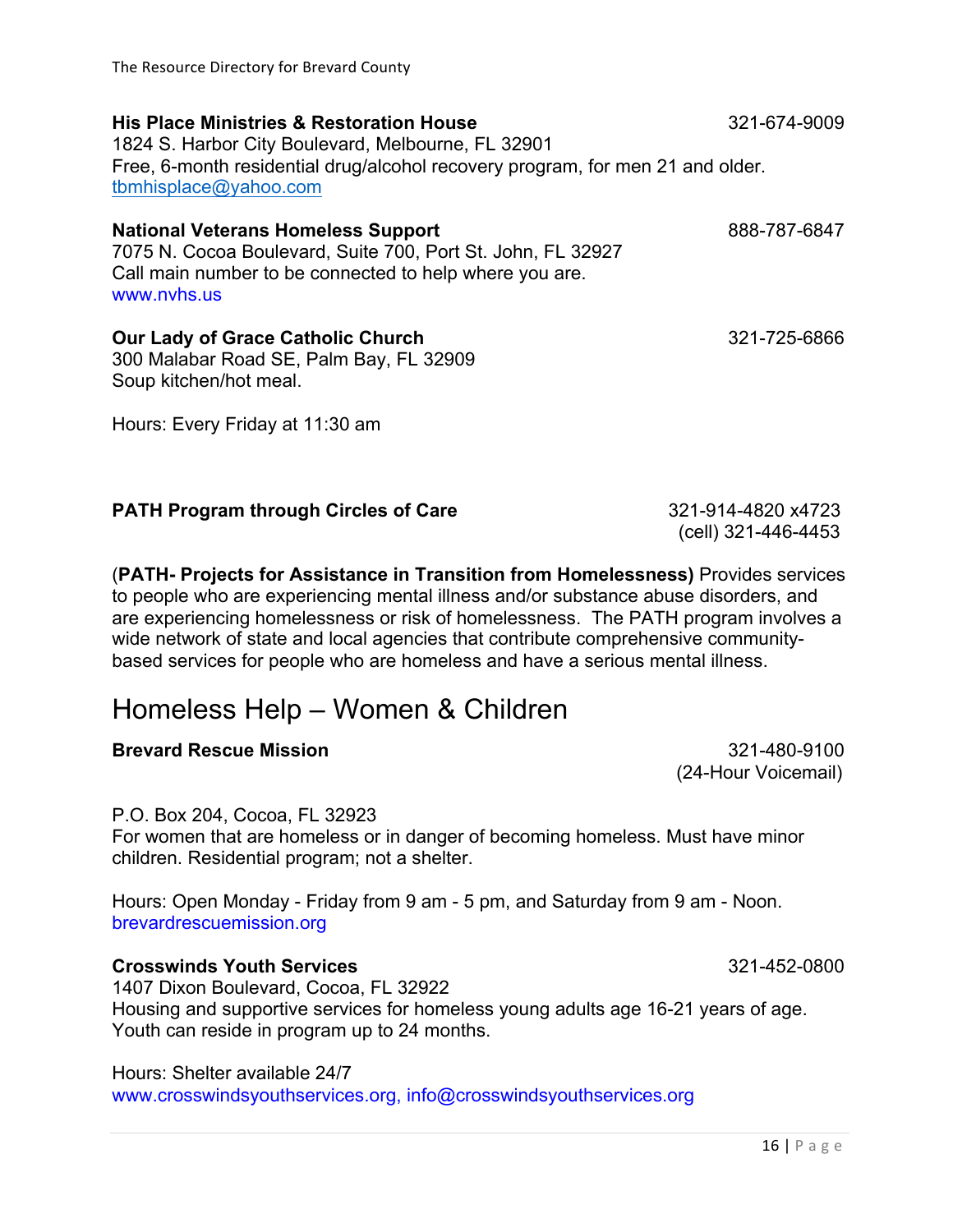#### **Community of Hope** 321-474-0966

Provides transitional housing for homeless families with children for up to two years. www.hopeofbrevard.com, info@hopeofbrevard.com

815 E. Fee Avenue, Melbourne, FL 32901 Free, hot mid-day meal, showers, laundry and mail service.

Hours: Open 7 days per week, 365 days per year, 7:30 am - 2:30 pm. dailybreadinc.org , dailybread@dailybreadinc.org

#### **Family Promise of Brevard** 321-209-3391

P.O. Box 562666, Rockledge, FL 32956

Addresses homelessness one family at a time through interfaith partnerships, keeping families together while providing compassionate guidance, food, shelter, education, and job resources. Can accept 3-5 families (14 people) at once. Max. Eligibility is 90 days, but most families re-establish self-sufficiency within 60 days. familypromiseofbrevard.org, www.facebook.com/fpbrevard, tpagliarini@familypromiseofbrevard.com (Tara Pagliarini)

**Genesis House** 321-638-1111 (Emergency Housing) 321-723-3133 (Leave message)

P.O. Box 2044, Melbourne, FL 32902

Shelter for homeless pregnant women and long-term housing for student mothers with their children while the mothers complete their education. genesishouse-shelter.org, genesishouse@earthlink.net

#### **National Veterans Homeless Support 1988-787-6847 Mational Veterans Homeless Support**

7075 N. Cocoa Boulevard, Suite 700, Port St. John, FL 32927

www.nvhs.us Call main number to be connected to help where you are.

#### **Our Lady of Grace Church** 321-725-6866

300 Malabar Road SE, Palm Bay, FL 32909 Soup kitchen, hot meal.

Hours: Every Friday at 11:30 am.

#### **PATH Program through Circles of Care** 321-914-4820 x 4723

(cell) 321-446-4453

**(PATH- Projects for Assistance in Transition from Homelessness)** Provides services to people who are experiencing mental illness and/or substance abuse disorders, and are experiencing homelessness or risk of homelessness. The PATH program involves a wide network of state and local agencies that contribute comprehensive communitybased services for people who are homeless and have a serious mental illness.

**Daily Bread** 321-723-1060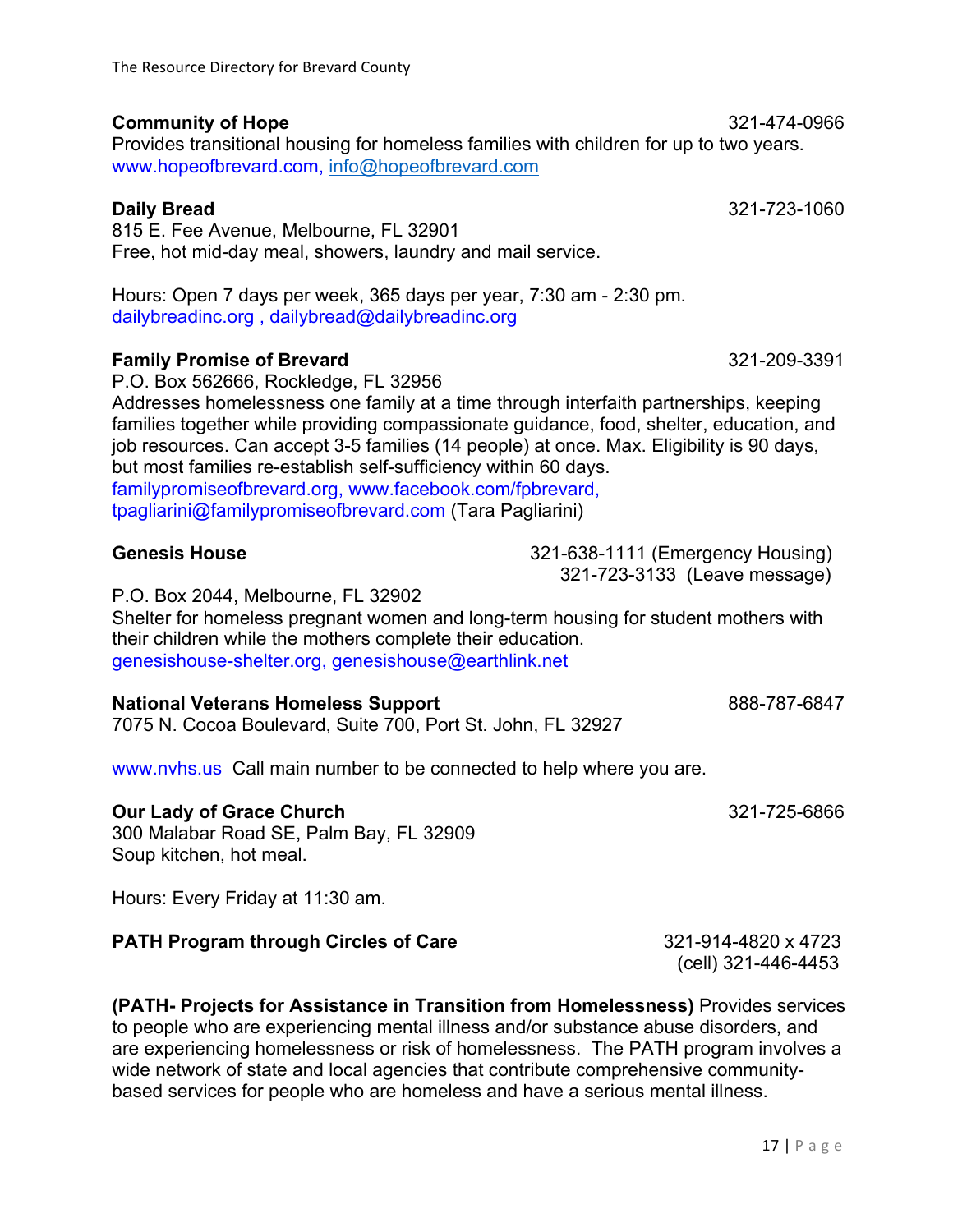#### **Space Coast Center for Mothers with Children** 321-255-9914

P.O. Box 411423, Melbourne, FL 32941 A Christ-centered residential program. Please call first. Spacecoastcenter.org, information@spacecoastcenter.org

**The Sue M. Pridmore Center** 2014 2014 321-872-2227 (Leave message)

Salvation Army - Melbourne

Transitional Shelter. Aimed at breaking the homelessness/unemployment cycle. Eligibility: homeless women 18+ years old with no children, male children under 12, or female children under 18; employed or actively seeking employment; not fleeing domestic violence, not in need of addictions rehabilitation, not awaiting SSD/SSI/SSE/workers comp or other pending income source outside of gainful employment. 60-90 day stay length.

Hours: Lead intake person available Monday - Friday after 3 pm. www.salvationarmyflorida.org/melbourne/what-we-do/housing-sue-m-pridmore-center/

#### **Women's Center** 321-242-3110

1425 Aurora Road, Melbourne, FL 32935 For women that are homeless or in danger of becoming homeless. A residential program; not a shelter.

Hours: Open Monday - Friday from 9 am - 4:30 pm.

# **Hotlines**

**Abuse Hotline** 200-962-abuse (800-962-abuse (800-964)

To report suspected child abuse.

#### **2-1-1 Brevard** Confidential helpline

Suicide and community resource help. Provides immediate crisis/suicide intervention as well as information about and referral to health, human services, governmental services and hurricane preparation and recovery services

Hours: Office: Monday-Friday 8:00 a.m.-5:00 p.m.; 7 days a week 24-hour hotline

#### **Elder Helpline** 407-514-0019

**Identity Theft Hotline (Federal Trade Commission)** 877- IDT-HEFT Call to report identity theft, such as credit card fraud, bank fraud, fraudulent loans, utility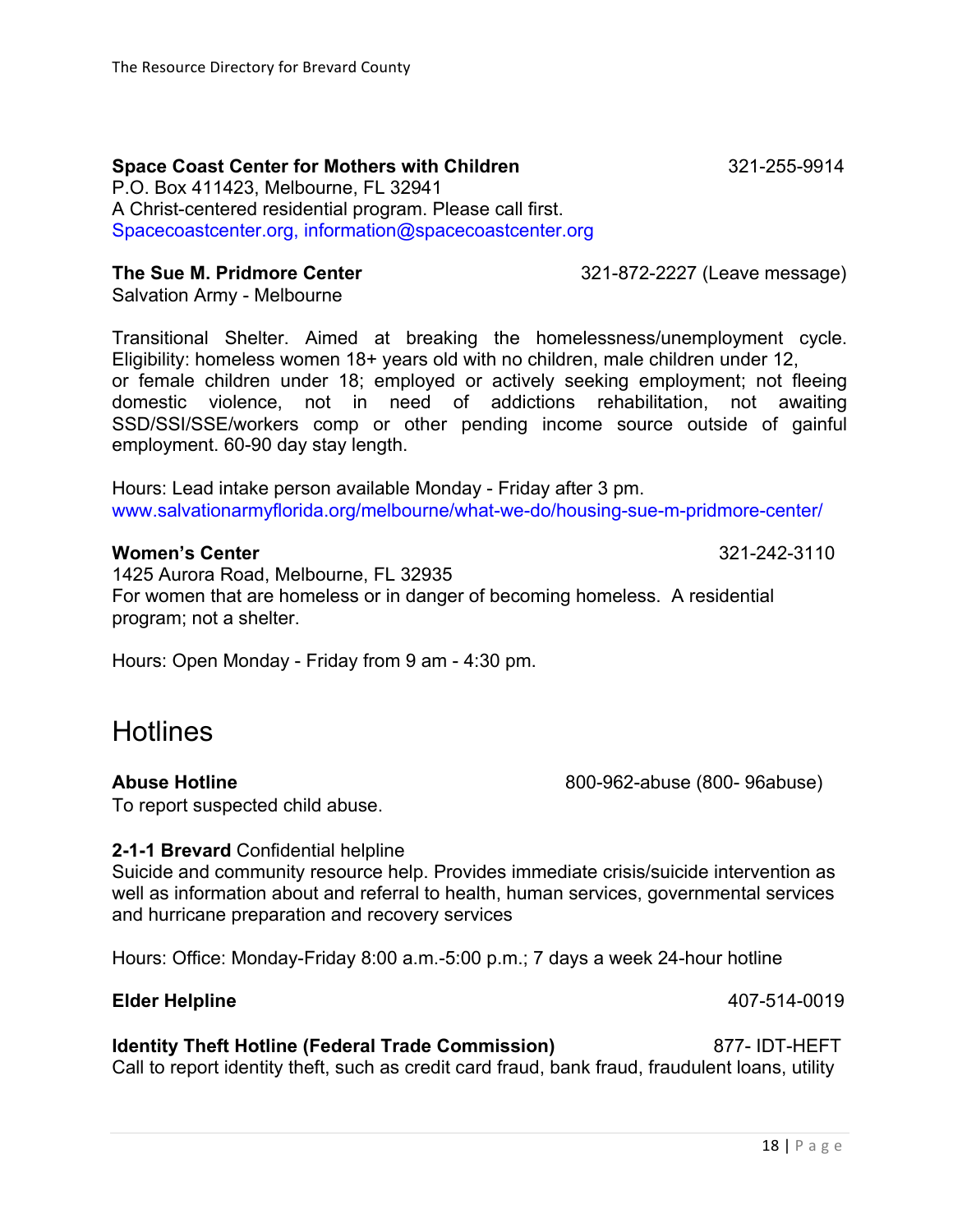account fraud etc. FTC representatives counsel victims on how to check with credit reporting agencies to protect their credit histories and finances.

Hours: Monday-Friday 9am-5pm

#### **National Domestic Violence Hotline (NDVH)** 800-799-SAFE (7233)

#### **National Runaway Switchboard**  800-621-4000

3080 North Lincoln Avenue, Chicago, IL 60657

24 hr. hotline - Crisis intervention, information & referrals for runaways. Services also include conference calls to parents; message delivery from runaways to their parents or guardians: conference calls to shelters or other agencies to confirm appropriate and available services. Transportation home for runaways.

Hours: Seven days a week 24-hour hotline http://www.nrscrisisline.org

#### **National Suicide Prevention Lifeline** 800-273-8255

#### **Nineline – Hotline - Nat'l** 800-999-9999

Provides crisis intervention, referral and information services to homeless, runaway and other troubled youth. With a database of over 27,000 agencies, trained crisis counselors are able to refer callers to help in their own community.

Hours: Seven days a week 24-hour hotline

#### **The Trevor Helpline** 866-488-7386

8950 W. Olympia Boulevard, Suite 197, Beverly Hills, CA 90211 24 hr. helpline devoted to promoting tolerance and understanding for gay, lesbian, bisexual and questioning youth. Crisis intervention for gay, lesbian, bisexual and transgendered youths who are having suicidal thoughts and feelings. All calls free and confidential. Trained counselors available. Youth 25 and under only.

Hours: Seven days a week 24 hours http://www.trevorproject.org

#### **Youth Leadership Brevard** 321-632-8222

PO Box 836, Cocoa, FL 32923-2276

Purpose: educate, prepare and inspire youth leaders to address the challenges facing Brevard County.

Hours: Monday-Friday 9am-4pm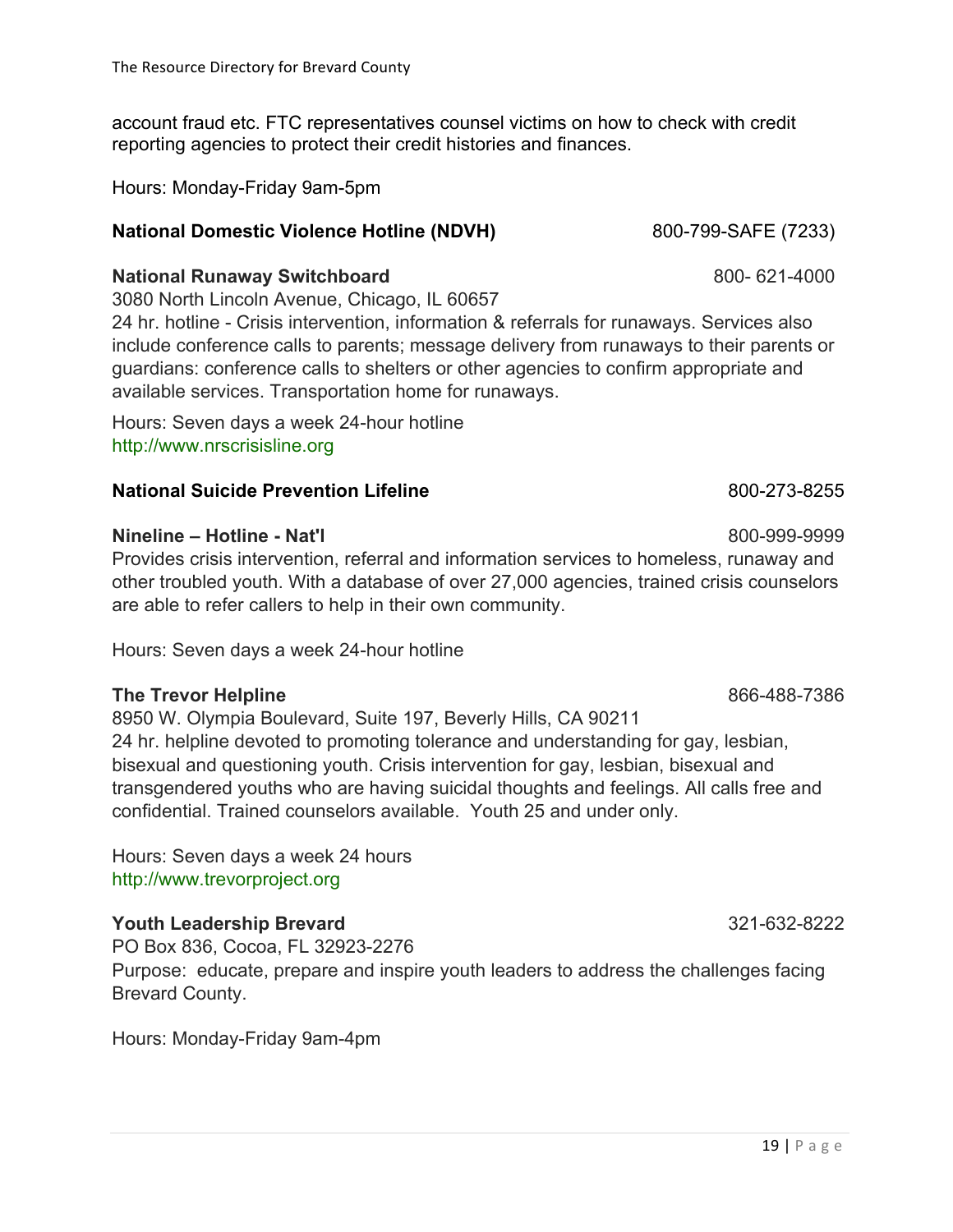# Housing

| <b>Brevard Neighborhood Development Coalition</b>                                                                                                                                                                                                                                       | 321-254-1330<br>321-253-4214 |
|-----------------------------------------------------------------------------------------------------------------------------------------------------------------------------------------------------------------------------------------------------------------------------------------|------------------------------|
| Greater Heights Apartments, 1151 Masterson Street, Melbourne, FL 32935<br>(Located on Irene Summerford Way, Melbourne)<br>Applications taken through 85 & Sunny Real Estate. This is not a Melbourne Housing<br>Authority property.                                                     |                              |
| <b>Florida Housing Search</b><br>Free, easy, convenient way to search for affordable housing. Calculate how much you<br>can afford for rent. Find assisted living resources as well.                                                                                                    |                              |
| FloridaHousingSearch.org                                                                                                                                                                                                                                                                |                              |
| <b>Housing Authority</b><br>Melbourne<br>1401 Guava Avenue, Melbourne, FL 32934<br>County low-income housing with rent based on income.                                                                                                                                                 | 321-775-1592                 |
| Cocoa<br>828 Stone Street, Cocoa, FL 32922<br>Cocoa low-income housing with rent based on income.                                                                                                                                                                                       | 321-636-8534 ext. 10         |
| <b>South Brevard Habitat for Humanity</b><br>7815 Ellis Road, Melbourne, FL 32934<br>Builds and improves homes for needy families, who participate in the process via "sweat<br>equity".<br>brevardhabitat.com                                                                          | 321-728-4009                 |
| <b>Smith Cottage Transitional Living Program</b><br>326 +++Croton Road, Melbourne, FL 32935<br>Affordable housing for single females ages 18-23, willing to commit to a 12-18 month<br>supportive program to gain self-sufficiency ran by Children's Home Society.<br>chsfl.org/Brevard | 321-752-3170 ext. 281        |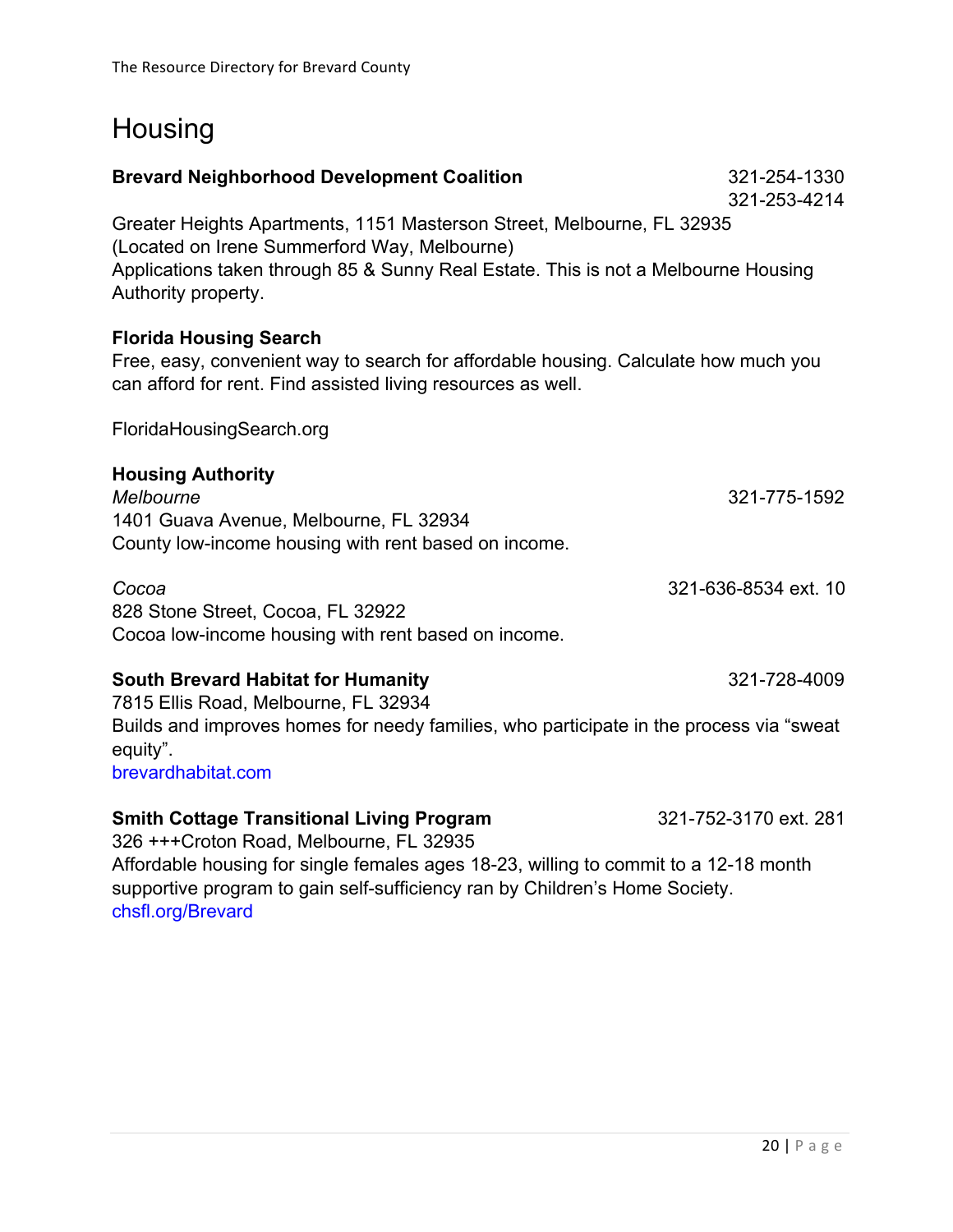# Job Clubs

#### **Brevard Jobs Network / JOSEPH! Ministries**

Facebook-based group for postings for jobs (employers and seekers), assistance, and other help. Host events, resume/interview workshops, etc. Membership limited to Brevard County residents. dandrea.kevin@unishippers.com (Kevin Dandrea)

#### **Freedom Christian Center**

7250 Lake Andrew Drive, Melbourne, FL 32940 Consultations are by appointment only. Please call church office. houseoffreedom.org

# Medical, Dental, and Eye

#### **Brevard Health Alliance**

For Adults and Children: Provides primary, pediatric, behavioral, and dental healthcare for insured and uninsured individuals. Also offers a sliding scale fee. Provides case management and medication assistance.

Hours: Open Monday - Friday from 8:30 am - 5 pm. BHACHC.org

*B.H.A. Palm Bay Adult/Pediatric Clinic* 5270 Babcock Street NE, Suite 1, Palm Bay, FL 32905

| Adults:                                    | 321-722-5959      |
|--------------------------------------------|-------------------|
|                                            | Fax: 321-722-5960 |
| Pediatrics:                                | 321-676-5996      |
|                                            | Fax: 321-676-5926 |
| B.H.A. Melbourne Adult/Pediatric Clinic    | 321-733-2021      |
|                                            | Fax: 321 268-3357 |
| 17 Silver Palm Avenue, Melbourne, FL 32901 |                   |
| B.H.A. Titusville Adult/Pediatric Clinic   | 321-268-0267      |
|                                            |                   |

Fax: 321 268-3357 500 N. Washington Avenue, Titusville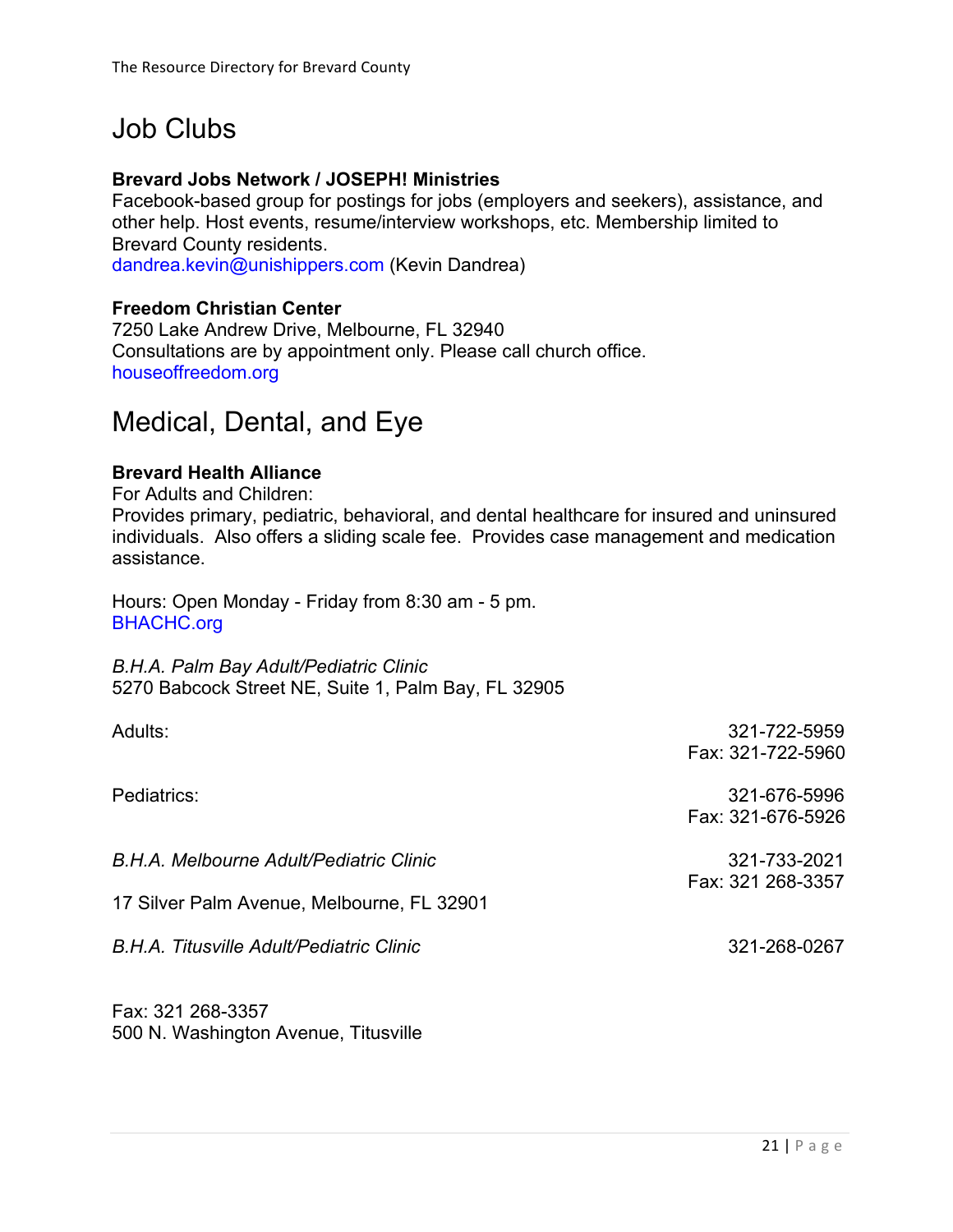| <b>B.H.A. Malabar Pediatric Clinic</b>                                                                 | 321-722-8435<br>Fax: 321 722 -8486       |
|--------------------------------------------------------------------------------------------------------|------------------------------------------|
| 775 Malabar Road, Malabar, FL 32950                                                                    |                                          |
| B.H.A. Rockledge Adult/Pediatric Clinic and Dental Clinic<br>220 Barton Boulevard, Rockledge, FL 32955 |                                          |
| Adults:                                                                                                | Phone: 321-639-5177<br>Fax: 321-639-4927 |
| Pediatrics:                                                                                            | Phone: 321-433-8361<br>Fax: 321-433-8362 |
| Dental:                                                                                                | Phone: 321-433-8350<br>Fax: 321-433-8351 |
| B.H.A. Sarno Adult/Pediatric Clinic and Dental Clinic                                                  | Phone: 321-241-6800<br>Fax: 321-241-6888 |
| 2120 Sarno Road, Melbourne, FL 32935                                                                   |                                          |

*Brevard Health Alliance Mobile Unit*

Mobile Van schedule and sites vary on a monthly basis. Additional sites may be scheduled. Check website for current schedule.

No appointment necessary. First come, first served basis. Allow sufficient time to be seen, as van will depart at the published time. Dental services may require a fee.

#### **Brevard County Health Department** 1988 1999-1990 121-639-5800

2555 Judge Fran Jamieson Way, Melbourne, FL 32940 Services include: child health for qualifying individuals (including screening for a variety of conditions, immunizations, dental referrals, nutrition counseling, school and sports physicals), family planning, HIV/STD testing, women's health. brevard.floridahealth.gov

#### **Brevard County Dental** 321-637-7300

Daily clinics are held for Medicaid-eligible children and maternity clients who are experiencing pain, and also for uninsured patients ages 5-18 through a pre-payment program at the Titusville, Viera and Melbourne Health Department locations, by appointment only. Services include: examinations, x-rays, oral hygiene instruction, fillings, extractions, preventative, restorative, emergencies and palliative treatment.

#### *Melbourne* 321-726-2937

2275 S. Babcock Street, Melbourne, FL 32901-2555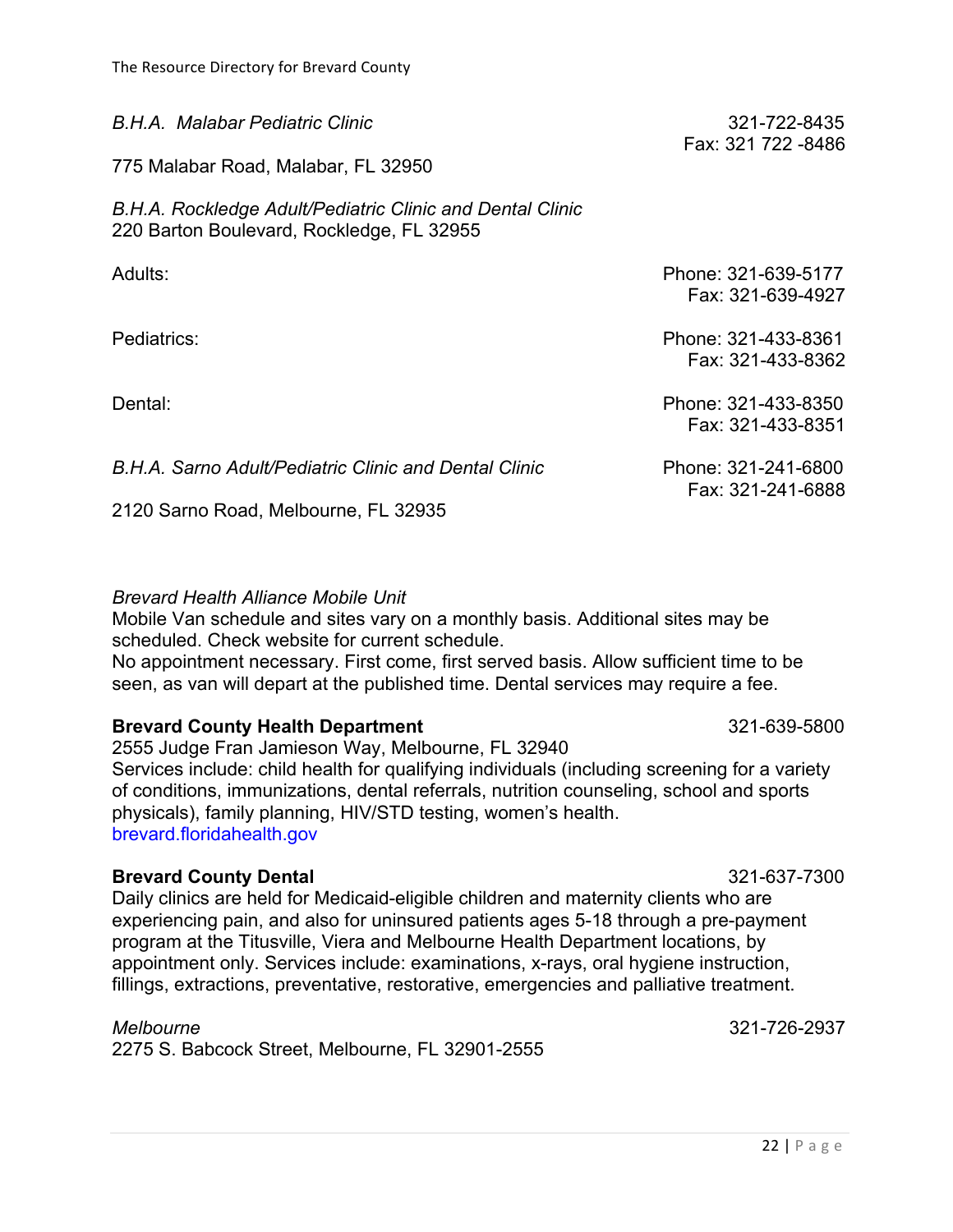*Viera* 321-639-5801 2555 Judge Fran Jamieson Way, Viera, FL 32940

*Titusville* 321-383-5115 611 Singleton Avenue, Titusville, FL 32796

brevard.floridahealth.gov/programs-and-services/clinical-and-nutrition- services/dental/

#### **EyeCare America** 877-887-6327

P.O. Box 429098, San Francisco, CA 94142 Eye care for those age 65 and older, at no cost to qualified applicants (those without an eye M.D., HMO, or VA coverage). Covers only medical eye care, not glasses/ glasses exams - please discuss any eyeglass cost concerns before exam. aao.org/eyecare-america, pubserv@aao.org

#### **FreeDentalCare.us**

Provides listings of dental care providers and programs that offer free, reduced- price, and sliding-scale services. Searchable by location. **FreeDentalCare.us**

#### **Lions Clubs International** 321-610-4620

Viera Lions Club, P.O. Box 561377, Rockledge, FL 32956 Assistance with eyeglasses, eye surgeries, and hearing aids. Also offer free screenings (pre-K vision, diabetes, etc.) Income guidelines for eyewear/medical procedure assistance.

lionsclubs.org e-clubhouse.org/sites/viera/ bubba687@gmail.com (Carl Ott)

aao.org/eyecare-america, pubserv@aao.org

#### **New Eyes For The Needy 549** 973-376-4903

Millburn Avenue, P.O. Box 332, Short Hills, NJ 07078 Purchases eyeglasses for needy, "we help when no one else can".

Hours: Open Monday - Thursday from 9 am - 4 pm, Friday (except closed in August) from 9 am - Noon. www.new-eyes.org, info@new-eyes.org

#### **Prescription Assistance**

*Abbott Patient Assistance Program* (866) 265-6491 http://www.commitmenttoaccess.com/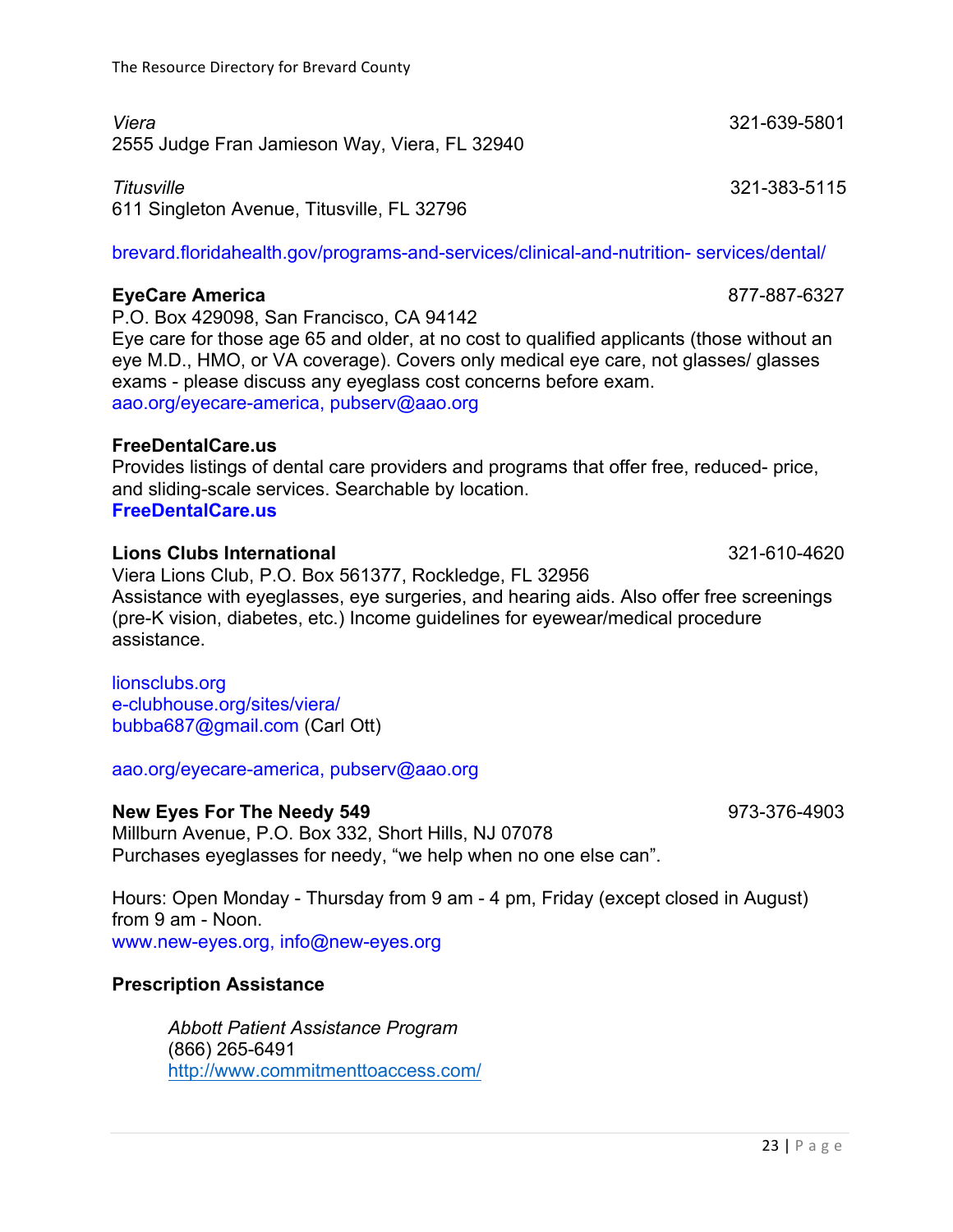*AstraZeneca Patient Assistance Program* (800) 236-9933 http://www.azandme.com/making/mak\_pap.aspx

*Bristol-Myers Squibb Patient Assistance Foundation, Inc. (Abilify)* (800) 736-0003 http://www.bmspaf.org/pdf/AbilifyApplication.pdf

*Lilly True Assist* (855) 553-8783 http://www.lillycares.com/index.jsp

*Bridges to Access* (866) 728-4368 http://www.bridgestoaccess.com/

*GSK Access* (866) 518-4357 http://www.gsk-access.com/

*Janssen Patient Assistance Program* (800) 526-7736 http://www.janssenpharmaceuticalsinc.com

*Pfizer Helpful Answers®* (866) 706-2400 http://www.pfizerhelpfulanswers.com/pages/misc/Default.aspx

#### **Publix Pharmacy**

Any Publix Store FREE oral antibiotics, up to 14-day supply. 30-day supply Lisinipril and generic immediate release Metformin free. Prescription required. publix.com

#### **Space Coast Volunteers in Medicine 1200 millions** 321-639-5813

(Fax) 321-637-7312

Eligibility & Screening Office, Clinic & Admin

2555 Judge Fran Jamieson Way, Viera, Florida 32940

Provides free, non-emergency medical and dental care to uninsured adults ages 19- 64 years old residing in Brevard County. No Medicaid patients accepted. Includes preventative medicine and health education. ID and income verification required. spacecoastvolunteersinmedicine.org nfo@spacecoastvolunteersinmedicine.org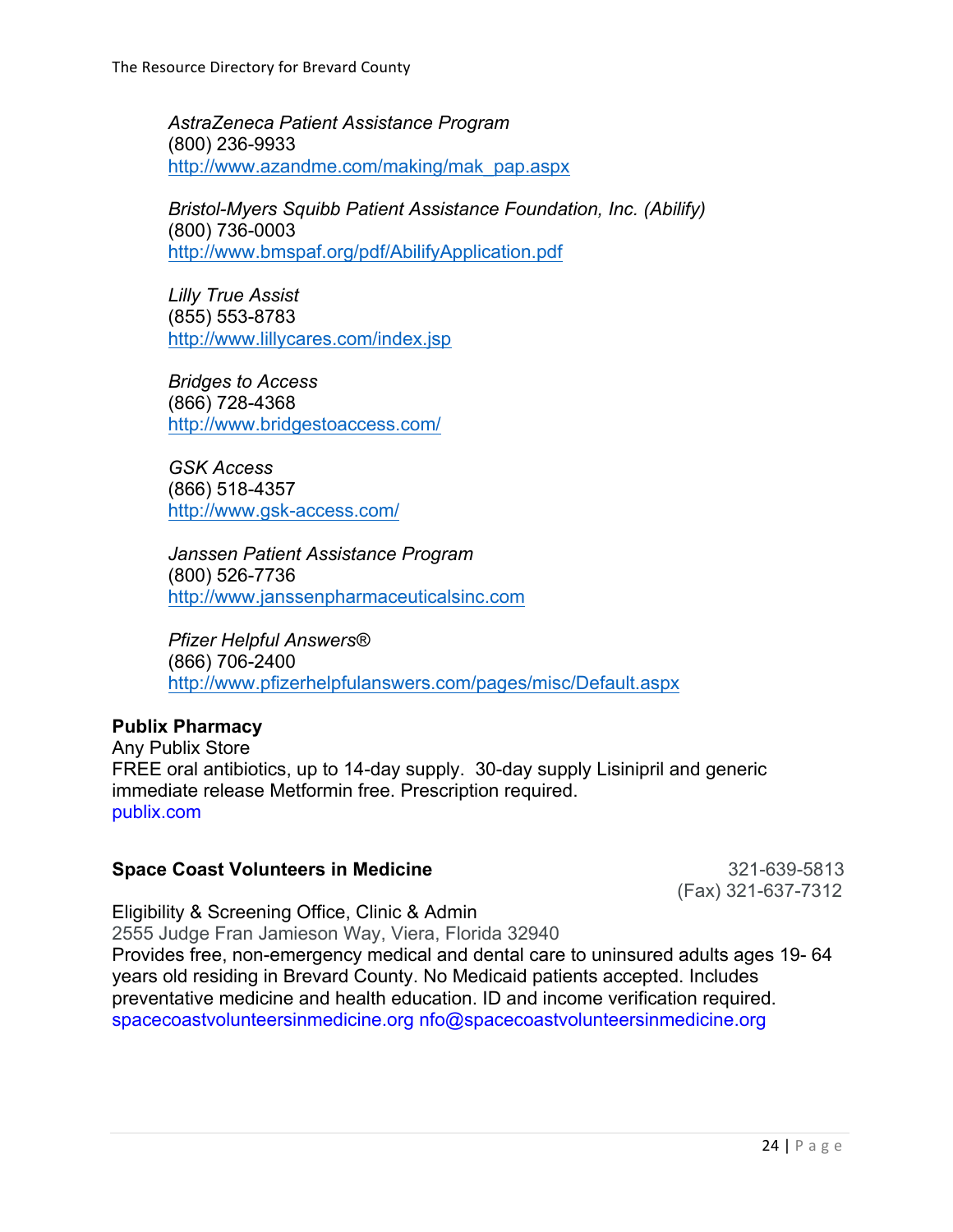### **Zenni Optical** 800-211-2105

448 Ignacio Boulevard #332, Novato, CA 94949 Eyeglasses as low as \$7. www.zennioptical.com, service@zennioptical.com

# Mental Health Counseling

#### **ACF Therapy Associates** 321-213-7370

1600 West Eau Gallie Boulevard, Suite 201U, Melbourne, FL 32935 ACF offers highly individualized and private counseling as well as group therapy and educational programs in couples and relationship issues, substance abuse and addictions, depression, anxiety, family conflict, parenting issues, youth and teen problems, and behavior addictions.

Hours: Monday-Thursday 12pm-8pm / Friday 11am-6pm http://www.acftherapyassociates.com

#### **Angels for Kids** 1-844-743-6224

1071Port Malabar Blvd., Suite 106, Palm Bay Florida 32905

A multicultural bi-lingual behavioral health company on-call 24/7. Offers collaborative medical, behavioral, case management and educational services to identify and treat all factors that influence health: physical, mental, environmental, and biochemical.

#### **Aspire Health Partners**

1600 Sarno Rd suite 224 321-255-6413 x103 & x104 4670 Lipscomb St. NE Palm Bay, FL 32905 321-726-2889 3905 Grissom Parkway Cocoa, FL 32926 321-637-1866 x. 237 Serving youth, families, individuals and adults through out Brevard County, providing assessment, referrals, substance abuse and outpatient treatment and residential services.

#### **Brevard Counseling, LLC**. 321-323-9069

3760 Curtis Boulevard #602,Port Saint John, FL 32927 Individual, family couples counseling, EMDR and other counseling and consultation services. Play therapy, expressive arts, adoption home studies, post placement, supervision and support.

#### **Brevard Health Alliance**

For Adults and Children:

Provides primary, pediatric, behavioral, and dental healthcare for insured and uninsured individuals. Also offers a sliding scale fee. Provides case management and medication assistance.

Hours: Open Monday - Friday from 8:30 am - 5 pm. BHACHC.org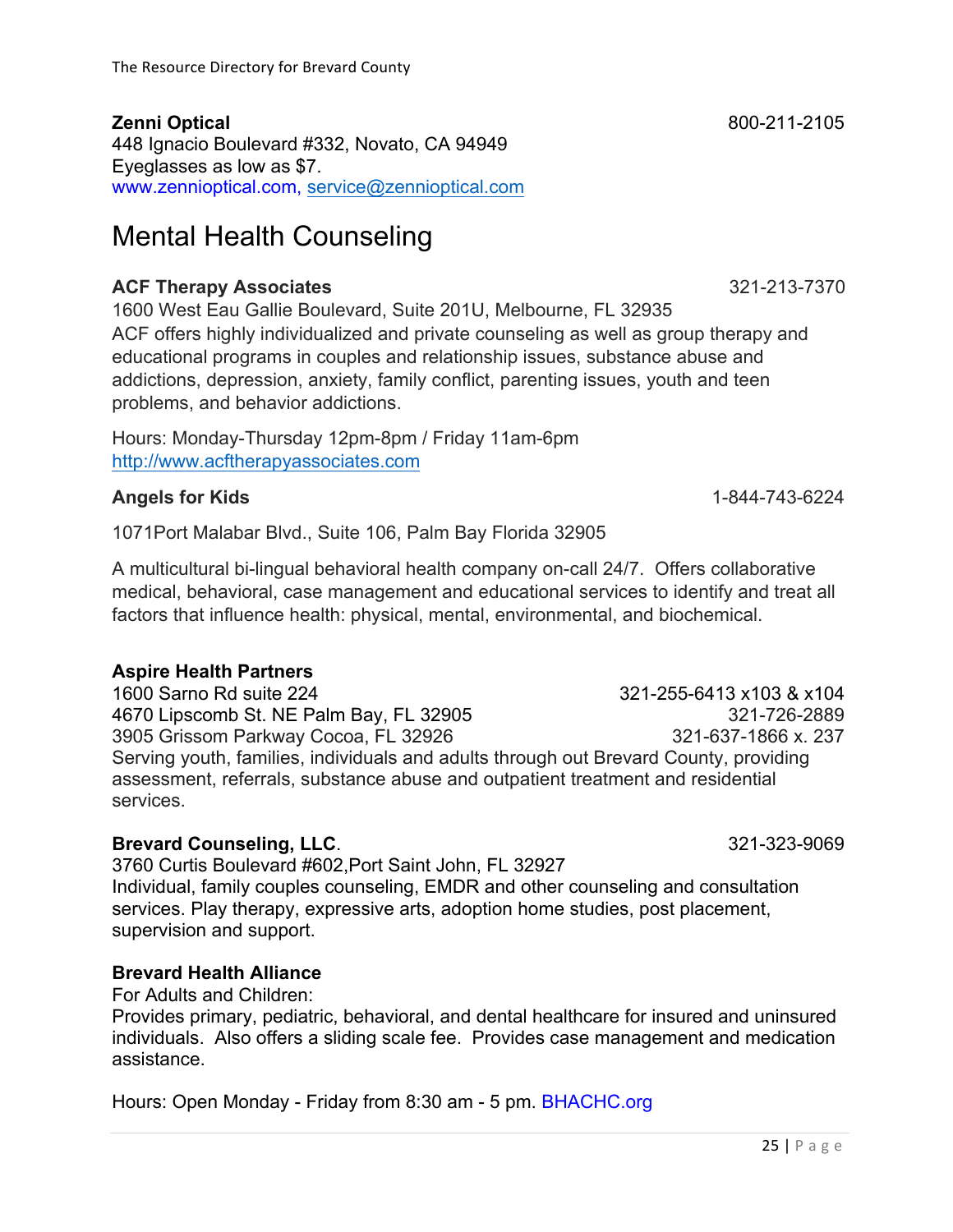#### *B.H.A. Palm Bay Adult/Pediatric Clinic* 5270 Babcock Street NE, Suite 1, Palm Bay, FL 32905

| Adults:                                                                                                | 321-722-5959<br>Fax: 321-722-5960        |
|--------------------------------------------------------------------------------------------------------|------------------------------------------|
| Pediatrics:                                                                                            | 321-676-5996<br>Fax: 321-676-5926        |
| B.H.A. Rockledge Adult/Pediatric Clinic and Dental Clinic<br>220 Barton Boulevard, Rockledge, FL 32955 |                                          |
| Adults:                                                                                                | Phone: 321 639-5177<br>Fax: 321-639-4927 |
| Pediatrics:                                                                                            | Phone: 321 433-8361<br>Fax: 321 433-8362 |
| Dental:                                                                                                | Phone: 321 433-8350<br>Fax: 321 433-8351 |
| B.H.A. Sarno Adult/Pediatric Clinic and Dental Clinic<br>FL 32935                                      | Phone: 321-241-6800                      |

#### **Brevard Public Schools**

Student Services/ Referral Guide for Children and Families

#### **http://www.edline.net/files/\_JNCp1\_/248ee18d1b3e6fe23745a49013852ec4/Referral Resources\_Directory.pdf**

#### **Circles of Care - Outpatient Counseling**

The North Area Outpatient Clinic provides outpatient counseling, psychiatric evaluation and medication management to adults and children who live in the northern portions of Brevard County. In addition to these services, the Case Management Program, Employee Assistance and Access Center operate in Titusville.

| Melbourne<br>2020 Commerce Drive, Melbourne, FL 32904                    | 321-952-6000 |
|--------------------------------------------------------------------------|--------------|
| Rockledge<br>1770 Cedar Street, Rockledge, FL 32955                      | 321-634-6264 |
| Titusville                                                               | 321-269-4590 |
| 6700 South U.S. 1, Titusville, FL 32780<br>http://www.circlesofcare.org- |              |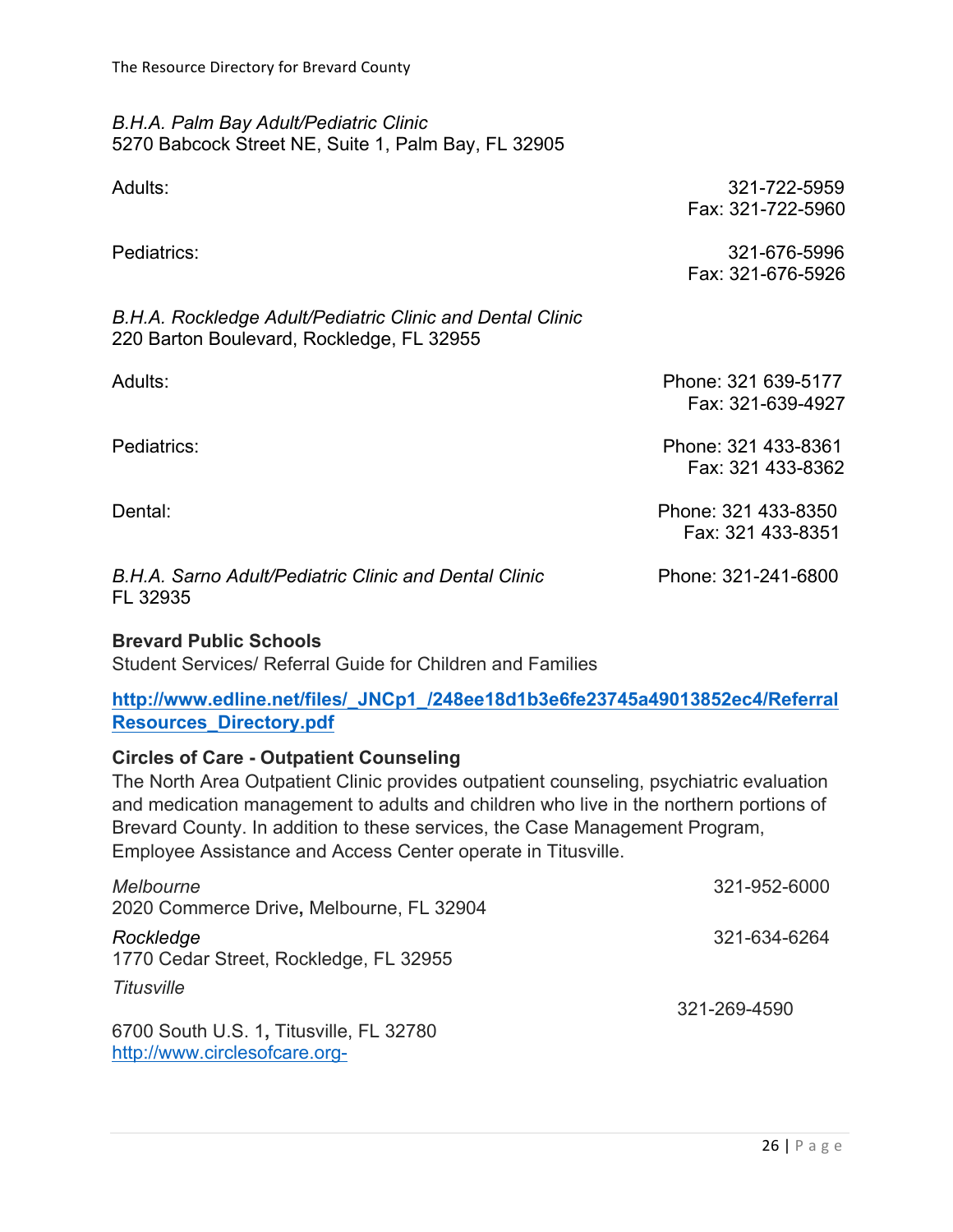Hours: Monday-Friday 9:00am-5:00pm. Evening and weekend hours available by appointment.

#### **Circles of Care – Children's Community Act Team (C.A.T.)** 321-726-2860

4450 West Eau Gallie Blvd., Suite 200, Melbourne, Fl. 32933

Behavioral health services and support for youth ages 11-18 who have mental health or co-occurring mental health/substance use disorder with accompanying at risk such as at risk for out of home placement, two or more psychiatric hospitalizations, involvement with DJJ or law enforcement suspensions/ expulsions from schools. Family commitment and participation is essential.

mworkman@circlesorcare.org-Intense

#### **Counseling Services –ACS** 321-480-9002

255 North Grove Street, Suite C, Merritt Island, FL 32953 Provides counseling/psychotherapy services for individuals, couples, families and group adult, child and adolescent counseling.

Hours: By appointment

#### **Chrysalis Health** 407-595-4575

Provides in home mental health and substance abuse services to children, adults and families and accepts all the Medicaid HMOs and can accept FSPT funding.

http://www.chrysalishealth.com/

#### **Counseling Services –ACS** 321-480-9002

255 North Grove Street, Suite C, Merritt Island, FL 32953 Provides counseling/psychotherapy services for individuals, couples, families and group adult, child and adolescent counseling.

Hours: By appointment

#### **Changes** 321-610-7949

3270 Suntree Blvd, STE 101, Melbourne, FL

#### **Children's Home Society 321-752-3170**

326 Croton Road, Melbourne, FL 32935 Provides services for children and families in Brevard County, including case management and counseling.

Hours: Monday-Friday 8:30am-5pm: 24-hour emergency phone after hours.

#### **Coastal Mental Health Center** 321-633-2398

1240 North US Highway, Rockledge, FL 32955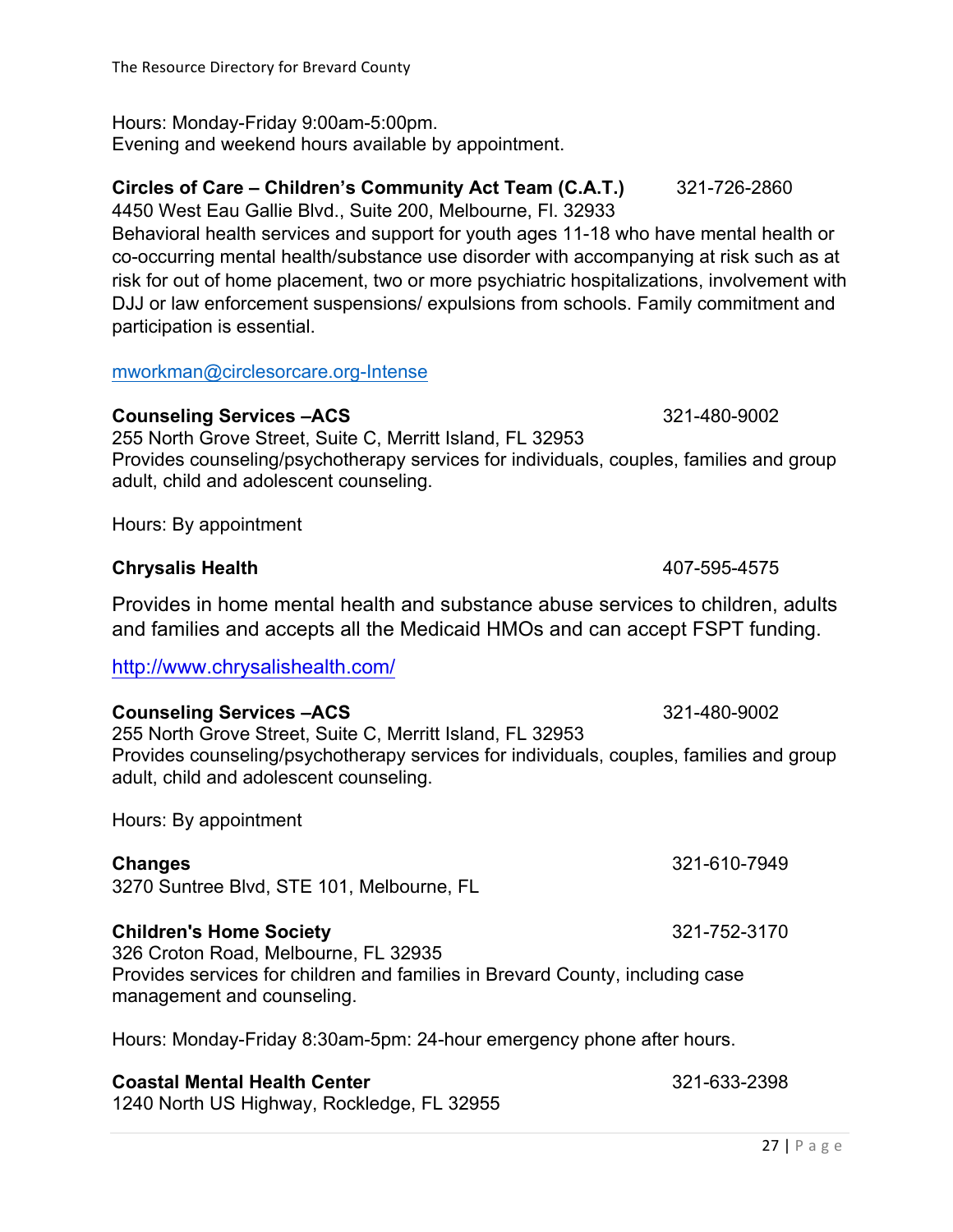Coastal Mental Health Center provides outpatient psychiatric services that include: individual, family, group therapy and medication management for adult/adolescent/child clients. Treatment for

Anxiety/PTSD, Depression, Bipolar Disorder, Victims of Abuse and ADHD.

Tuesday-Saturday 9:00 a.m.-5:00 p.m. http://coastalmhc.com/Home\_Page.html-

#### **Discovery Institute, P.A., 845** 321-631-5538

Executive Lane, Suite 100 Rockledge, FL 32955 Outpatient counseling practice providing individual, couple, family and group services.

Hours: Monday-Thursday 9am-5pm. Office phone diverted to on-call resident therapist.

#### **Family Counseling Center 1988 1998 1221-632-5792**

505 Brevard Ave, #106, Cocoa, FL 32922 ( Locations also in Melbourne & Titusville) Individual, family and marriage counseling at office or home. On-site school-based counseling at over 40 Brevard Public Schools to address mental health and behavioral problems and assess learning difficulties to improve academic performance.

Hours: Monday –Thursday, 8:00 a.m.-7:00 p.m., Friday, 8:00 a.m.5:00 p.m.

| <b>Florida Tech Community Psychological Services</b>                                   | 321-727-9956 |
|----------------------------------------------------------------------------------------|--------------|
| 150 W University Boulevard-Melbourne, FL 32901-6988                                    |              |
| CPS is a community service program of FL Tech's school of Psychology's clinical        |              |
| (doctoral) program. We provide psychological services to individuals in the community. |              |
| Individual therapy for children and adults/family and couples therapy.                 |              |
|                                                                                        |              |

Hours: Monday-Thursday 8am-7pm/Friday 9am-5pm http://cpla.fit.edu/psych/cpsservices.php

| <b>Gee Resolutions</b><br>190 McIver Ln, Rockledge, FL                                                                                                                                   | 321-631-8569 |
|------------------------------------------------------------------------------------------------------------------------------------------------------------------------------------------|--------------|
| <b>Heart &amp; Soul Professional Counseling</b><br>1101 West Hibiscus Boulevard, Suite 210, Melbourne, FL 32901<br>Provides Mental Health Services to couples, individuals and families. | 321-308-0238 |
| Hours: Monday-Friday by appointment                                                                                                                                                      |              |
| <b>Hospice of St. Francis</b>                                                                                                                                                            | 321-264-1687 |
| <b>Hospice of Health First</b><br>(Bright Star for Children)                                                                                                                             | 321-952-0494 |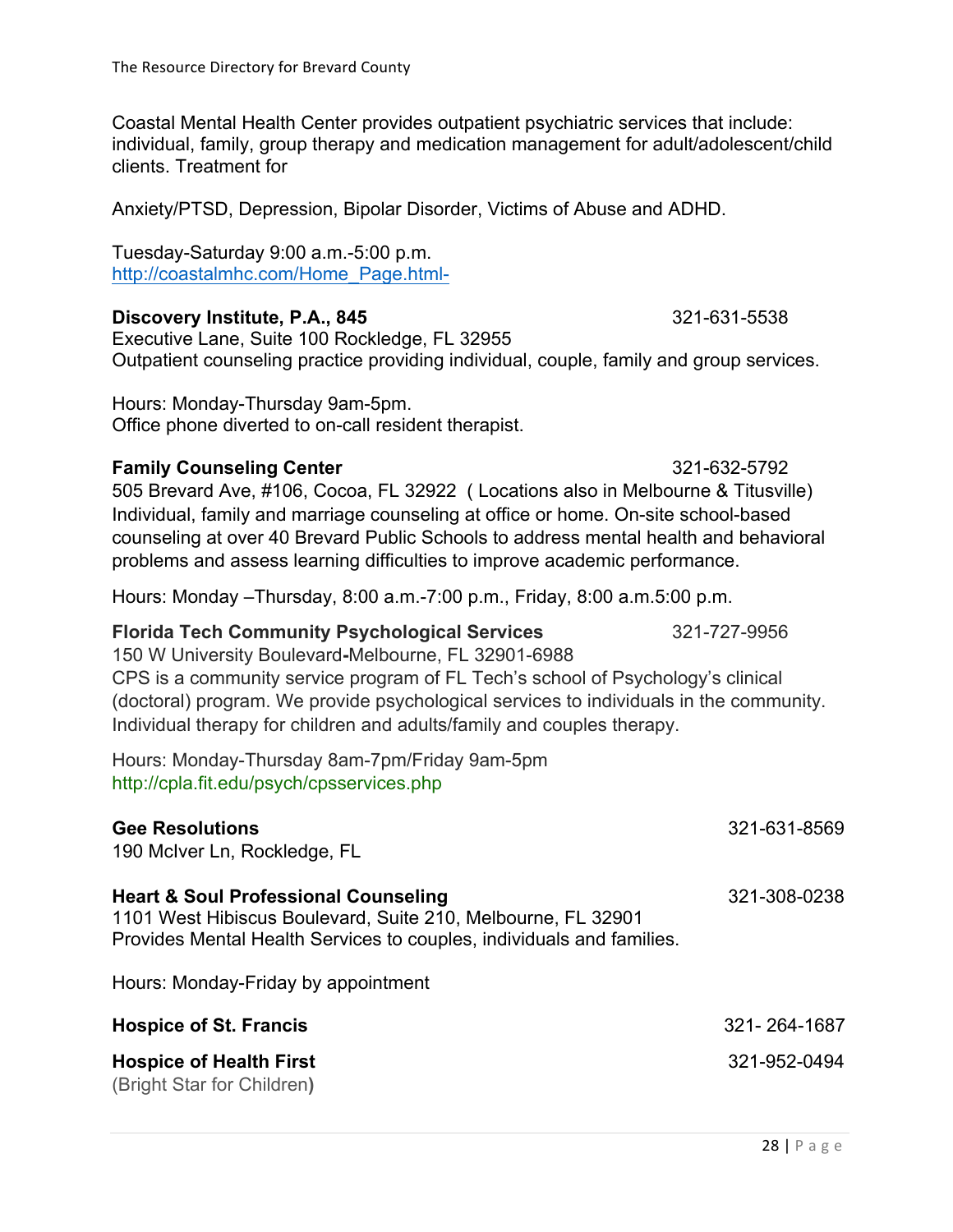1037 Pathfinder Way, Suite 130, Rockledge, FL 32955

Outpatient services provides treatment to children, adolescents and adults who are experiencing mental health, substance abuse, developmental issues or behavioral problems. Services are provided in home or school setting.

Hours: Monday-Friday 8am-4: 30pm

#### **Kinder Konsulting Brevard** 321-433-1111

640 Brevard Ave, Suite 104, Cocoa, FL • 32922 (Cocoa Village) Services provided for children birth – 10 years: Play therapy, Psychological Testing, Behavioral Therapy, Psychotherapy& Counseling, Infant Message, Parent Training, Infant Sign Language, Speech Therapy, Psychiatry, Tutoring and Support Groups.

#### **Parkway Psychiatry and Family Counseling, P.A.** 321-254-3042

3040 North Wickham Road, Suite 3, Melbourne, FL 32935 Outpatient psychiatric and counseling services for children, adolescents, and select adults.

Hours: Monday-Friday 8am-5pm

#### **PATHWAYS Life Coaching & Support Services** 321-574-6073

2060 Highway A1A, Suite 304, Indian Harbour Beach, FL 32937 Mental Health Services for youth and family.

By appointment only. Service hours are flexible, including weekends. http://www.pathwaysfl.com

#### **Riverside Counseling Services, LLC.** 2321-421-6992

6767 North Wickham Road Suite 400, Melbourne, FL 32940 Providing professional, confidential individual, family and group counseling services. We specialize in treating anxiety, depression, PTSD, trauma, family dynamics, anger management, substance abuse as well as other addictions.

Hours: Monday-Friday 9am-8pm, Saturday 9am-11am http://www.riversidecounselingservices.com-

#### **Seaside Counseling Center** 321-917-9645

599 Sherwood Avenue, Suite 200, Satellite Beach, FL 32937 Counseling Center specializing in Family Therapy, ADHD, Trauma, Play Therapy and Alternative Substance Abuse Treatment. The Center also offers Teen Success Groups and Victim Support Groups.

Flexible appointment scheduling

**Impower** 321-639-1224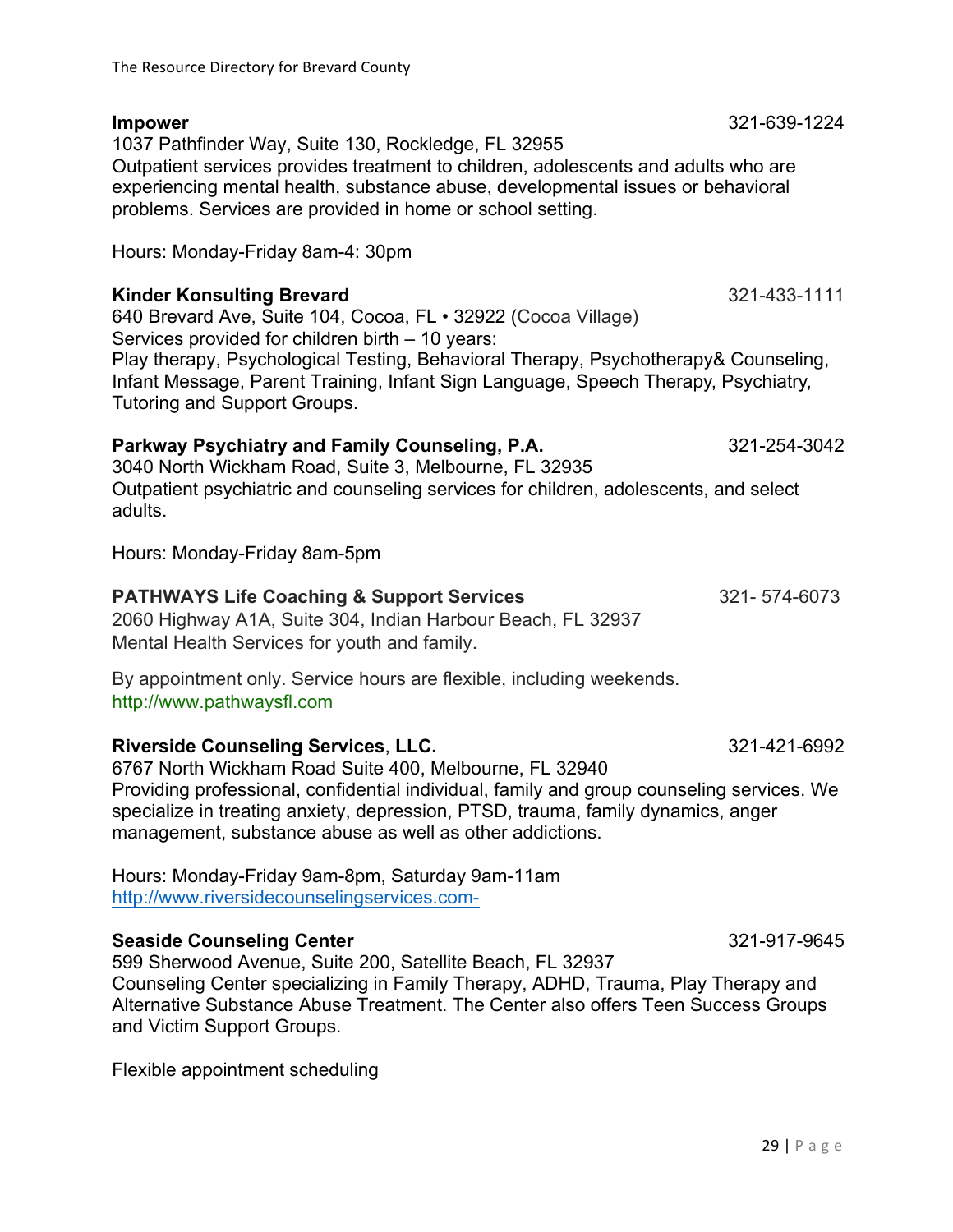#### **Statewide Mental Health Access Line- CLEAR Line** 800-945-1355

Helps find information and referral to resources and supports for mental health challenges. Assist with challenges accessing mental health care and services.

**VITAS** 844- 233.7577

#### **Wuesthoff Grief Counseling** 321-253-2222

#### **Crisis Stabilization**

#### **Circles of Care - Child Crisis Stabilization** 321-722-5222

Unit 400 East Sheridan Road, Melbourne, FL 32901

State licensed 16-bed inpatient program to treat psychiatric emergencies that are not safe to be managed on an outpatient basis and to provide detoxification and stabilization services for substance abuse crisis situations affecting children and adolescents. Most clients are admitted on an involuntary basis under the provisions of the Baker or Marchman Acts for involuntary treatment.

Hours: 24 hours per day, 7 days per week. http://www.circlesofcare.org-

#### **Wuesthoff Behavioral Health Services** 321-636-2211 ext. 2828

110 Longwood Avenue, Rockledge, FL 32955

An adult 24-bed inpatient behavioral health unit located at Wuesthoff Medical Center-Rockledge providing inpatient comprehensive care for those experiencing acute behavioral issues. Enhanced care that provides specialized support and programs for the more medically comprised and geriatric population.

Hours: 24/7

#### **Residential Care Facilities**

#### **Florida Sheriffs Youth Ranches**

700 Park Ave., Titusville, Florida 32780

The Florida Sheriffs Youth Ranches - a network of residential child-care campuses, scattered throughout the state of Florida offering a stable home to needy children: Boys Ranch/Live Oak, Youth Villa/Bartow, Youth Ranch/Safety Harbor and Youth Ranch-Bradenton/Sarasota. The purpose is to nurture needy, neglected boys and girls, and provide a warm sense of security; guidance and tenderness while helping youth develop a strong work ethic, sense of responsibility, teamwork and respect in each boy and girl.

http://www.brevardsheriff.com/home/commands-services/community-services/crimeprevention/crime-prevention-programs/florida-sheriffs-youth-ranches/

*Eligibility requirements for residential care are as follows:*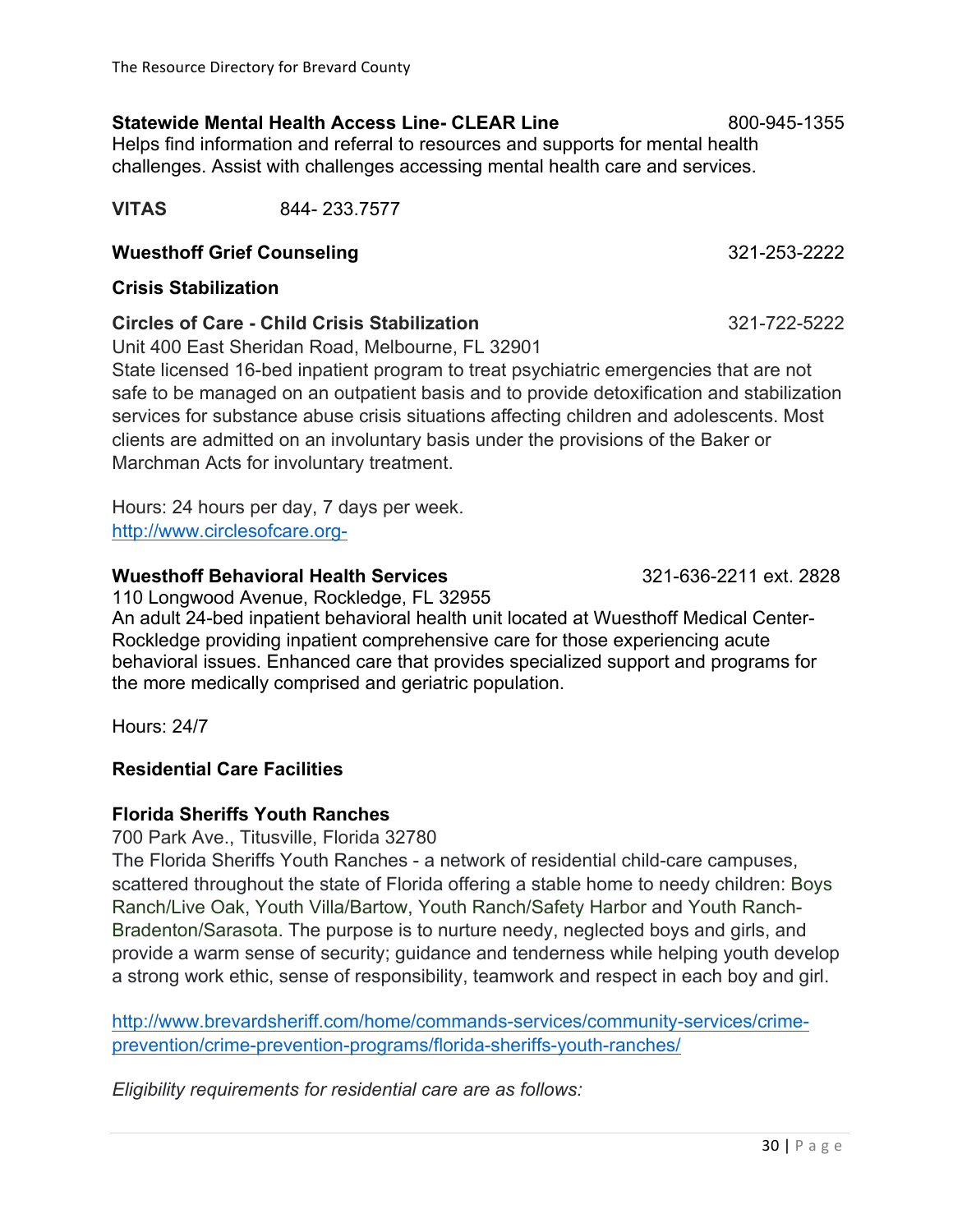Legal guardian and youth must be legal residents of the state of Florida.

Youth must be between 8 and 18 years of age.

Youth must have no other appropriate living arrangements.

Youth must be of average or above average intelligence.

Youth must not pose a threat to self or others.

Youth must not be a serious, habitual offender.

Youth must be able to physically participate in program activities.

Youth agrees to participate in religious activities.

Youth must perform in public school setting or another alternative educational program.

Youth must not have alcohol or drug dependency.

Youth must be willing to work on personal problems.

Youth must be recommended by the local Sheriff.

**Outward Bound** 828-239-2178 / 321-268-5666

3500 Sunset Avenue, Mims, FL, 32754

Outward Bound's FINS (families in need of services) program fosters assertive communication, self-reliance, positive coping skills, good decision-making, self-esteem, teamwork, etc. with youth ages 12-17 who are struggling with relationships, arrests, poor use of free time, anti-social behavior, family, alcohol/drugs, mental health issues, aggression, poor goal-setting, and poor decision-making skills. Outward Bound does this by taking groups of youth on 20 day canoeing expeditions. The staff follows-up at school and home for ten days to help the youth apply what they learned.

Monday-Friday 8:30am-5pm www.ncobs.org/programs/fins/scottsmoor

# Pet Food Pantry

#### **Space Coast Kibble Kitchen** 1988 (321-220-7590)

720 North Drive, Melbourne, FL 32934

In partnership with Bright Paws Pet Food Bank (at T.S.S. - Distribution site only, NOT affiliated with SCKK or Bright Paws.) Cat and dog supplies only. Available on a firstcome, first-serve basis, while supplies last. Application and proof of need (government assistance) required, see website for forms needed in advance of distribution date. spacecoastkibblekitchen.com

# Rent — Utilities — Deposit

#### **Ascension Social Concerns** 321-259-5685

Ascension Catholic Church 1238 Aurora Road, Melbourne, FL 32935 Covers Melbourne Area. Helps with food, rent, utilities, medication, gas, etc. Next to Ascension Thrift Store.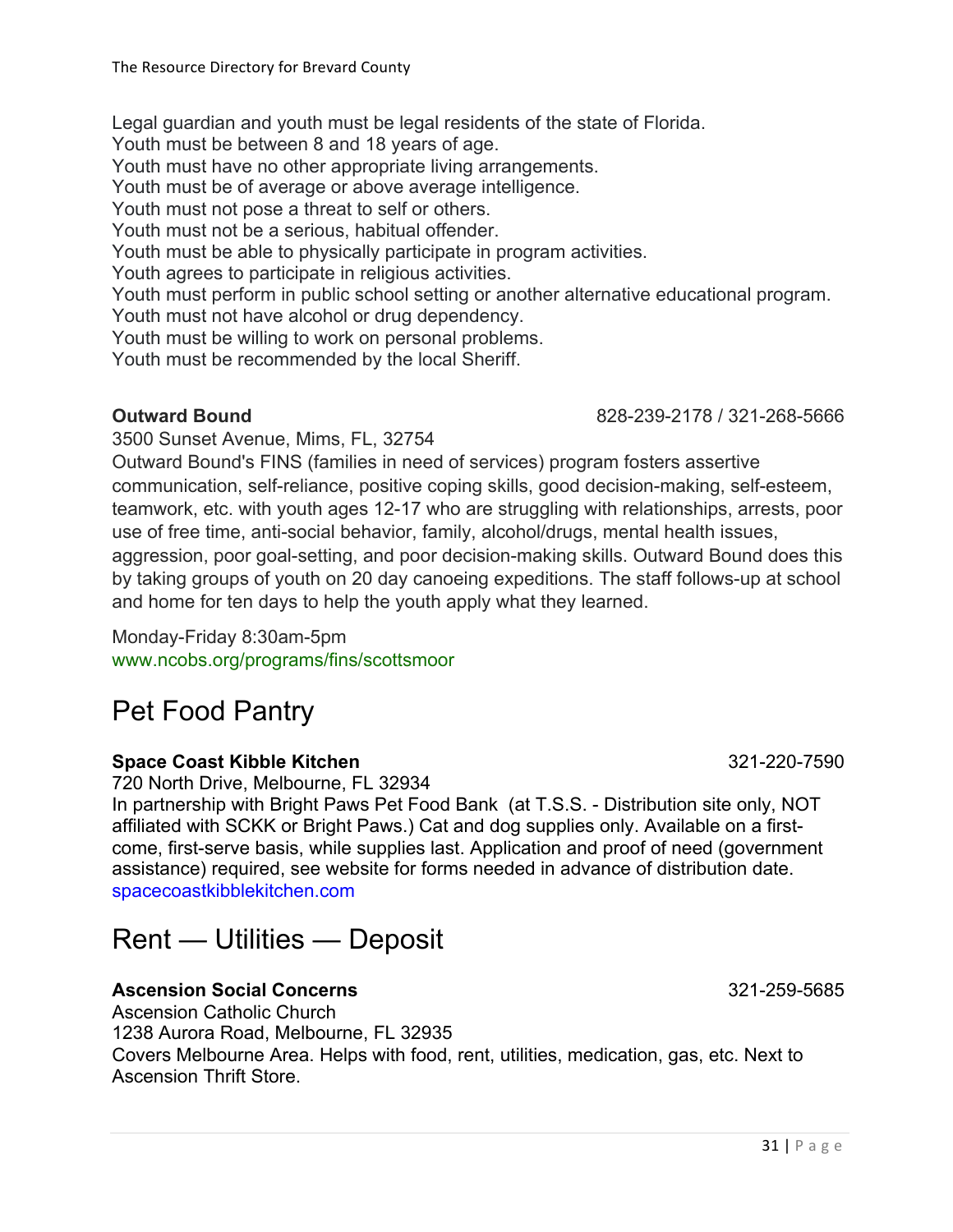Hours: Open Monday - Friday from 9 am - 11 am www.ascensioncatholic.net/Social-Concerns

### **Brevard County Community Action Agency /**

**Low Income Home Energy Assistance Program (LIHEAP)** 321-633-1951

400 S. Varr Avenue, Cocoa, FL 32922

Assistance with: LIHEAP (gas/electric bill assistance), mortgage/rent, medical/ dental/prescriptions, cremation/burial, and self-sufficiency. Follow application instructions exactly to be considered for assistance.

brevardcounty.us/HumanServices/CommunityResources/ActionAgency stephanie.bryant@brevardcounty.us (Stephanie Bryant)

#### **Catholic Charities of Central Florida**

Emergency Family Services (EFS): Assistance with rent/mortgage, utilities, bills, food, case management, and referrals.

*South Brevard* 321-636-6144 2940 N. Highway A1A, Indialantic, FL 32903 (Physical address) 3050 N. Highway A1A, Indialantic, FL 32903 (Mailing address) (Located at Holy Name of Jesus Catholic Church)

Hours: Open by appointment only, Monday - Thursday from 9 am - 4 pm.

*North Brevard* 321-338-2986

(By appointment only-Located next to Blessed Sacrament Catholic Church)

Hours: Open by appointment only, Monday - Friday from 9 am - 3 pm. Food Pantry: Monday - Friday from 9 am - 11:30 am.

#### **Salvation Army** —**North Central Brevard** 321-632-6060

5145 N. Cocoa Boulevard, Cocoa, FL 32927

919 W. Peachtree Street, Cocoa, FL 32922 www.salvationarmyflorida.org/ncbrevard/

#### **Salvation Army — Melbourne** 321-724-0494 Ext. 801

1080 S. Hickory Street, Melbourne, FL 32901

Hours: Open Monday - Friday from 9 am - Noon and 1 pm - 4 pm. www.salvationarmyflorida.org/melbourne/

#### **Sharing Center of Central Brevard** 321-631-0306

113 Aurora Street, Cocoa, FL 32922

Hours: Open Monday - Friday from 9 am - 3 pm sharingcenter.org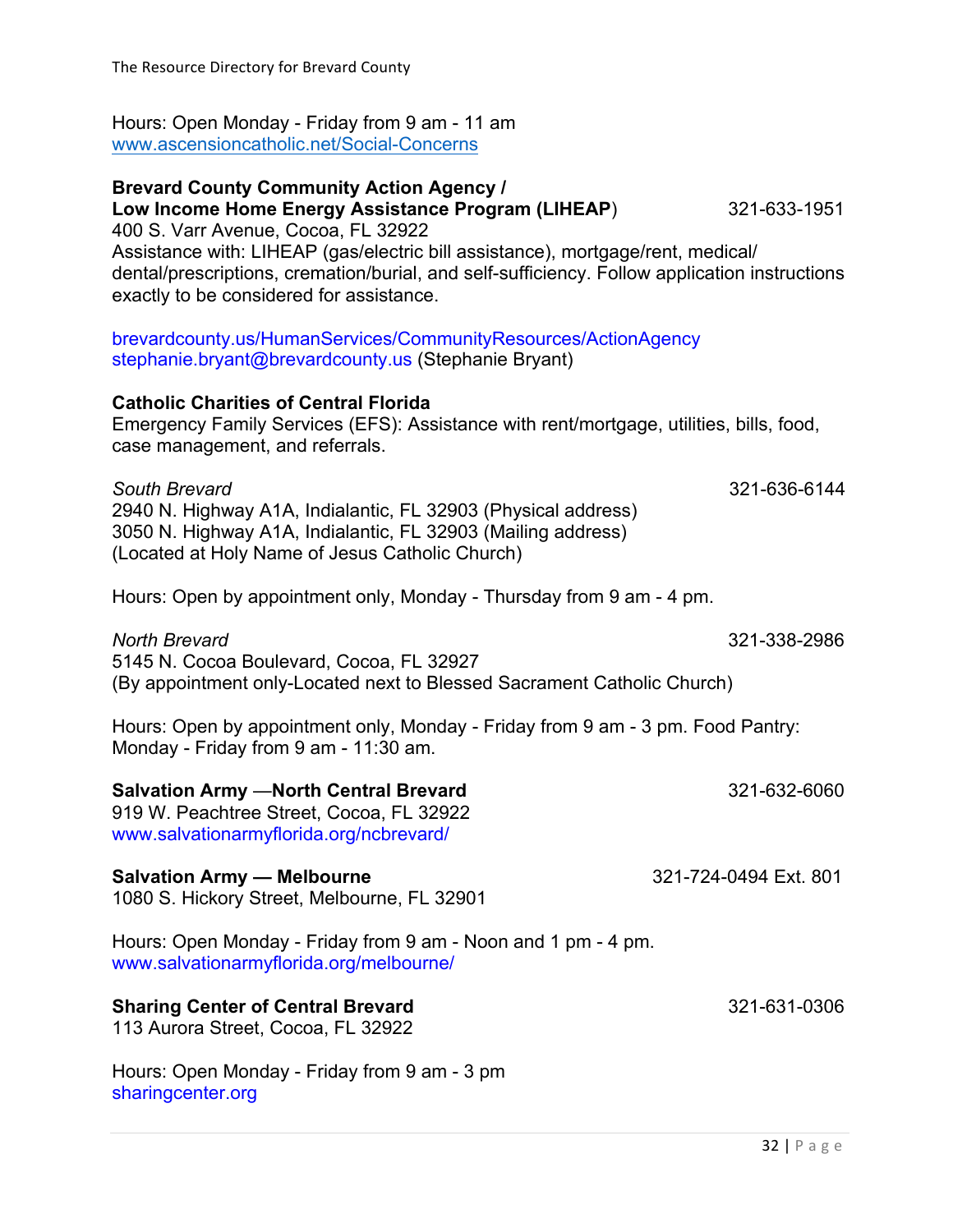| <b>South Brevard Sharing Center - Melbourne</b><br>17 E. Hibiscus Boulevard, Melbourne, FL 32901                                                                                    | 321-727-8581            |
|-------------------------------------------------------------------------------------------------------------------------------------------------------------------------------------|-------------------------|
| Hours: Open Monday - Friday from 9:30 am - 1 pm<br>mysbsc.org                                                                                                                       |                         |
| St. Vincent de Paul Society:<br><b>Church of Our Savior</b><br>5301 N. Atlantic Avenue, Cocoa Beach, FL 32931<br>Covers Cape Canaveral, Cocoa, and Cocoa Beach down to Patrick AFB. | 321-799-3677            |
| <b>Divine Mercy</b><br>1940 Courtenay Parkway, Merritt Island, FL 32953<br>Covers Merritt Island.                                                                                   | 321-459-2060 (Helpline) |
| Our Lady of Grace<br>300 Malabar Road SE, Palm Bay, FL 32909 (Church)<br>315 Battersea Avenue SE, Palm Bay, FL 32909 (SVDPS)<br>Covers half of Palm Bay - West of Emerson Drive.    | 321-725-6866            |
| St. Joseph's<br>2824 Palm Bay Road, Palm Bay, FL 32905<br>Covers half of Palm Bay - East of Emerson Drive to US-1.                                                                  | 321-768-7882            |
| Holy Name of Jesus<br>3050 N. Highway A1A, Indialantic, FL 32903<br>Covers beach side from Cocoa Beach to Sebastian Inlet.                                                          | 321-777-9593            |

# Safe Place & Runaway – Teens & Children

**Crosswinds Youth Services** 321-452-0800 1407 Dixon Boulevard, Cocoa, FL 32922 Housing and supportive services for homeless young adults age 16-21 years of age. Youth can reside in program up to 24 months. Shelter available 24/7. www.crosswindsyouthservices.org info@crosswindsyouthservices.org

#### **My Refuge Children's Shelter** 321-480-4488

P.O. Box 362342, Melbourne, FL 32936 Accepts boys and girls thru 11 years old; addresses abuse or neglect. Must call first. myrefuge@bellsouth.net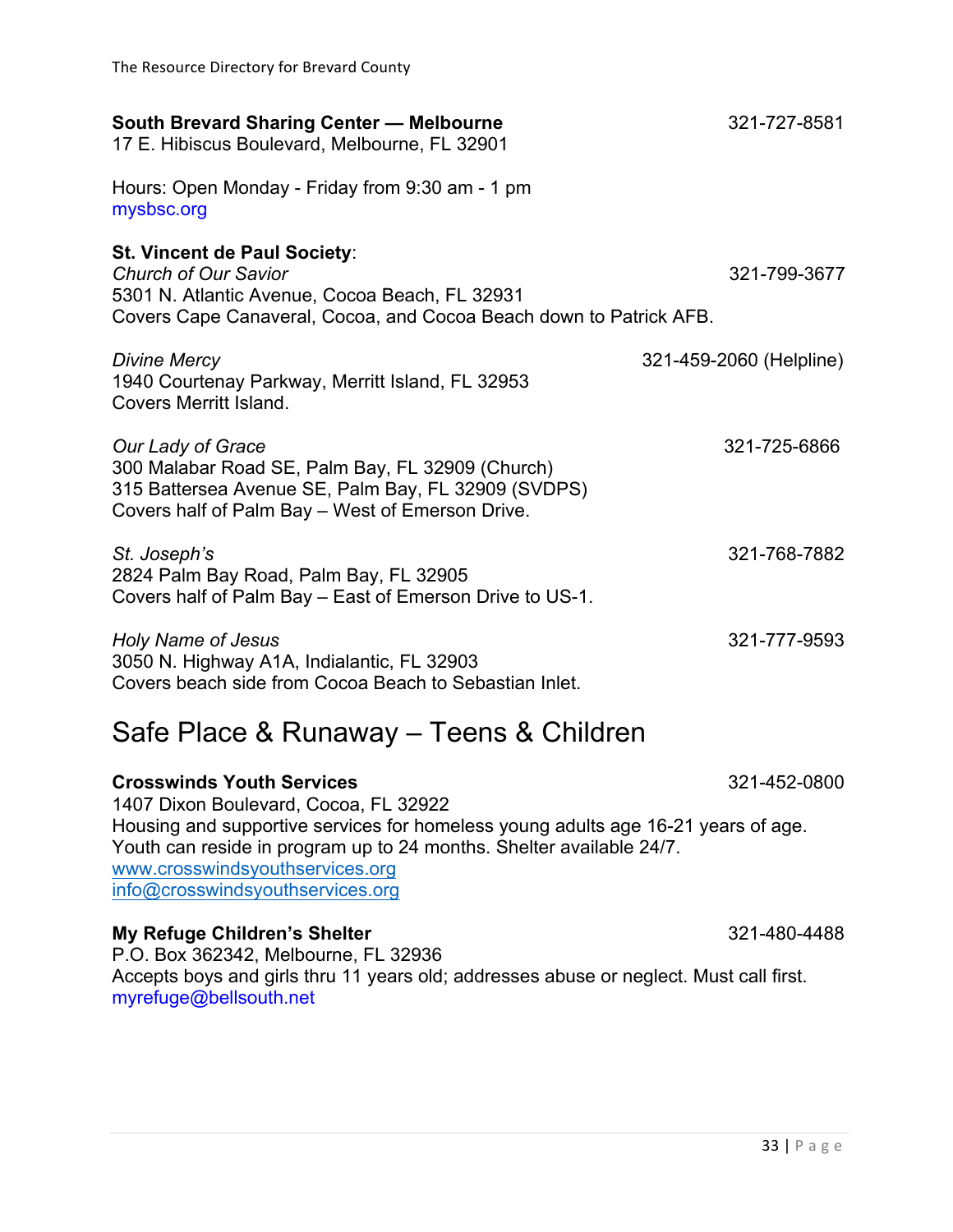#### **Nana's House** 321-724-5111

P.O. Box 500885, Malabar, FL 32950 Loving home for children whose parents/guardian cannot care for them. Nanaschildrenshome.com nanaschildrenshome@yahoo.com

**National Runaway Switchboard** 800-RUNAWAY (800-786-2929) Federally designated national communication system for homeless and runaway youth and their families. www.1800runaway.org

# Shelters for All

#### **\*\*Cold Night Shelters:**

#### **His Place Ministries** 321-674-9009

1824 S. Harbor City Boulevard, Melbourne, FL 32901

Hours: Opens at 8:00am

**First Baptist Church Merritt Island** 321-453-2144 140 Magnolia Avenue, Merritt Island, FL 32952 (Opens at 5:30 pm) (Courtenay Parkway & SR-520)

Hours: Opens at 5:30pm fbcmi.com fbcmi.online@yahoo.com

#### **Sharing Center of Central Brevard**  321-631-0306

113 Aurora Street, Cocoa, FL 32922

Hours: Open Monday - Friday from 9 am - 3 pm. sharingcenter.org

#### **\*\*Camping:**

#### **CAPE KENNEDY KOA CAMPGROUND** 321-269-7361

4513 W Main St, Mims, FL 32754

Families may live in their cars on this campground and may use facilities such as showers, laundry, and swimming pool. A C6 discount includes paying for five days and receiving two days free. The cost is \$166.14 (includes tax). If homeless, the owner will provide an additional discount, after interviewing the family. For example, only \$300.00 is charged per month, if they reside in a tent.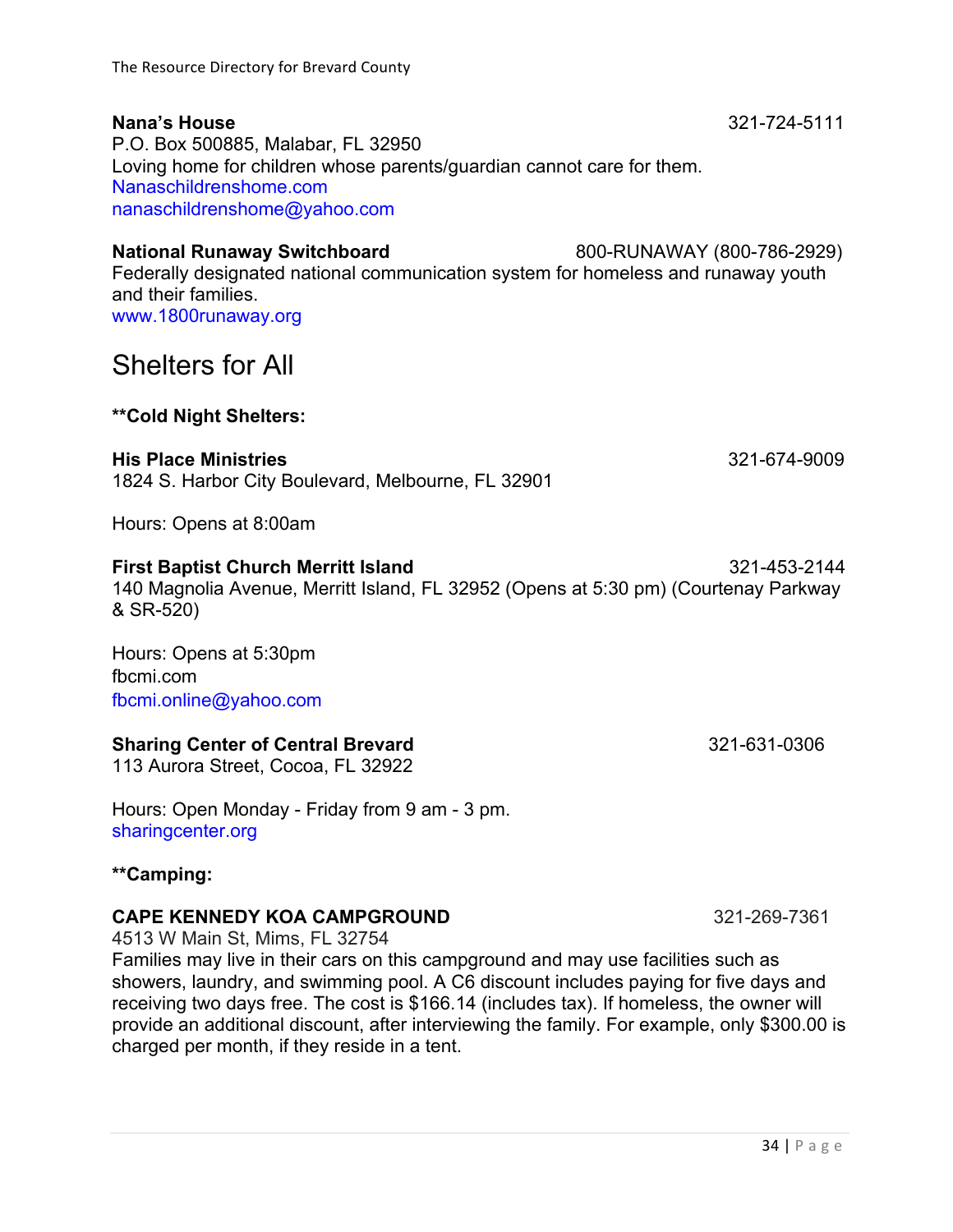# Substance Abuse & Rehabilitation

#### **ACF Therapy Associates** 321- 213-7370

1600 West Eau Gallie Boulevard, Suite 201U, Melbourne, FL 32935 ACF offers highly individualized and private counseling as well as group therapy and educational programs in couples and relationship issues, substance abuse and addictions, depression, anxiety, family conflict, parenting issues, youth and teen problems, and behavior addictions.

Hours: Monday-Thursday 12pm-8pm / Friday 11am-6pm http://www.acftherapyassociates.com

#### **Act Center –Titusville** 321-385-3390

3555 South Hopkins Avenue Titusville, FL 32780

The Act Center provides outpatient substance-abuse evaluation and treatment. Group sessions are available on evenings and weekdays in most offices.

Treatment focus, depending on length of treatment and individual need, may include some or all of the following: addiction/abuse process, relationships (high risk), anger management, stress management, values (steps 4 & 5), wellness, co-dependency, thought/attitude behavior, communication, working through denial, relapse prevention, cross-dependency, family, recovery planning, HIV, tolerance, control loss, surrender of control attempts, and many more treatments are available. Also provide urine urinalyses through a State-certified laboratory. For more information on treatments, please contact the main number above.

Hours: Monday-Friday By appointment only

#### **Aspire –**2 Locations:

4670 Lipscomb St. NE Palm Bay, FL 32905 321-726-2889 3905 Grissom Parkway Cocoa, FL 32926 321-637-1866 x. 237 Provides outpatient services for adolescents and adults through evidence-based treatment services including drug education, intervention services, and drug court programs. Offers a range of services to each client, including psycho-educational programming, life skills, and formal referrals to community agencies based on individual needs. Outpatient and prevention services are available for both adults and adolescents.

#### **Brevard Outpatient Alternative Treatment (B.O.A.T)** 321-773-1111

1127 South Patrick Drive, Suite 24, Satellite Beach, FL 32937 State licensed substance abuse outpatient program. Full mental health services available including adolescent, adult, and family counseling.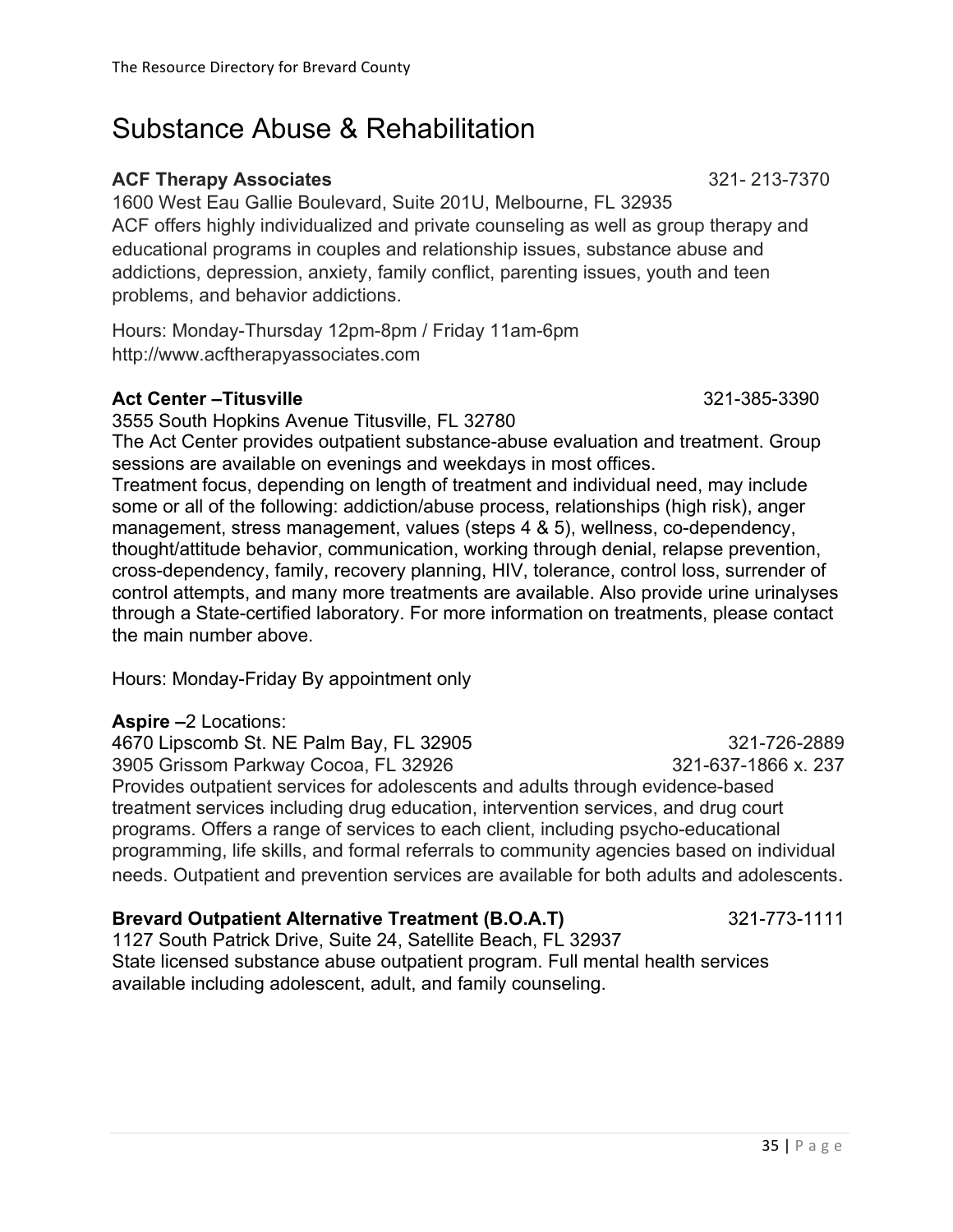**Chrysalis Health** 407-595-4575 Provides in home mental health and substance abuse services to children, adults and families and accepts all the Medicaid HMOs and can accept FSPT funding. http://www.chrysalishealth.com/

| 772-597-2841                                                                 |
|------------------------------------------------------------------------------|
|                                                                              |
|                                                                              |
|                                                                              |
| For adult males. Treats problems with chemical dependency and sexual issues. |
| 321-264-0757                                                                 |
|                                                                              |
| 321-268-5949                                                                 |
|                                                                              |
|                                                                              |
| 722-597-0992                                                                 |
|                                                                              |
|                                                                              |
|                                                                              |

therefugeranch.org

#### **Specialized Treatment, Education & Prevention Services (STEPS)** 321-637-7730

803 North Fiske Boulevard, Suite A, Cocoa, FL 32922 STEPS, Inc. provides the Drug Court Programs (Adult, Juvenile, and Dependency) with initial client evaluations, as well as treatment groups and individual and family services. STEPS, Inc. regularly participates in client staffing and judicial court hearings. \*\*\*MUST BE REFERRED BY JUDICIAL SYSTEM\*\*\*

Hours: Monday/Wednesday 8am-8pm Tuesday/Thursday/Friday 8am-5pm

#### **Substance Abuse and High Risk Behavior Reduction** 321-514-4668

1600 West Eau Gallie Boulevard, Suite 201U,Melbourne, FL 32935 Program assesses and places clients in an individualized program consisting of Prime for Life groups, moral resonation therapy groups, family groups and individual therapy sessions.

Group: Wednesday's (6:00pm-7: 30pm) http://www.acftherapyassociates.com-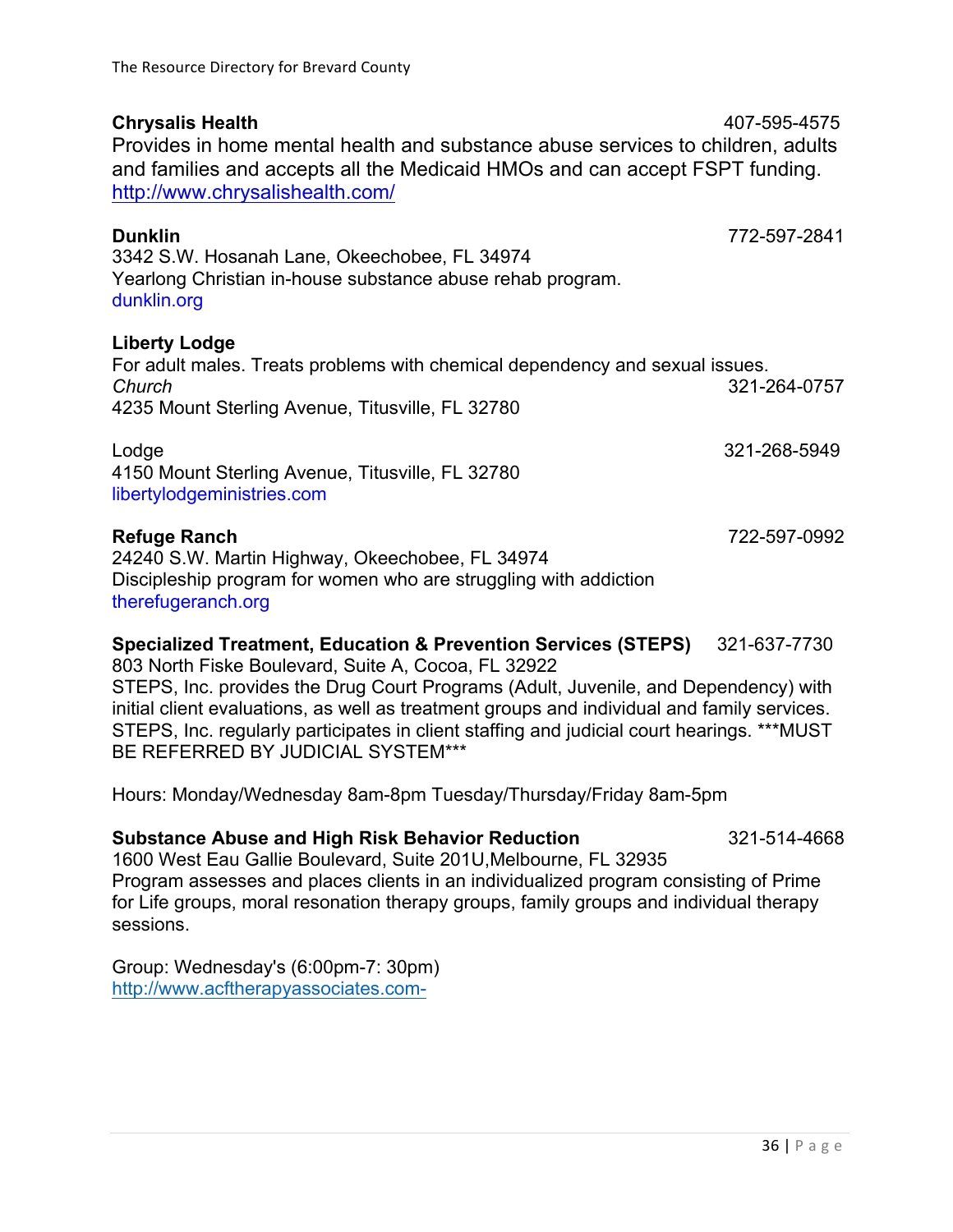#### **Tropical Wellness Center** 321-961-1559

4700 Dixie Highway NE, Palm Bay, FL 32905

Tropical Wellness Center is a private adult drug and alcohol addiction treatment facility licensed by DCF for night/day treatment and being an Intensive Outpatient Program. TWC offers Evidence Based Treatment, 12 Step approaches to treat individual and families that are suffering from substance abuse, dependence and co-dependence issues.

Hours: Monday-Friday 9am-5pm http://www.tropicalnow.com

#### **WEGO Ministries** 321-785-3084

Glory Mansion -163 Minutemen Causeway, Cocoa Beach, FL 32931 (Physical addr.) P.O. Box 320735, Cocoa Beach, FL 32932 (Mailing address) 6-month discipleship program for single women (without children) coming out of addictions. wego.org, glorymansion32931@gmail.com

Suicide Prevention

For immediate intervention, call 911

**National Suicide Prevention Lifeline** (Crisis Line) 800-723-TALK (8255)

#### **American Foundation For Suicide Prevention**

Includes Suicide Prevention Action Network USA

A website that gives help and resources/information to students, parents, educators and community groups to identify kids at risk, work to help prevent suicide, and deal safely and effectively with a suicide in a community.

ASFP.org

# Support Groups

**Adoptive Families Support Group** 321-752-4650 ext. 3054

Brevard C.A.R.E.S., 4085 S US 1 Rockledge, Fl. 32955

An open support group for anyone who has adopted offered through Brevard C.A.R.E., dinner provided.

Hours: 6:30-8:00 PM First Tuesday of the month. www.BrevardCARES.org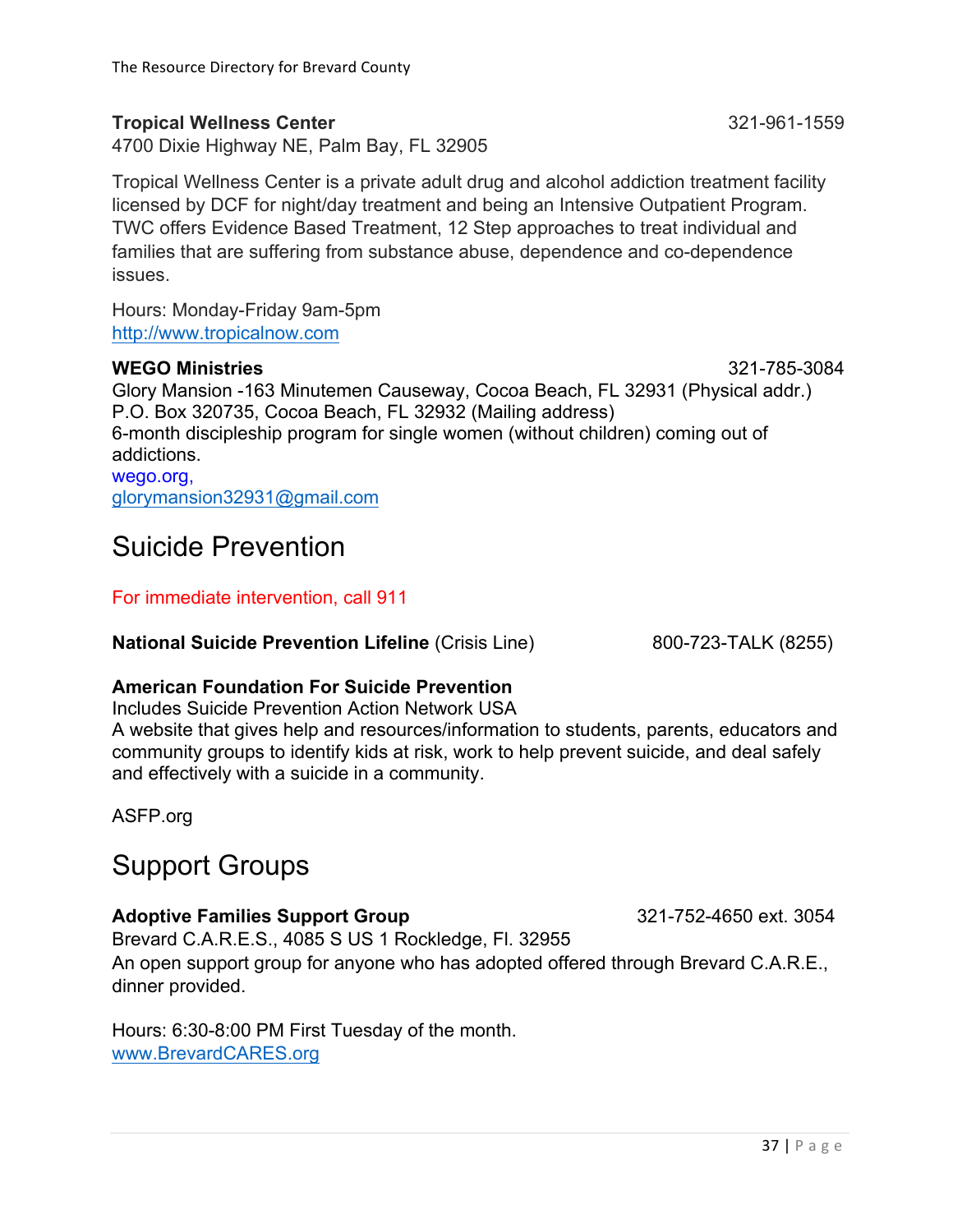#### **Bipolar Support (Consumers Only)** 321-725-3484

*Melbourne Library* 540 E. Fee Ave. Conference Room: Tuesdays at 9:30 -10:30 AM

*Martin Luther King Library* 955 University Blvd Tuesday 12:30 – 1:30 PM

*Eau Gallie Library* 1520 Pineapple Ave. Eau Gallie Thursday 1:00- 2:00 PM

#### Schizophrenia Support (Consumers Only) 321-752-3484

*Luther King Library* 955 University Blvd., Conference Room: Tuesdays at 2:30 -3:30 PM

*Eau Gallie Library* 1520 Pineapple Ave. Eau Gallie Thursday 2:30- 3:30 PM

#### **DBSA (Depression Bipolar Support Alliance**)

| Merritt Island<br>Faith Lutheran Church, 280 East Merritt Ave (Group meets in bldg. behind church, 2 <sup>nd</sup><br>floor, NW corner)<br>Tuesdays at 7:00 PM | 321-639-9347 |
|----------------------------------------------------------------------------------------------------------------------------------------------------------------|--------------|
| Rockledge<br><b>Circles of Care Rockledge</b><br>Community Room, 1770 Cedar S<br>Wednesdays at 1:30                                                            | 321-632-5842 |
| Titusville<br>Parrish Medical Center, Conference Room 6, 951 Washington Ave<br>Monday 7-8:30 PM.                                                               | 321-261-5993 |
| <b>Drop-In Center Peer Groups</b>                                                                                                                              | 321-914-4867 |
| 2000 Commerce Drive, Melbourne<br>A Support Group for people with mental health issues.                                                                        |              |

Hours: Monday- Thursday 1:00-5:00 PM at Circles of Care ALC, Melbourne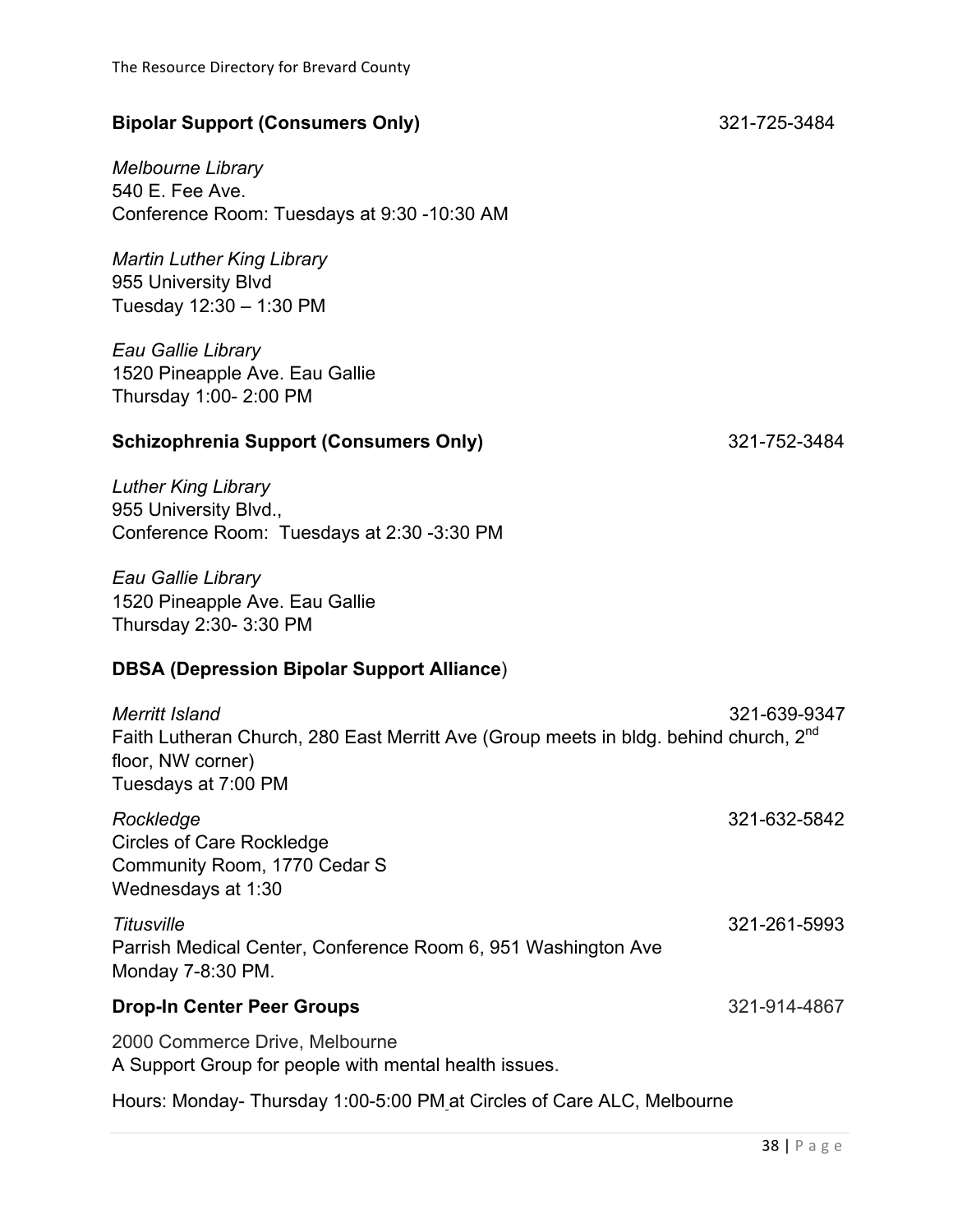### Elaine Christmas: echristmas@circlesofcare.org

in coming out issues. Meetings are confidential.

| <b>Grief Social Support</b>                                                                                                                                                                                                                                                                                                 | 321-269-4240<br>866-269-4240 |
|-----------------------------------------------------------------------------------------------------------------------------------------------------------------------------------------------------------------------------------------------------------------------------------------------------------------------------|------------------------------|
| Men's Breakfast 1 <sup>st</sup> - Wednesday                                                                                                                                                                                                                                                                                 |                              |
| Ladies Luncheon 1 <sup>st</sup> - Thursday                                                                                                                                                                                                                                                                                  |                              |
| New Beginnings (men and women) - 3rd Thursday                                                                                                                                                                                                                                                                               |                              |
| <b>Getting Together Social Luncheon Group</b>                                                                                                                                                                                                                                                                               | 321-253-2222                 |
| Central Brevard - 2 <sup>nd</sup> Friday 1130 AM                                                                                                                                                                                                                                                                            |                              |
| South Brevard $-4^{th}$ Wednesday 1130 AM                                                                                                                                                                                                                                                                                   |                              |
| <b>Grief Share</b><br>600 Park Ave, Titusville<br>Tuesdays, 6-8 PM                                                                                                                                                                                                                                                          | 321-269-6702 ext. 405        |
| <b>Grief and Share</b><br>144 Plantation Drive, Titusville<br>1 <sup>st</sup> Wednesday, 2-3:30 PM                                                                                                                                                                                                                          | 321-267-3113                 |
| <b>NAMI (National Alliance on Mental Illness)</b><br>Cocoa Meeting<br>Often has speakers followed by Share and Care<br>Held at the Cocoa Library on Forrest Avenue in Cocoa Florida                                                                                                                                         | 321-453-4462                 |
| E-mail: skittles@cfl.rr.com (NAMI Affiliate President Patti Smith)                                                                                                                                                                                                                                                          |                              |
| Third Tuesday of the month. 6 P.M. to 7:30 P.M (Call for other details. There is a<br>Family to Family class and other support groups offered at varying times.)                                                                                                                                                            |                              |
| <b>NAMI (National Alliance on Mental Illness)</b><br><b>Melbourne Support Group</b><br>Held at Circles of Care ALC, Melbourne, Red Room, 2000 E Commerce                                                                                                                                                                    | 321-604-2608                 |
| Call for day and time of meetings.                                                                                                                                                                                                                                                                                          |                              |
| PFLAG-451 Riviera Drive NE in Palm Bay, Florida<br>PFLAG is a national nonsectarian organization of Parent and Friends of lesbians, gays,<br>bisexuals and transgendered individuals that promotes the health and well being of all<br>LGBT people and their families through support, education and advocacy. We also help |                              |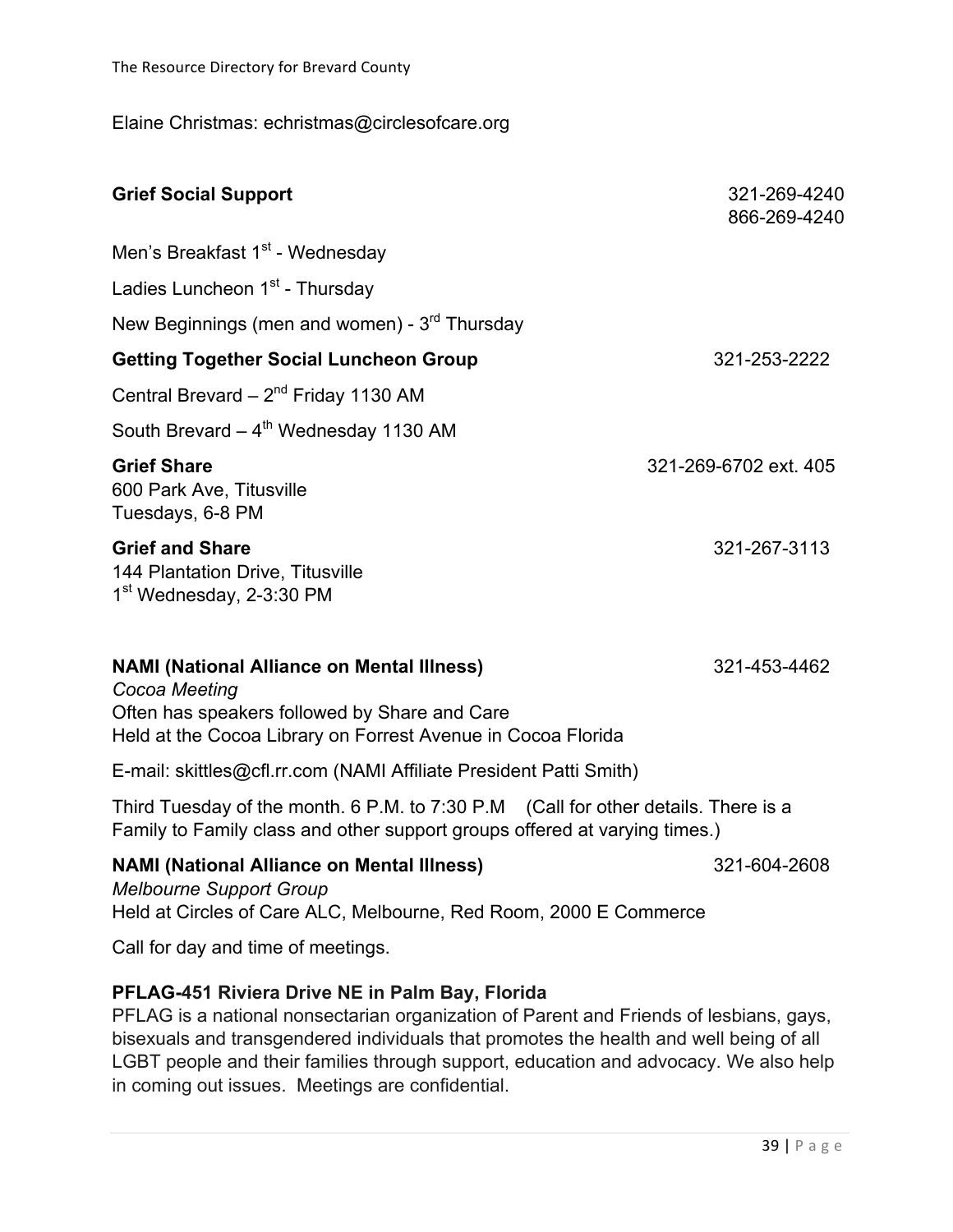Meetings begin at 6:30 pm with 30 minutes of informal socializing and light refreshments. pflag.Melbourne@yahoo.com- email for information

| <b>Recovery International</b><br>Cocoa Beach<br>Call for location<br>Thursdays at 7:00 PM                                                                                                                                                                                                                                                                                                 | 321-784-0694 |
|-------------------------------------------------------------------------------------------------------------------------------------------------------------------------------------------------------------------------------------------------------------------------------------------------------------------------------------------------------------------------------------------|--------------|
| <b>Schizophrenia Support (Consumers Only)</b><br>Melbourne<br>Call for location<br>Tuesdays at 2:30 PM                                                                                                                                                                                                                                                                                    | 321-725-3484 |
| <b>Safe Place</b><br>1025 S. Florida Ave, Rockledge<br>$2^{nd}$ and $4^{th}$ Tuesday, 10:30 AM                                                                                                                                                                                                                                                                                            | 321-253-2222 |
| <b>Safe Place West Melbourne</b><br>2755 Wingate Blvd., West Melbourne<br>1 <sup>st</sup> and 3 <sup>rd</sup> Tuesday, 10:30 AM                                                                                                                                                                                                                                                           | 321-253-2222 |
| <b>Safe Place Evening</b><br>8060 Spyglass Rd, Viera<br>1 <sup>st</sup> and 3 <sup>rd</sup> Thursday, 6 PM                                                                                                                                                                                                                                                                                | 321-253-2222 |
| <b>Survivors of Suicide Support Group</b><br>8060 Spyglass Rd, Viera<br>2 <sup>nd</sup> Thursday, 6 PM                                                                                                                                                                                                                                                                                    | 321-253-2222 |
| <b>Support Group-Survivors of Homicide</b><br>2725 Judge Fran Jamieson Way, Building D, Viera, FL 32940<br>Offers a free monthly support group for survivors of homicide. Makes referrals based<br>upon survivors needs. Supportive counseling and crisis intervention. Newsletter for<br>survivors. Case-related information. Victim compensation assistance and court<br>accompaniment. | 321-617-7555 |
| First Wednesday of the month 6:30-8:00 PM<br><b>Survivors of Suicide</b><br>8060 Spyglass Hill Road, Viera, FL 32940<br>Support group for survivors of suicide.                                                                                                                                                                                                                           | 321-253-2222 |

Meets 2nd Thursday of each month 6pm.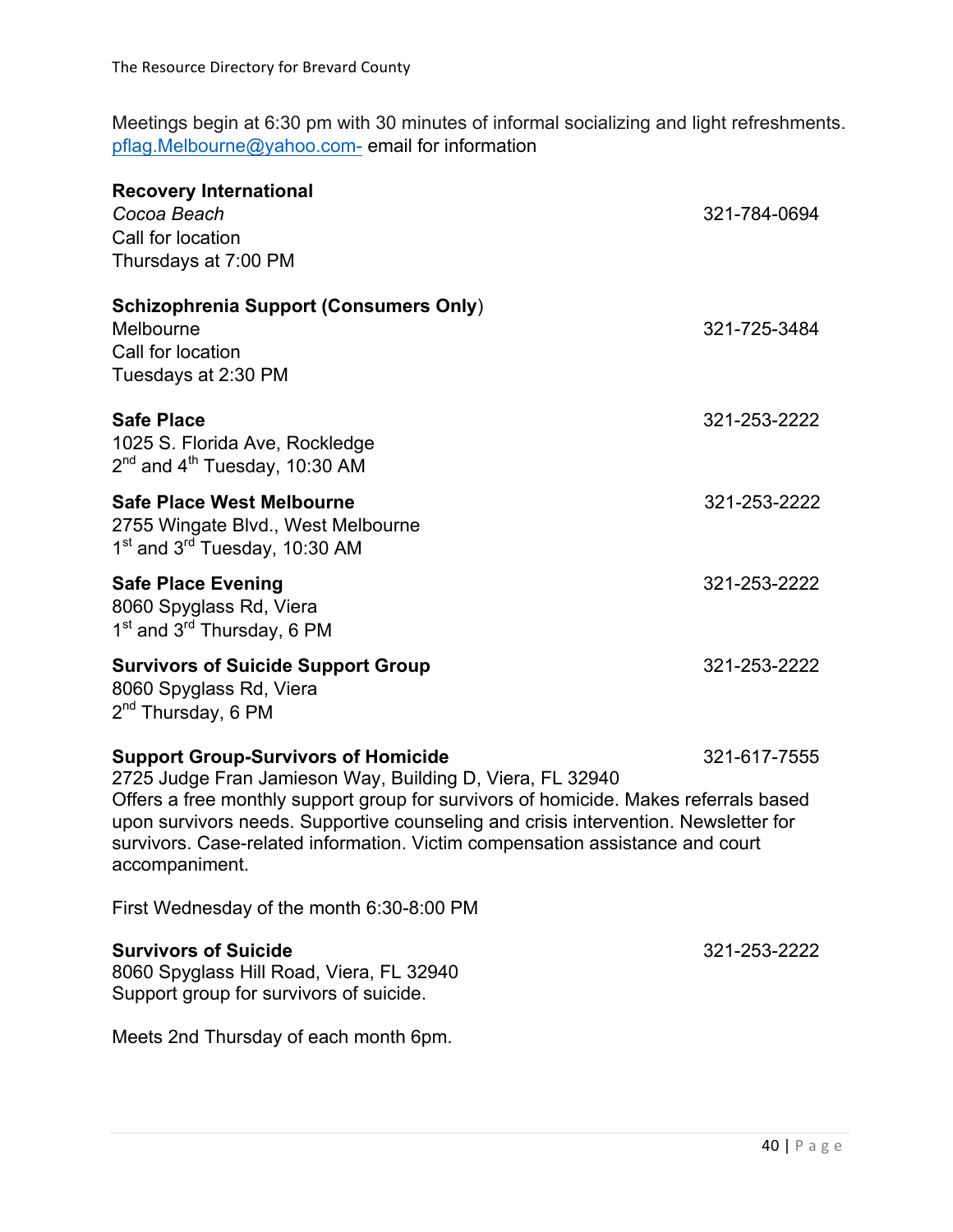# **Transportation**

| <b>Florida Transportation Network</b>                                                                                                                                                                                                                                                                                                                                                                                                                                                                                       | 866-947-6538                        |
|-----------------------------------------------------------------------------------------------------------------------------------------------------------------------------------------------------------------------------------------------------------------------------------------------------------------------------------------------------------------------------------------------------------------------------------------------------------------------------------------------------------------------------|-------------------------------------|
|                                                                                                                                                                                                                                                                                                                                                                                                                                                                                                                             | 727-586-2811 ext. 6297              |
| <b>Medicaid Transport</b>                                                                                                                                                                                                                                                                                                                                                                                                                                                                                                   | 844-239-5974                        |
| <b>SCAT</b>                                                                                                                                                                                                                                                                                                                                                                                                                                                                                                                 | 321-633-1878                        |
| <b>Veteran Resources</b>                                                                                                                                                                                                                                                                                                                                                                                                                                                                                                    |                                     |
| <b>Brevard County Veteran Services Team</b>                                                                                                                                                                                                                                                                                                                                                                                                                                                                                 | 321-633-2012                        |
| Center for Drug Free Living CFDFL Operation Home Front 321-637-1866 ext. 270                                                                                                                                                                                                                                                                                                                                                                                                                                                | Fax 321-504-2028                    |
| 3905 Grissom Parkway, Cocoa, Florida, 32926<br>Provides safe, stable and supportive housing services to homeless female veterans with<br>or without children and it offers 28 transitional living beds. While the veteran is in the<br>program she can regain the skills needed to live independently in the community. The<br>program offers comprehensive case management to assist in the goal of stabilization<br>and provides community linkages that will enable the Veteran to seek and secure<br>permanent housing. |                                     |
| <b>Homeless Veterans Reintegration Program</b><br>7 Pineapple Ave #5, Cocoa, FL                                                                                                                                                                                                                                                                                                                                                                                                                                             | 321-631-2963                        |
| <b>Outpatient VA Hospital - Viera</b>                                                                                                                                                                                                                                                                                                                                                                                                                                                                                       | 321-637-3788                        |
| 2900 Veterns Way, Viera, FL. 32940                                                                                                                                                                                                                                                                                                                                                                                                                                                                                          | 877-878-8387                        |
| Hours: Monday-Friday -8:00AM-4: 30 PM                                                                                                                                                                                                                                                                                                                                                                                                                                                                                       |                                     |
| <b>National Veteran Homeless Service (NVHS)</b><br>7075 N Cocoa Blvd, Suite 700, Port St. John, FL 32927                                                                                                                                                                                                                                                                                                                                                                                                                    | 321-208-7562<br>888-787-NVHS (6847) |
| VA Center - Melbourne<br>2098 Sarno Rd., Melbourne, FL 32935<br><b>Readjustment Counseling</b>                                                                                                                                                                                                                                                                                                                                                                                                                              | 321-254-3410                        |